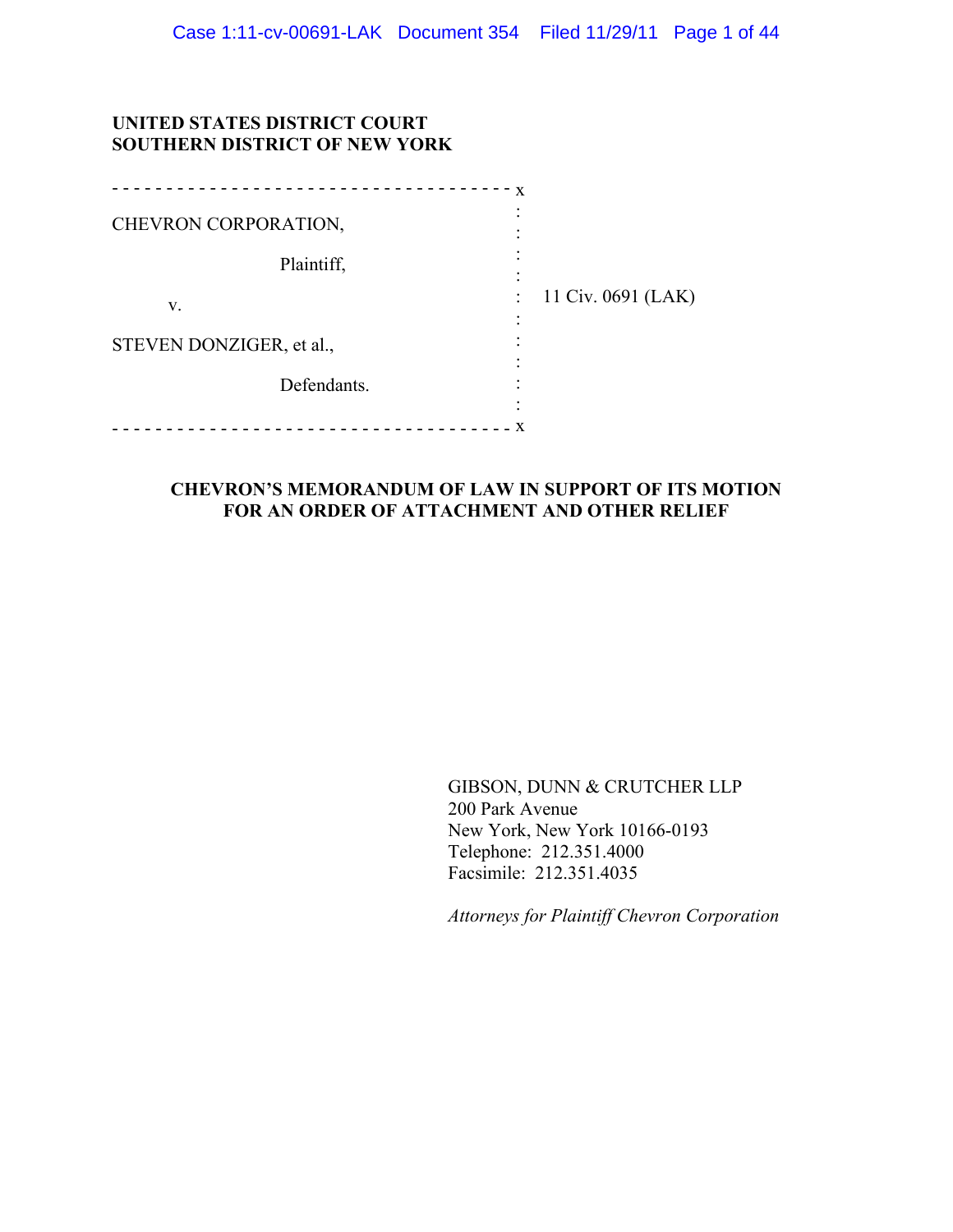# **TABLE OF CONTENTS**

|--|

| $\mathbf{I}$ . |           |                  |            |                                                                                                                                                               |  |
|----------------|-----------|------------------|------------|---------------------------------------------------------------------------------------------------------------------------------------------------------------|--|
|                | A.        |                  |            |                                                                                                                                                               |  |
|                |           | 1.               |            | The Ecuadorian Defendants Are Nondomiciliaries of New York                                                                                                    |  |
|                |           | 2.               |            | Donziger Has Demonstrated an Intent to Frustrate Enforcement of                                                                                               |  |
|                | <b>B.</b> |                  |            | The Amount Demanded Exceeds All Known Counterclaims Against                                                                                                   |  |
|                | $C$ .     |                  |            | Defendants' Interest in the Ecuadorian Judgment Is Attachable Property  16                                                                                    |  |
|                | D.        |                  |            |                                                                                                                                                               |  |
|                | E.        |                  |            | Chevron Is Likely to Succeed on the Merits of Its RICO and Other Claims 19                                                                                    |  |
|                |           | 1.               |            | The Wrongful Conduct at Issue Here Constitutes Racketeering 20                                                                                                |  |
|                |           | 2.               |            | Defendants Have Engaged in Multiple Acts of Racketeering  22                                                                                                  |  |
|                |           | 3.               |            |                                                                                                                                                               |  |
|                |           | $\overline{4}$ . |            |                                                                                                                                                               |  |
|                |           | 5.               |            |                                                                                                                                                               |  |
|                |           |                  | a)         |                                                                                                                                                               |  |
|                |           |                  | b)         | Defendants Have Been and Continue to Be Unjustly                                                                                                              |  |
|                |           |                  | c)         | Defendants Have Tortiously Interfered With Contracts 31                                                                                                       |  |
|                |           |                  | d)         |                                                                                                                                                               |  |
|                |           |                  | $\epsilon$ | The LAPs Are Liable for the Torts of Their Co-                                                                                                                |  |
| II.            |           |                  |            | Alternatively, in the Event of Any Potential Delay in Resolving Chevron's Motion,<br>the Court Should Enter a TRO Preventing Defendants From Dispersing Their |  |
|                |           |                  |            |                                                                                                                                                               |  |
|                |           |                  |            |                                                                                                                                                               |  |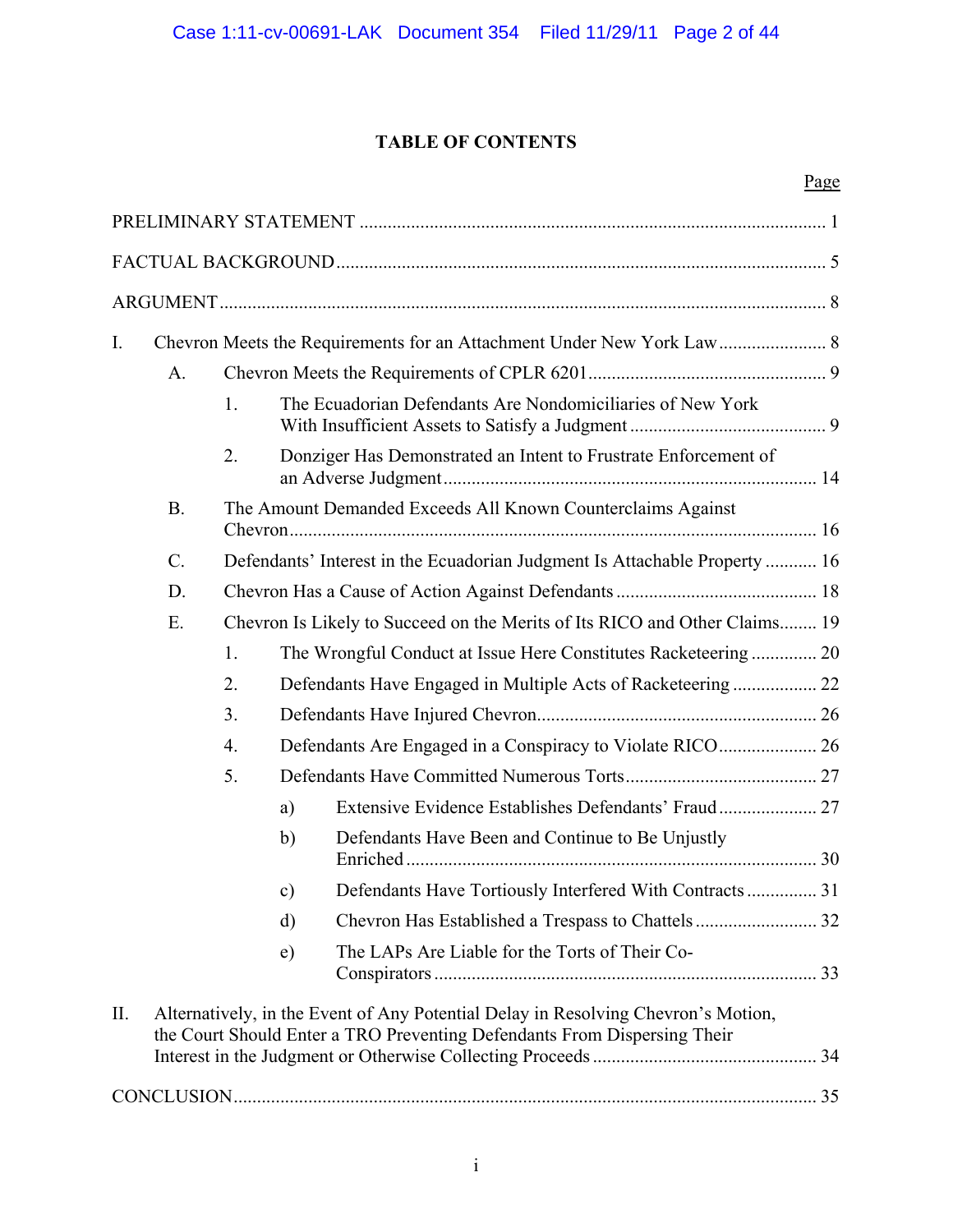## **TABLE OF AUTHORITIES**

## $Page(s)$

| Cases                                                                    |  |
|--------------------------------------------------------------------------|--|
| ABKCO Indus., Inc. v. Apple Films, Ltd.,                                 |  |
| AM Cosmetics, Inc. v. Solomon,                                           |  |
| Antonios A. Alevizopoulos & Assocs. v. Comcast Int'l Holdings, Inc.,     |  |
| Aoude v. Mobil Oil Corp.,                                                |  |
| Arzu v. Arzu,                                                            |  |
| Ayyash v. Bank Al-Madina,                                                |  |
| Bank Leumi Trust Co. of N.Y. v. Istim, Inc.,                             |  |
| Bank of China v. NMB L.L.C.,                                             |  |
| Boyle v. United States,                                                  |  |
| Breezevale Ltd. v. Dickinson,                                            |  |
| Bridge v. Phoenix Bond & Indem. Co.,                                     |  |
| Buxton Mfg. Co. v. Valiant Moving & Storage, Inc.,                       |  |
| Capital Ventures Int'l v. Rep. of Arg. ("Capital Ventures I"),           |  |
| Capital Ventures Int'l v. Republic of Argentina ("Capital Ventures II"), |  |
| Cargill, Inc. v. Sabine Trading & Shipping Co.,                          |  |
| Chevron Corp v. Page,                                                    |  |
| Chevron Corp. v. Champ,                                                  |  |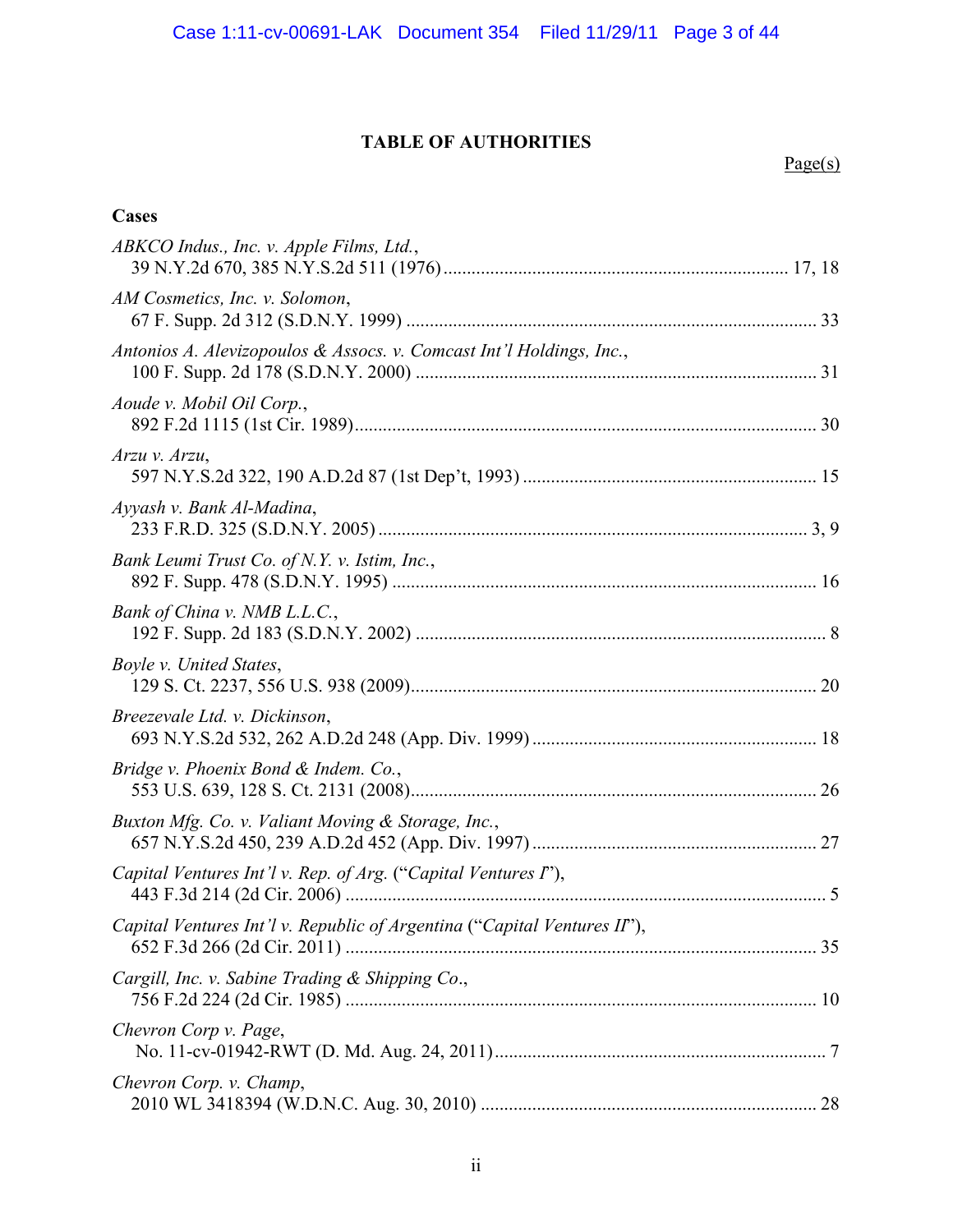# Case 1:11-cv-00691-LAK Document 354 Filed 11/29/11 Page 4 of 44

| Chevron Corp. v. Donziger,                             |  |
|--------------------------------------------------------|--|
| Chevron Corp. v. Naranjo,                              |  |
| Chevron Corp. v. Salazar,                              |  |
| Chevron Corp. v. The Weinberg Group,                   |  |
| City of $N. Y. v.$ Citisource,                         |  |
| Compuserve Inc. v. Cyber Promotions, Inc.,             |  |
| Considar, Inc. v. Redi Corp. Estab.,                   |  |
| Davila Pena v. Morgan,                                 |  |
| DDR Constr. Servs., Inc. v. Siemens Indus., Inc.,      |  |
| De Falco v. Bernas,                                    |  |
| Donziger, et al. v. Chevron Corp.,                     |  |
| Eastman Kodak Co. v. Camarata,                         |  |
| Feeley v. Whitman Corp.,                               |  |
| G-I Holdings v. Baron & Budd,                          |  |
| Graubard Mollen Dannett & Horowitz v. Kostantinides,   |  |
| Greyhound Exhibitgroup, Inc. v. E.L.U.L. Realty Corp., |  |
| Hazel-Atlas Co. v. Hartford Co.,                       |  |
| Hotel 71 Mezz Lender v. Falor,                         |  |
| Hyosung Am., Inc. v. Sumagh Textile Co.,               |  |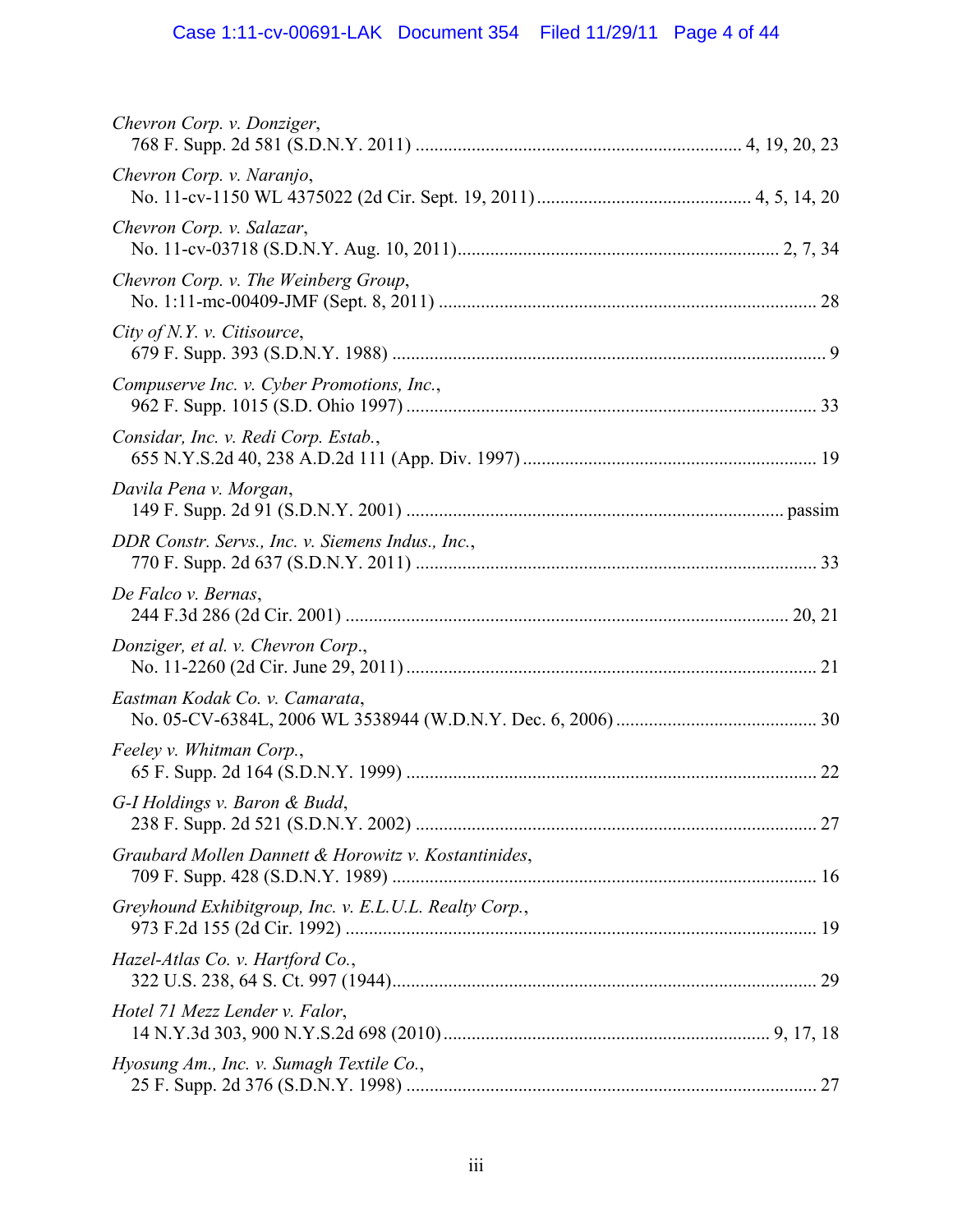| In re Amaranth Natural Gas Commod. Litig.,                              |  |
|-------------------------------------------------------------------------|--|
| In re Applic. of Chevron Corp.,                                         |  |
| In re Chevron Corp.,                                                    |  |
| In re Chevron Corp.,                                                    |  |
| In re JetBlue Airways Corp. Privacy Litig.,                             |  |
| In re Kaiser,                                                           |  |
| In re Payroll Express Corp.,                                            |  |
| ITC Entm't, Ltd v. Nelson Film Partners,                                |  |
| Itel Containers Int'l Corp. v. Companhia de Navegacao Lloyd Brasileiro, |  |
| JPMorgan Chase Bank, N.A. v. Motorola, Inc.,                            |  |
| Levin v. Kitsis,                                                        |  |
| List v. Fashion Park, Inc.,                                             |  |
| Local 875 Int'l Bhd. of Teamsters Pension Fund v. Pollack,              |  |
| McNally v. United States,                                               |  |
| Meridien Int'l Bank Ltd. v. Gov't of Rep. of Liber.,                    |  |
| Minnelli v. Soumayah,                                                   |  |
| Minpeco, S.A. v. Conticommodity Services,                               |  |
| Motorola Credit Corp. v. Uzan,                                          |  |
| N.B. Garments (PVT.), Ltd. v. Kids Int'l Corp.,                         |  |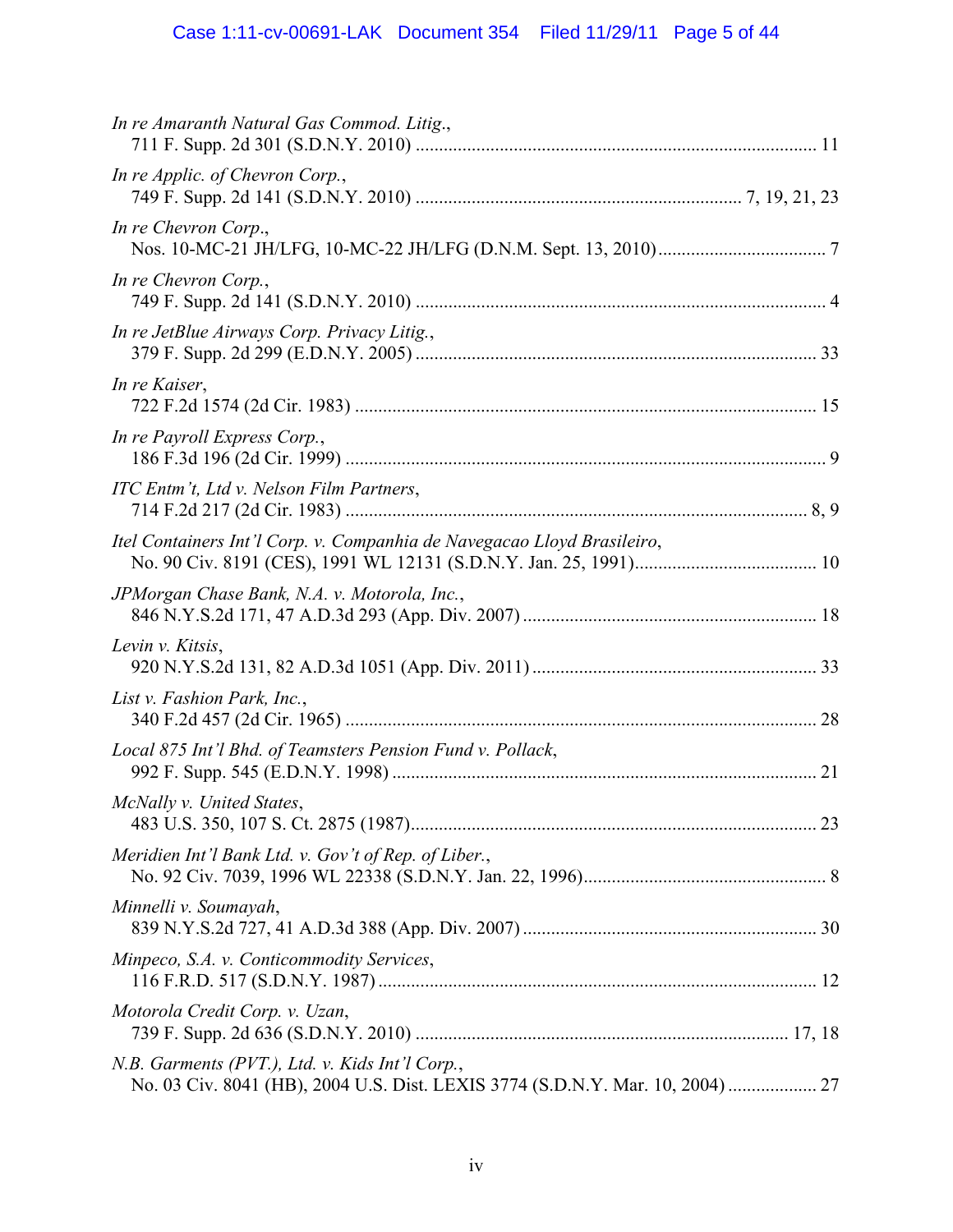# Case 1:11-cv-00691-LAK Document 354 Filed 11/29/11 Page 6 of 44

| N.Y. Dist. Council of Carpenters Pension Fund v. KW Const., Inc.,                                                            |  |
|------------------------------------------------------------------------------------------------------------------------------|--|
| N.Y. Janitorial Serv., Inc. v. Easthampton Dewitt Corp.,                                                                     |  |
| Orient Overseas Container Line v. Kids Intern. Corp.,<br>No. 96 Civ. 4699 (DLC), 1998 WL 531840 (S.D.N.Y. Aug. 24, 1998)  18 |  |
| Osrecovery v. One Groupe Int'l, Inc.,                                                                                        |  |
| Paramount Film Distrib. Corp. v. State,                                                                                      |  |
| Register.com, Inc. v. Verio, Inc.,                                                                                           |  |
| Reves v. Ernst & Young,                                                                                                      |  |
| Salinas v. United States,                                                                                                    |  |
| Securitron Magnalock Corp. v. Schnabolk,                                                                                     |  |
| Sedima, S.P.R.L. v. Imrex Co.,                                                                                               |  |
| Sokol Holdings, Inc. v. BMB Munai, Inc.,                                                                                     |  |
| Stochastic Decisions, Inc. v. DiDomenico,                                                                                    |  |
| Thornapple Assocs., Inc. v. Sahagen,                                                                                         |  |
| Turtur v. Rothschild Registry Int'l, Inc.,                                                                                   |  |
| United States v. Autuori,                                                                                                    |  |
| United States v. Bodmer,                                                                                                     |  |
| United States v. Capo,<br>791 F.2d 1054 (2d Cir. 1986), rev'd on other grounds on reh'g,                                     |  |
| United States v. Coiro,                                                                                                      |  |
| United States v. Eisen,                                                                                                      |  |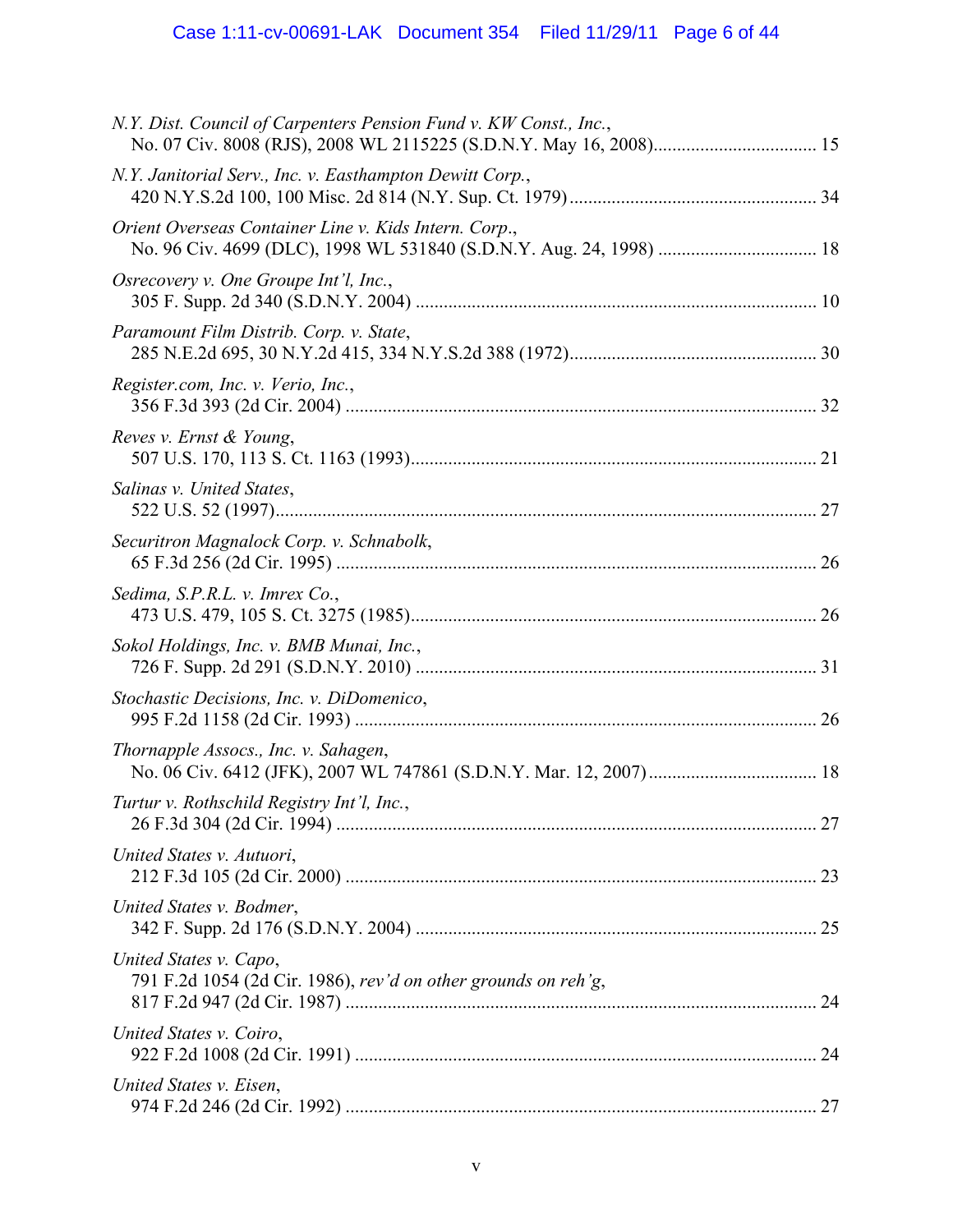| United States v. Kumar,                          |  |
|--------------------------------------------------|--|
| United States v. Middlemiss,                     |  |
| United States v. Quattrone,                      |  |
| United States v. Rosner,                         |  |
| United States v. Simon,                          |  |
| United States v. William Savran & Assocs., Inc., |  |
| USA Certified Merchs., LLC v. Koebel,            |  |
| Wehle v. Conner,                                 |  |
| World Wrestling Fed'n Entm't, Inc. v. Bozell,    |  |
| <b>Statutes</b>                                  |  |
|                                                  |  |
|                                                  |  |
|                                                  |  |
|                                                  |  |
|                                                  |  |
|                                                  |  |
|                                                  |  |
|                                                  |  |
|                                                  |  |
|                                                  |  |
|                                                  |  |
|                                                  |  |
|                                                  |  |
|                                                  |  |
|                                                  |  |
|                                                  |  |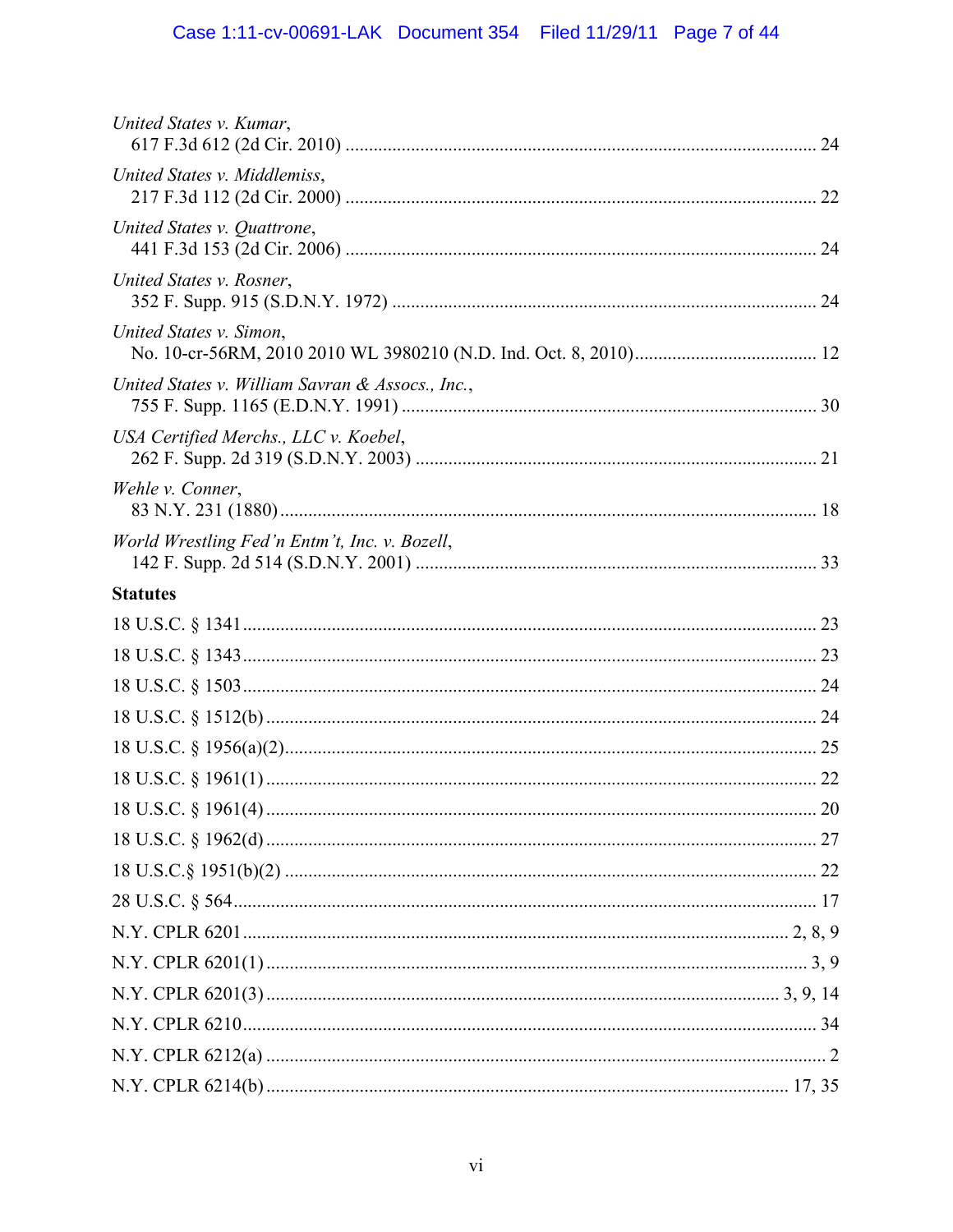## **Other Authorities**

| 12 Jack B. Weinstein, Harold L. Korn & Arthur R. Miller, New York Civil Practice<br>¶ 6210.01, "Provision Enables Plaintiff to Proceed on Notice with Protection," (2d ed. |  |
|----------------------------------------------------------------------------------------------------------------------------------------------------------------------------|--|
|                                                                                                                                                                            |  |
| Cayman Islands Confidential Relationships (Preservation) Law (1995 Revision); Swiss                                                                                        |  |
|                                                                                                                                                                            |  |
| Dhammika Dharmapala and James R. Hines, Jr., Which Countries Become Tax Havens?,<br>Nat'l Bureau of Economic Research (Working Paper 12802, Dec. 2006) 11                  |  |
| <b>Rules</b>                                                                                                                                                               |  |
|                                                                                                                                                                            |  |
|                                                                                                                                                                            |  |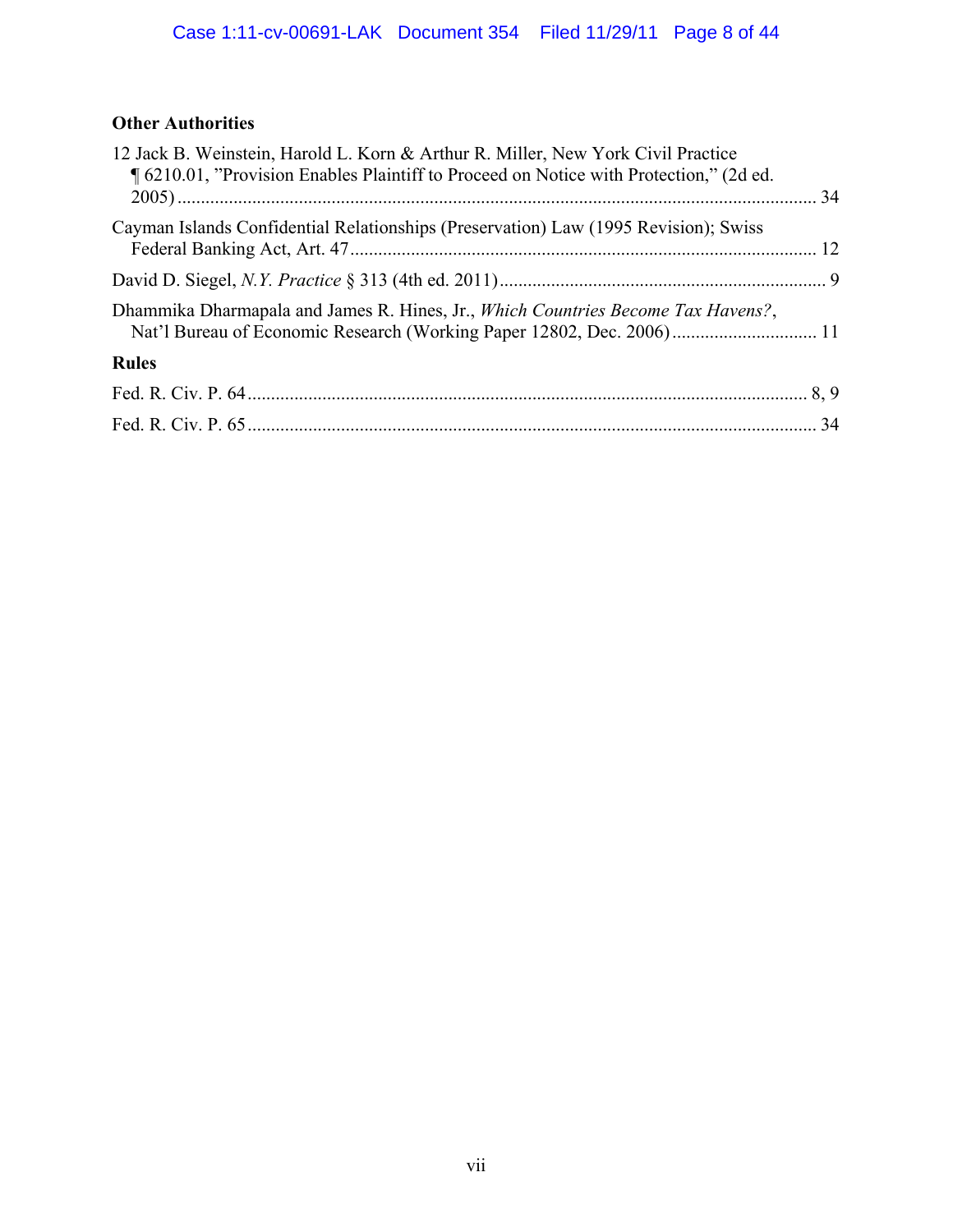#### **PRELIMINARY STATEMENT**

Chevron respectfully seeks a prejudgment attachment of Defendants' assets, pursuant to Fed. R. Civ. P. 64 and N.Y. CPLR 6201, *et seq*., to preserve its ability to collect the damages for which Defendants are jointly and severally liable. Chevron is likely to prevail on its RICO, fraud and other common law claims. Indeed, this Court already has credited the "ample evidence" that Chevron presented at the outset of this case to establish its probability of success in proving that Defendants engaged in fraud and other tortious conduct. That same evidence, and much more, establishes that Chevron is likely to obtain a judgment entitling it to compensation for, among other things, (1) whatever amounts Defendants unjustly have obtained or may obtain on their fraudulent claims, whether by selling their alleged interests in the claims or by influencing susceptible foreign governments to enforce their fraudulent Ecuadorian judgment, (2) disruption and damage to Chevron's business, and (3) Chevron's costs and fees—all of which is to be trebled under RICO.

If Defendants had a legitimate judgment they believed could withstand honest judicial scrutiny, they would have welcomed the opportunity to litigate recognition and enforcement in this Court, in the sole country where Chevron Corporation is present and has assets to satisfy a judgment. But since they fear further exposure and adjudication of their corrupt practices, they are scheming to enforce the fraudulent Ecuadorian judgment in foreign jurisdictions where they, their counsel and their other conspirators have influence—against separate Chevron affiliates with no connection to the Ecuadorian claims at issue—and to convert alleged future interests in the fraudulent judgment into present cash while keeping any proceeds out of this Court's reach.

In order to ensure that Defendants are not able to render Chevron's RICO and common law claims a practical nullity by dispersing their assets before trial, Chevron seeks prejudgment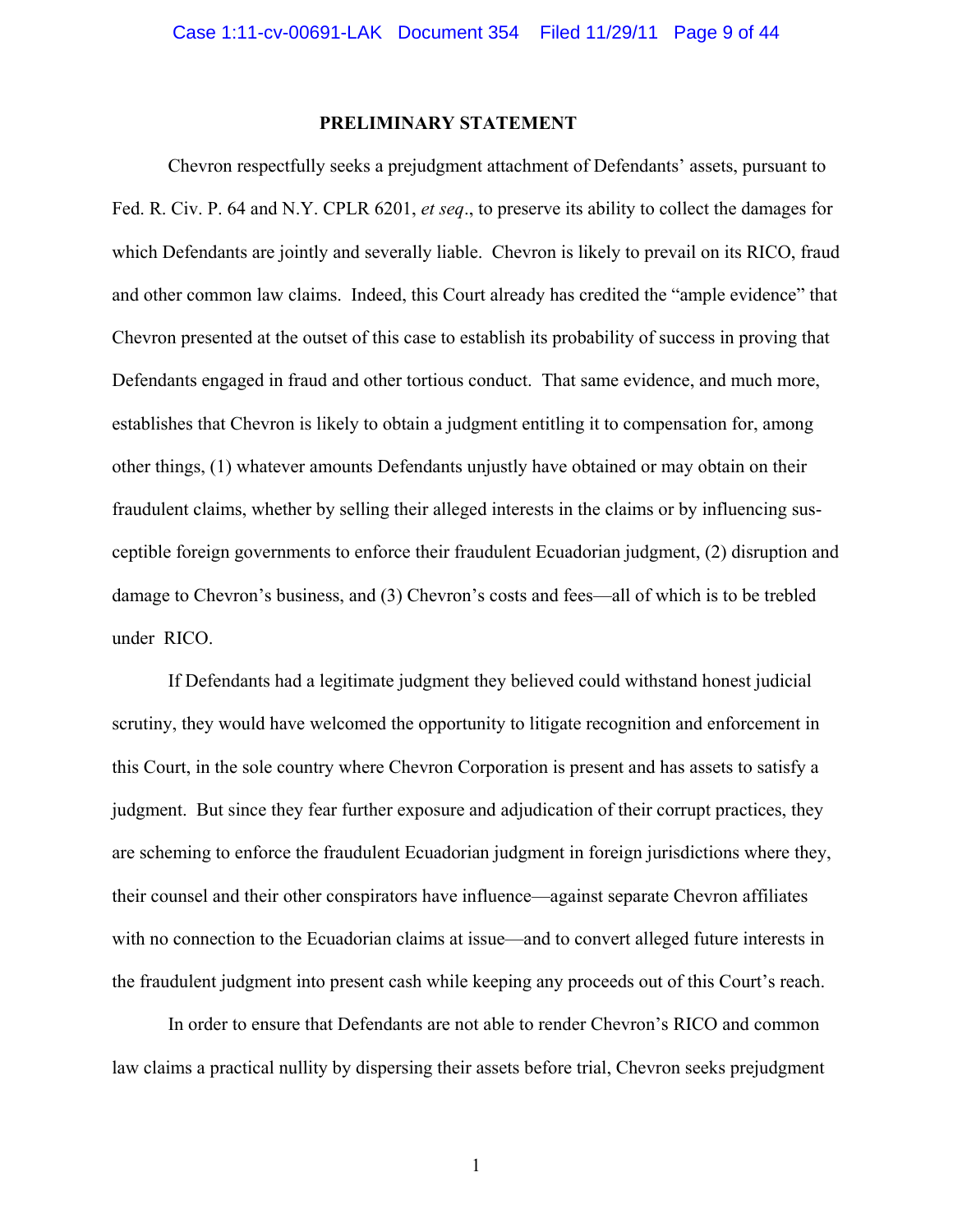#### Case 1:11-cv-00691-LAK Document 354 Filed 11/29/11 Page 10 of 44

attachment of Defendants' assets, particularly their alleged interests in the fraudulent Ecuadorian judgment against Chevron. Many of the Defendants have represented to this Court (directly or indirectly) that they have such "limited resources" they cannot even pay for a defense (*see, e.g.*, *Chevron Corp. v. Salazar*, No. 11-cv-03718 (S.D.N.Y. Aug. 10, 2011), Dkt. 198 at 2, 4; *id.*, Dkt. 245 at 3); thus, they have admitted that they cannot satisfy a substantial judgment against them. And there is ample evidence that Defendants are attempting to frustrate Chevron's ability to recover on a judgment in its favor by making unreachable their only asset with any possible relevance—their interest in the fraudulent Ecuadorian judgment. Defendants have admitted that they intend to shield their interests by diverting any proceeds offshore, to an Ecuadorian "trust" and a byzantine array of shell companies formed in the Cayman Islands, Gibraltar, Switzerland, and elsewhere by various litigation funders attempting to purchase stakes in the corrupt judgment. *See* Ex. 1001;<sup>1</sup> *see also* Exs. 1033-34; 1101 at 3, Sched. 1 § 4.1; Ex. 1112 at Schedule 2; Ex. B at Schedule 4.

Chevron meets the standards set forth in New York's attachment statutes. Procedurally, it can show "[1] that one or more grounds for attachment provided in Section 6201 exist, and [2] that the amount demanded from the defendant exceeds all counterclaims known to the plaintiff." N.Y. CPLR 6212(a). And Chevron satisfies the substantive requirements "[3] that there is a cause of action, [and 4] that it is probable that the plaintiff will succeed on the merits." *Id.2*

*First*, Chevron has multiple grounds for prejudgment attachment under CPLR 6201. Defendants include nondomiciliaries of New York with insufficient assets to satisfy a judgment

<sup>1</sup> Exhibits numbered 1000 through 1168 are attached as exhibits to the concurrently filed Declaration of Kristen L. Hendricks In Support of Chevron Corporation's Motion for an Order of Attachment and Other Relief ("Hendricks Decl.").

<sup>&</sup>lt;sup>2</sup> While this Court may decide Chevron's attachment motion without lifting the stay of discovery on Counts One through Eight that it imposed when it bifurcated the proceedings with respect to Count Nine (Dkt. 279 at 2), Chevron hereby moves the Court to lift that stay so that the parties may proceed to resolve those claims. *See* Dkt. 364.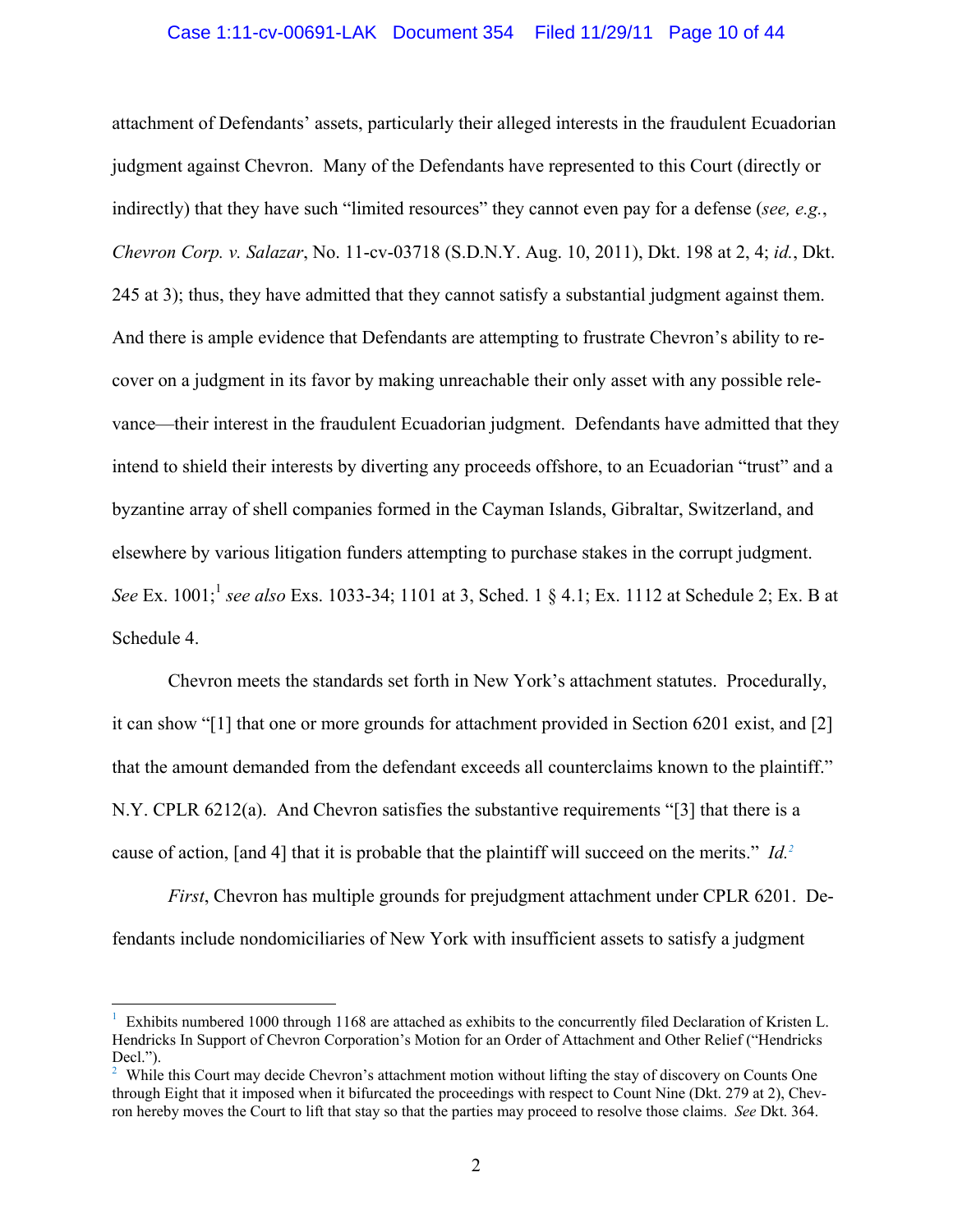against them. *See* CPLR 6201(1). Many of the Defendants, including 37 of the LAPs, Fajardo, Yanza, and the Front, already have taken steps to assign their interest in the fraudulent Ecuadorian judgment—their only asset relevant to satisfying Chevron's claims against them—to third parties they intend to be beyond the jurisdiction of U.S. courts, using a "trust" and other machinations to frustrate Chevron's ability to collect on its claims against them, reinforcing the need for an attachment. Defendants, who include foreigners and New York resident Steven Donziger, also have demonstrated their intent to take their most significant asset—their interest in the fraudulent Ecuadorian judgment—and shield any proceeds from it, "with intent to . . . frustrate the enforcement of a judgment that might be rendered in [Chevron's] favor." *See* CPLR 6201(3). Where, as here, "[t]here appears . . . to be a strong need for security for the enforcement of a[] judgment," a court should order attachment even if it finds both sides have "equal chances of success on the merits," or there is an "uncertainty of plaintiff's ultimate success." *Davila Pena v. Morgan*, 149 F. Supp. 2d 91, 94–95 (S.D.N.Y. 2001) (Kaplan, J.); *see also Ayyash*, 233 F.R.D. at 327 (granting attachment order even while noting "the difficulty of prevailing in civil RICO actions").

*Second*, Chevron's demand for damages necessarily exceeds any known counterclaims because Chevron's RICO and common law damages necessarily include any collection by Defendants on their fraudulent Ecuadorian judgment. Defendants have asserted no counterclaims against Chevron in this litigation.

*Third*, Chevron has stated valid RICO and New York common law claims against Defendants, who are perpetrating an extortion scheme against Chevron in this State. The scheme includes fabricating and submitting fraudulent expert reports, paying bribes to and fabricating the ostensibly "independent" report of the "neutral" Ecuadorian "special master" and then repeatedly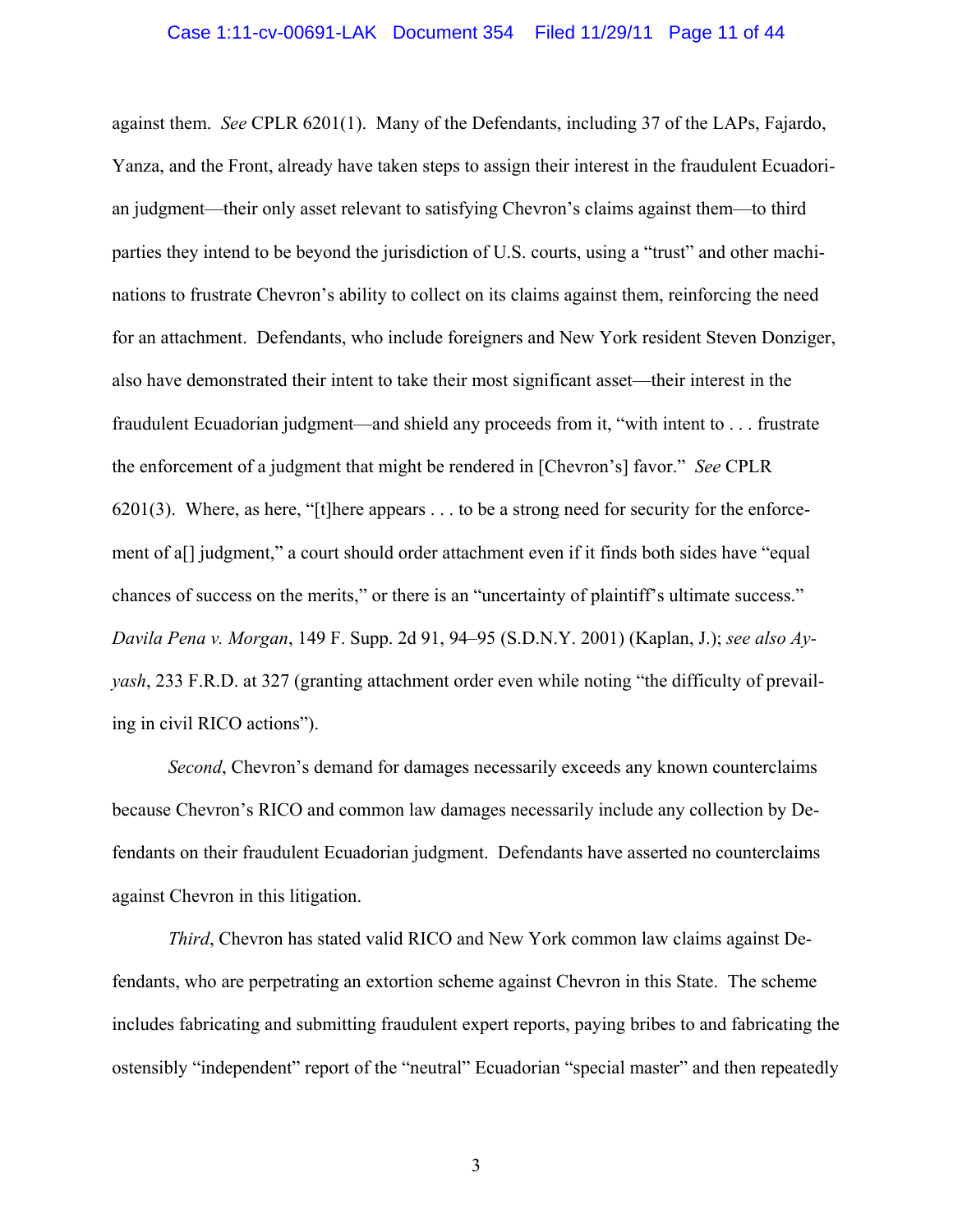#### Case 1:11-cv-00691-LAK Document 354 Filed 11/29/11 Page 12 of 44

lying about that report and those proceedings to U.S. courts, the U.S. Congress, and U.S. and state regulatory officials, and even fabricating the fraudulent judgment. This extortionate campaign was conceived, directed, funded, and substantially executed by Defendants in this State.

*Finally*, Chevron is likely to succeed on the merits of its RICO and common law claims. This Court already has found "ample evidence of fraud" executed by Donziger and the other Defendants, and noted that "Donziger's own words may subject him to criminal charges or professional discipline." *Chevron Corp. v. Donziger*, 768 F. Supp. 2d 581, 636 (S.D.N.Y. 2011) ("PI Order"), *injunction vacated*, *Chevron Corp. v. Naranjo*, No. 11-cv-1150, 2011 WL 4375022 (2d Cir. Sept. 19, 2011); *In re Chevron Corp.*, 749 F. Supp. 2d 141, 147 (S.D.N.Y. 2010). In fact, virtually all of Chevron's evidence is "undisputed," and many of Donziger's co-defendants have chosen to default, rather than try to defend themselves on the merits. PI Order at 655; Dkts. 87, 19. As this Court already has recognized, the evidence of Defendants' extortion and fraud comes principally from "their own admissions" and remains largely "uncontradicted and unexplained." PI Order at 594, 595. And additional, recently uncovered evidence demonstrates that Defendants secretly ghostwrote not only the fraudulent court filings of the supposedly "independent" Ecuadorian "special master," but also the fraudulent \$18.2 billion Ecuadorian judgment itself. Defendants have fretted that revelation of their fraudulent activities could mean that "all of us, your attorneys, might go to jail" (Ex. 11), and they schemed to obstruct discovery exposing their crimes and "cleansing" the Ecuadorian proceedings of their own fraud (Ex. 1093).

Chevron's need for security over Defendants' assets is obvious. This Court already has found that there is "no meaningful prospect that Chevron ever could collect any damages" or "recover any amounts paid in satisfaction of the Ecuadorian judgment in the event it ultimately prevailed here." PI Order at 628. And given the undisputed proof of Defendants' wrongdoing,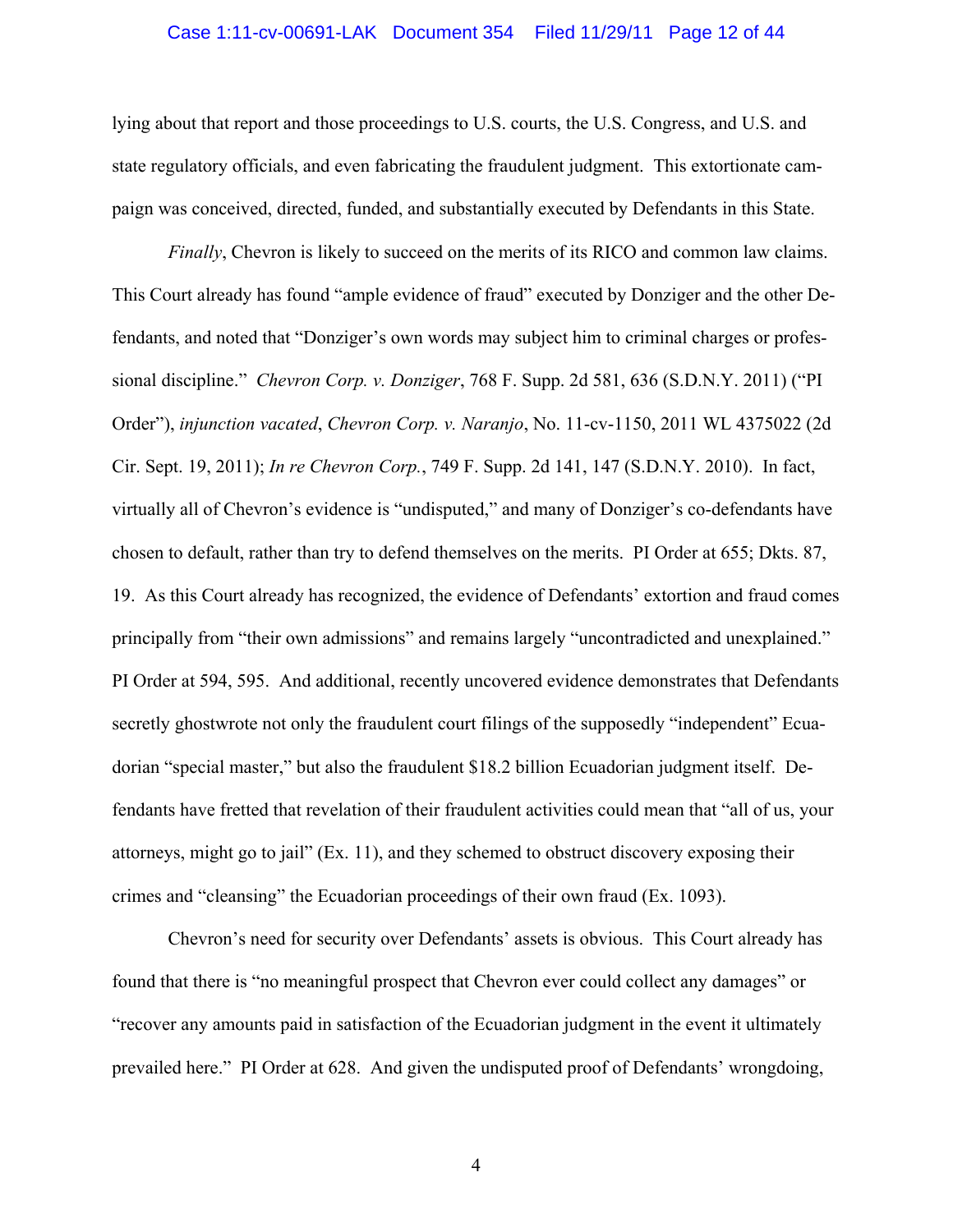## Case 1:11-cv-00691-LAK Document 354 Filed 11/29/11 Page 13 of 44

Chevron is entitled to interim relief to ensure that it will be able to collect at least part of any judgment entered here against the LAPs and the other Defendants on its meritorious claims. As the Second Circuit has recognized, a court will issue an attachment order whenever "a statutory ground for attachment exists and both need and likelihood of success are established, [because the court's] discretion does not permit denial of the remedy for some other reason, at least absent extraordinary circumstances and perhaps even then." *Capital Ventures Int'l v. Rep. of Arg.*, 443 F.3d 214, 222 (2d Cir. 2006) (Kaplan, J., sitting by designation) ("Capital Ventures I") (citation omitted).

Accordingly, Chevron respectfully requests that the Court enter an order of attachment.<sup>3</sup>

## **FACTUAL BACKGROUND**

The Court is familiar with the facts of this case, which are covered in detail in prior brief-

ing and in the Amended Complaint. Dkts. 4, 91, 283. Defendants have been asserting various

claims in New York and Ecuador against Texaco, Inc. and then Chevron for nearly 20 years.

<sup>&</sup>lt;sup>3</sup> In a summary order stating that its explanatory opinion would follow later, the Second Circuit denied Defendants' mandamus petition seeking to recuse this Court, but vacated the preliminary injunction and imposed a stay of proceedings on the severed claim for declaratory relief (Count Nine). *See Chevron Corp. v. Naranjo*, No. 11-cv-1150, Dkt. 600 (2d Cir. Sept. 19, 2011). While Chevron awaits the guidance of the Second Circuit's explanatory opinion, it is entitled to act now to preserve its right to collect on any judgment in its favor on its other claims, especially given Defendants' recent statements anticipating an imminent Ecuadorian appellate decision and their intention to seek international enforcement of the anticipated judgment. *See e.g.*, Ex. 1002 at 7 (Fajardo says he is "expecting a ruling, hopefully, in the last quarter of this year . . . no later than the first quarter of 2012"); Ex. 1003 (LAPs' U.S. press agent says that "[t]he appellate court in Ecuador is expected to rule on the trial verdict in the coming weeks"); Ex. 1000 (just after the Second Circuit stayed the Count Nine proceeding, the LAPs announced their intention to pursue enforcement, including "attach[ing] assets, freez[ing] accounts or hold[ing] assets" "anywhere in the world where [Chevron's] assets may be located," "as soon as the judgment becomes fully enforceable"); *see also* Exs. 1155-66 (documenting continued instability of Ecuadorian appellate panel). But no appellate affirmance of the fraudulent Ecuadorian judgment, de novo or otherwise, could cleanse the Ecuadorian litigation of its pervasive corruption. That is because there is no factual basis in the Lago Agrio record, beyond the false and fraudulent Cabrera Report, for a finding of liability, or for any damage award. *See* AAC¶¶ 170-73, Exs. 1030-31, 1037, 1041, 1046, 1052, 1053; *see also* PI Order at 636-37. Thus, if Chevron is unable to obtain an attachment before the LAPs enforce the fraudulent Ecuadorian judgment, Chevron will likely never be able to recover damages on its affirmative claims, no matter how meritorious. Moreover, in the event of any potential delay in the disposition of Chevron's attachment motion, Chevron respectfully requests that in the interim this Court enter a temporary restraining order, as the Court deems appropriate, prohibiting Defendants and their agents and attorneys from assigning, alienating, transferring, encumbering or otherwise dispersing their interests in the fraudulent Ecuadorian judgment, or otherwise collecting proceeds.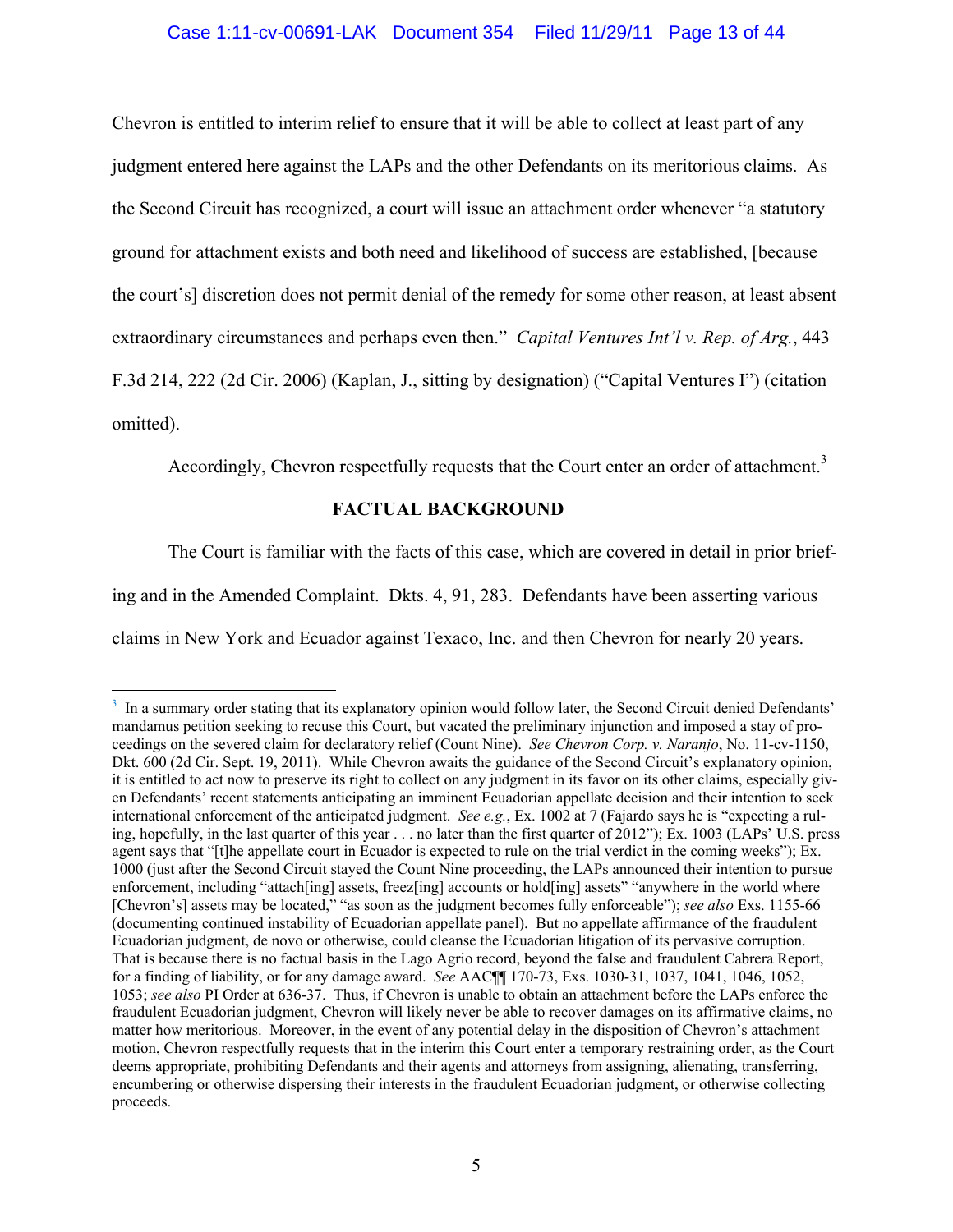#### Case 1:11-cv-00691-LAK Document 354 Filed 11/29/11 Page 14 of 44

Aware that their claims against Chevron are baseless, they have pursued a campaign of fraud and extortion to try to force Chevron to pay them off anyway. In furtherance of this campaign, Defendants corrupted the Ecuadorian court process, sought to mislead various U.S. government agencies and officials, including this Court and others, and mounted a harassment campaign intended to cause Chevron economic harm. As they admit in their internal strategy documents, they have pursued these criminal activities to achieve their ultimate objective of "pressur[ing]" Chevron to settle. Ex. 1011. Defendants have made outrageous, false allegations—accusing Chevron of causing an Ecuadorian "Chernobyl" and a non-existent cancer epidemic—privately admitting that their claims are false, but nevertheless proclaiming them at every opportunity because, according to Donziger, "If you repeat a lie a thousand times, it becomes the truth." Ex. 253; *see also* Exs. 1031–32, 1035–1059, 1150–52 (addressing Defendants' purported evidence of contamination, cancer, and environmental harm).<sup>4</sup>

When Chevron first sought relief in this action, the factual record was already extraordinary for its breadth and specificity, including hours of video in which Defendants openly discussed and engaged in illegal conduct. *See* Dkt. 4. Since then, Chevron has uncovered new evidence further revealing the depths of Defendants' fraud. Forging the reports of their own expert (Dr. Charles Calmbacher) and then bribing and ghostwriting the report of the Court's supposedly

 $\overline{a}$ 

<sup>4</sup> References to exhibits other than those numbered 1000 through 1168 (which are attached to the Hendricks Decl.), use following format: Exhibits numbered 1 through 459 are attached to the Declaration of Kristen L. Hendricks in Support of Chevron Corporation's Motion for Preliminary Injunction, filed on February 3, 2011 (Dkts. 6–55); Exhibits numbered 465 through 563 are attached to the Second Supplemental Declaration of Kristen L. Hendricks in Support of Chevron Corporation's Motion for Preliminary Injunction, filed on February 15, 2011 (Dkts. 105–111). Exhibits lettered A through EZ are attached to the concurrently filed Declaration of Kristen L. Hendricks Attaching Exhibits Cited in Chevron Corporation's Annotated Amended Complaint. Citations to "AAC" are citations to the Annotated Amended Complaint (Ex. A) and documents cited therein, and are provided to direct the Court to additional relevant background. All documents cited in the AAC are in the record as exhibits 1–459 and A–EZ, as noted above. To avoid burdening the Court with duplicative submissions, Chevron is not resubmitting Exhibits 1–459 and 465–563, which are already in the record in this action. Instead, Chevron cites to these exhibits by exhibit number and thereby incorporates them by reference. In addition, Chevron has provided the Court and the parties with disks containing a "hyperlinked" version of the AAC and its exhibits. This version contains embedded links to all of the exhibits cited in the AAC.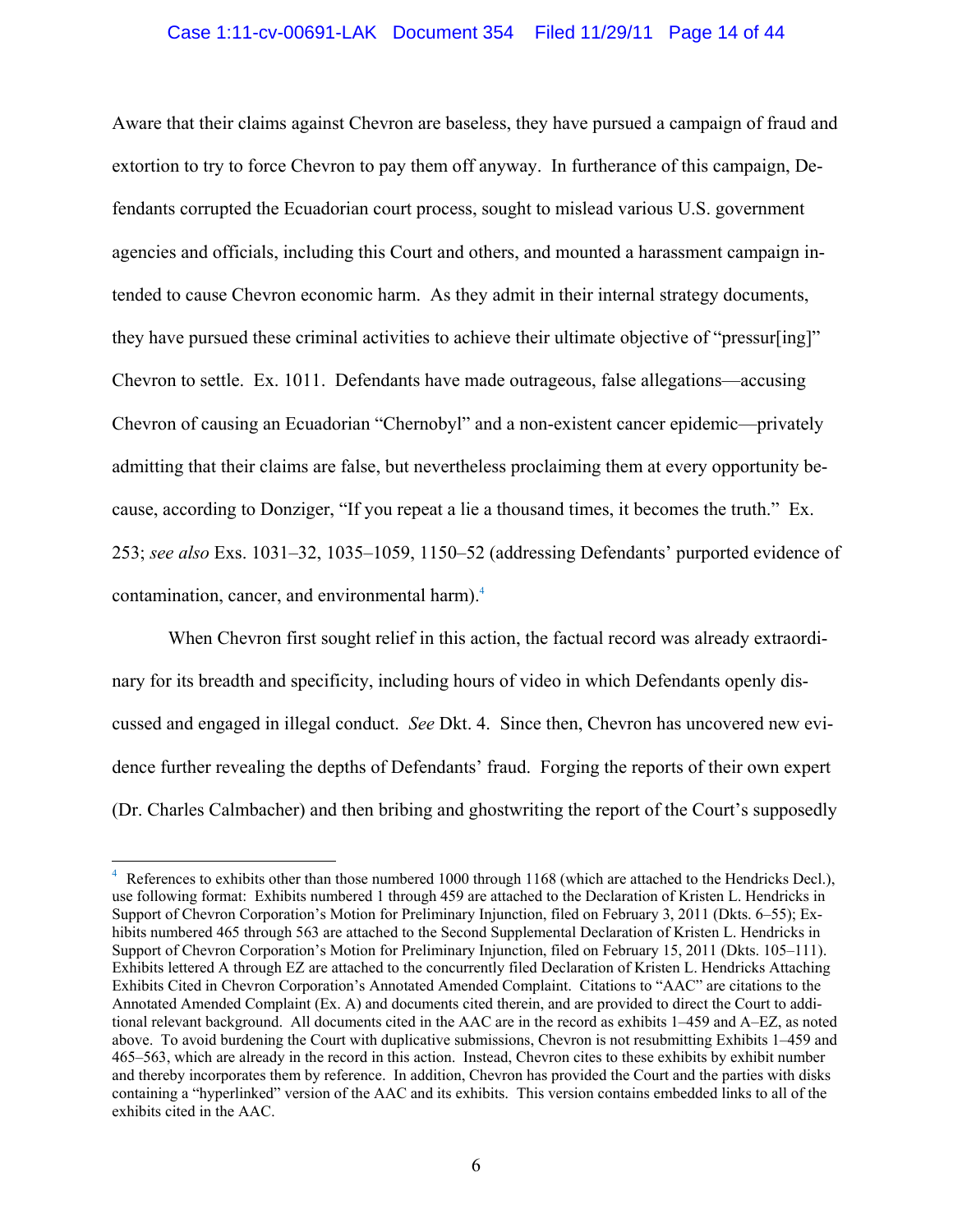## Case 1:11-cv-00691-LAK Document 354 Filed 11/29/11 Page 15 of 44

"neutral" and "independent" global damages expert (Richard Stalin Cabrera) was only a prelude to ghostwriting portions of the Ecuadorian court's judgment.<sup>5</sup> Much of this evidence would have been before the Court long ago, but for Defendants' obstruction and violations of this Court's orders. *See In re Applic. of Chevron Corp.*, 749 F. Supp. 2d 141, 169, 173 (S.D.N.Y. 2010) ("Donziger 1782"), Dkts. 141, 169, 173. Furthermore, Chevron's expert witnesses evaluated the

scientific record, and their reports, along with damning admissions by the Defendants them-

selves, further confirm that the environmental allegations at the heart of Defendants' attacks are

false—or in Donziger's words, "smoke and mirrors and bullshit." PI Order at 608.

 $\overline{a}$ 

This Court has already found "ample evidence of fraud," virtually all of which is "undisputed," and "no meaningful prospect that Chevron ever could collect any damages" or "recover any amounts paid in satisfaction of the Ecuadorian judgment in the event it ultimately prevailed here," *id.* at 628, 636, 655—which are the principal factual elements entitling Chevron to at-

<sup>&</sup>lt;sup>5</sup> The ever-growing record of Defendants' secret role in drafting the Ecuadorian judgment is compelling and unchallenged. It includes evidence that Defendants had long planned on secretly writing the judgment (Exs. 1018, 1065, 1084, 1099, 1108-09, 1135, 1138–39); the judgment contains anomalies, unique nomenclature, typographical and substantive errors, and even full passages of text that appear verbatim in Defendants' internal work product but were never made part of the court record (Exs. BC; BD; BE; Ex. 1094 at 159:7-163:17; Ex. 1095 at 79:22-80:19; *see also* Exs. 1097 at 14-16, 1098 at 34; Ex. 1167), including from Defendants' internal "Fusion Memo" (Exs. 1096-99) and Defendants' internal Selva Viva Compilation (Ex. 1096 at 9-16); Defendants' internal correspondence acknowledges that they had interns and advisors prepare portions of the judgment without telling them its purpose (compare Ex. 1076, with Ex. C at 65 (work product created by Katia Fach Gomez, a professor working with the LAPs, copied verbatim in the Ecuadorian Judgment); Exs. 1110 (February 14, 2011 Judgment with sections mirroring Ex. 1076 (an email from K. Fach Gomez to S. Donziger) highlighted), 1140 (e-mail from Fajardo to Donziger addressing Bryan Parker's involvement in drafting the Alegato and judgment and noting Parker has been given "a research assignment for our legal alegato and the judgment, but without him knowing what he is doing . . ." (ellipses in original)); and the Defendants even ghostwrote the judgment's language establishing a trust, first reflected in one of Defendants' internal documents never made part of the court record and then repeated largely verbatim in the judgment (Ex. 1141).

<sup>&</sup>lt;sup>6</sup> Defendant Donziger repeatedly failed to produce documents responsive to Chevron's subpoena in *In re Application of Chevron Corp*., No 10-mc-00002 (S.D.N.Y.) (LAK) ("Donziger 1782"). Accordingly, this Court ordered Donziger to produce additional documents and images of his hard drives. *Id*., Dkts. 161, 171. Chevron's review of this material was ongoing at the time of its prior request for relief in this Court. *See* Ex. 1103. Chevron also obtained discovery from Defendants' co-conspirators, including Andrew Woods, Aaron Page, Laura Garr, and Daria Fisher Page, in *Chevron v. Salazar*. *See, e.g., Salazar*, Dkt. 180 (ordering Woods and Garr to produce withheld documents); *Chevron Corp v. Page*, No. 11-cv-01942-RWT (D. Md. Aug. 31, 2011), Dkt. 24 (ordering Aaron and Daria Page to produce withheld documents) (Ex. 1104). This discovery was required largely because of Donziger's continued failure to produce responsive evidence in his custody or control. *See Salazar*, Dkt. 180 at 25-27.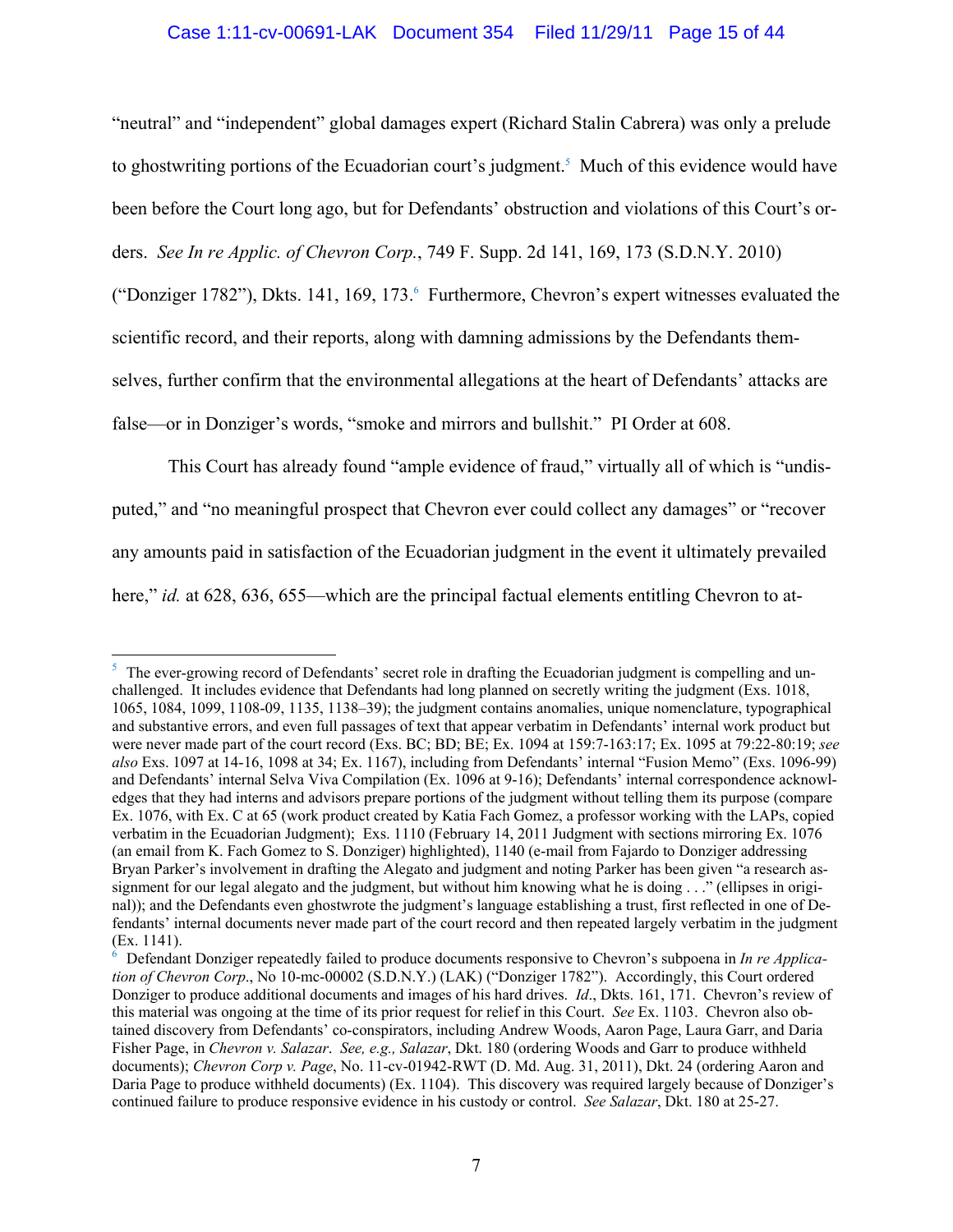#### Case 1:11-cv-00691-LAK Document 354 Filed 11/29/11 Page 16 of 44

tachment. Because this Court is already familiar with so much of the evidence, Chevron will not repeat all the facts here. Instead, Chevron respectfully refers the Court to the concurrently filed Annotated Amended Complaint and the Declaration of Kristen Hendricks and exhibits thereto. While this record is sufficient to establish Chevron's likelihood to prevail on the merits of its claims and its entitlement to an attachment order, Chevron would welcome an opportunity to participate in a hearing if the Court deems it appropriate.

## **ARGUMENT**

## **I. Chevron Meets the Requirements for an Attachment Under New York Law**

Straightforward application of New York's attachment statutes—whose remedies Federal Rule of Civil Procedure 64 makes available—entitles Chevron to prejudgment attachment here. New York's statutes require Chevron to demonstrate two procedural requirements: (1) one or more of the grounds for attachment provided for by CPLR 6201, and (2) that the amount demanded by the attachment exceeds Defendants' known counterclaims. *See* CPLR 6212(a). The statutes also require Chevron to demonstrate two substantive requirements: (3) a cause of action; and (4) likelihood of success on the merits of its claims. *Id.*

Courts have additionally required that a plaintiff show that there is "something, whether it is a defendant's financial position or past and present conduct [that] poses a real risk of the enforcement of a future judgment." *Bank of China v. NMB L.L.C.*, 192 F. Supp. 2d 183, 188 (S.D.N.Y. 2002) (quoting *Meridien Int'l Bank Ltd. v. Gov't of Rep. of Liber.*, No. 92 Civ. 7039, 1996 WL 22338, at \*3 (S.D.N.Y. Jan. 22, 1996) (citations omitted)); *see also, e.g.*, *ITC Entm't, Ltd v. Nelson Film Partners*, 714 F.2d 217, 221 (2d Cir. 1983) (reversing order vacating attachment in aid of security where the defendant had insufficient assets in New York). If left to their own machinations, Defendants will seek to disperse and render unrecoverable any funds they are able to procure either by monetizing the fraudulent Ecuadorian judgment through sales of inter-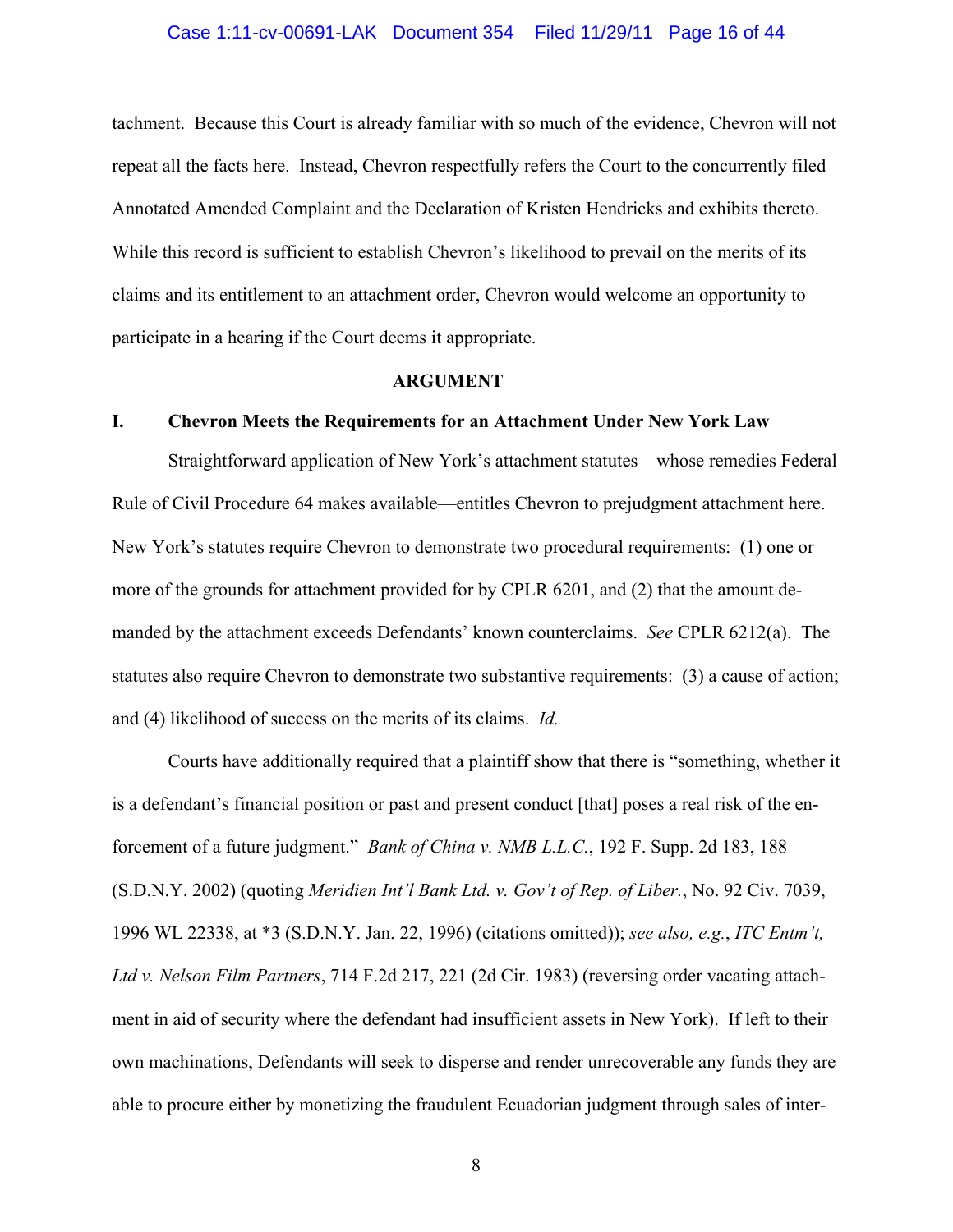ests or by collecting in enforcement proceedings against Chevron or any of its foreign or domestic subsidiaries. *See* Dkt. 152 at 2, 14, 42; Ex. 341. Defendants have no other assets that could be meaningful in satisfying a judgment for Chevron against them in this case, and thus Chevron has an immediate and pressing need for attachment here.<sup>7</sup>

## **A. Chevron Meets the Requirements of CPLR 6201**

Attachment is warranted here to provide security under CPLR 6201, because Defendants

include nondomiciliaries of New York with insufficient assets to satisfy a judgment against them

and a New York resident who has demonstrated his intent to shield his most significant asset

with the intent of frustrating any judgment in Chevron's favor.<sup>8</sup>

 $\overline{a}$ 

## **1. The Ecuadorian Defendants Are Nondomiciliaries of New York With Insufficient Assets to Satisfy a Judgment**

A purpose served by Section 6201 is to provide security for a potential judgment against

a nonresident. *See, e.g.*, *ITC Entm't, Ltd.*, 714 F.2d at 220; *Hotel 71 Mezz Lender v. Falor*, 14

N.Y.3d 303, 312, 900 N.Y.S.2d 698 (2010); David D. Siegel, *N.Y. Practice* § 313 (4th ed. 2011).

CPLR 6201(1) allows a plaintiff to obtain an order of attachment when "the defendant is a non-

<sup>7</sup> Prejudgment attachment is available to secure payment of a future judgment for RICO and common law claims. *See, e.g*., Fed. R. Civ. P. 64; *Ayyash v. Bank Al-Madina*, 233 F.R.D. 325, 327 (S.D.N.Y. 2005) (Lynch, J.) (granting attachment order in civil RICO action pursuant to CPLR 6201(1)); *City of N.Y. v. Citisource*, *Inc*., 679 F. Supp. 393 (S.D.N.Y. 1988) (granting attachment order in civil RICO case pursuant to CPLR 6201(3)).

<sup>8</sup> Defendants Donziger, the Law Offices of Steven Donziger, Donziger & Associates, PLLC, Pablo Fajardo Mendoza, Luis Yanza, Frente de Defensa de la Amazonía ("the Front"), Selva Viva, Stratus Consulting, Douglas Beltman, and Ann Maest are named in Chevron's RICO and state law claims. AAC ¶¶ 7–17. All but the latter three (the "Stratus Defendants") are subjects of this motion. The 47 plaintiffs in the Lago Agrio action (the "Lago Agrio Plaintiffs" or "LAPs") are defendants to Chevron's state law claims. All but two of the LAPs have defaulted, none has appeared for duly noticed depositions, and the record is silent as to their participation in the corrupt acts that give rise to the RICO claim. Nonetheless, the Lago Agrio Litigation and multiple acts in United States courts have been undertaken in the LAPs' names or on their behalf by the RICO Defendants or those acting in concert with them. And as recently as November 2010, some or all of the LAPs signed powers of attorney that, according to Defendant Fajardo, "ratified and approved each and every action to date performed by me or by any other persons authorized by me to act in defense of the Ecuadorian Plaintiffs' interests in the *Lago Agrio* Litigation and in all other related actions." Ex. EJ. Any relief Chevron obtains by means of this action or otherwise necessarily applies to the LAPs, as they are directly subject to liability under Chevron's state law claims, because they may not retain the benefits of fraudulent actions undertaken on their behalf by their agents*. See In re Payroll Express Corp.*, 186 F.3d 196, 208 (2d Cir. 1999) ("[A] principal may not disclaim knowledge of the agent's fraud and yet attempt to retain a benefit obtained by the fraud." (citing Restatement (Second) of Agency § 282 cmt. h (1958))).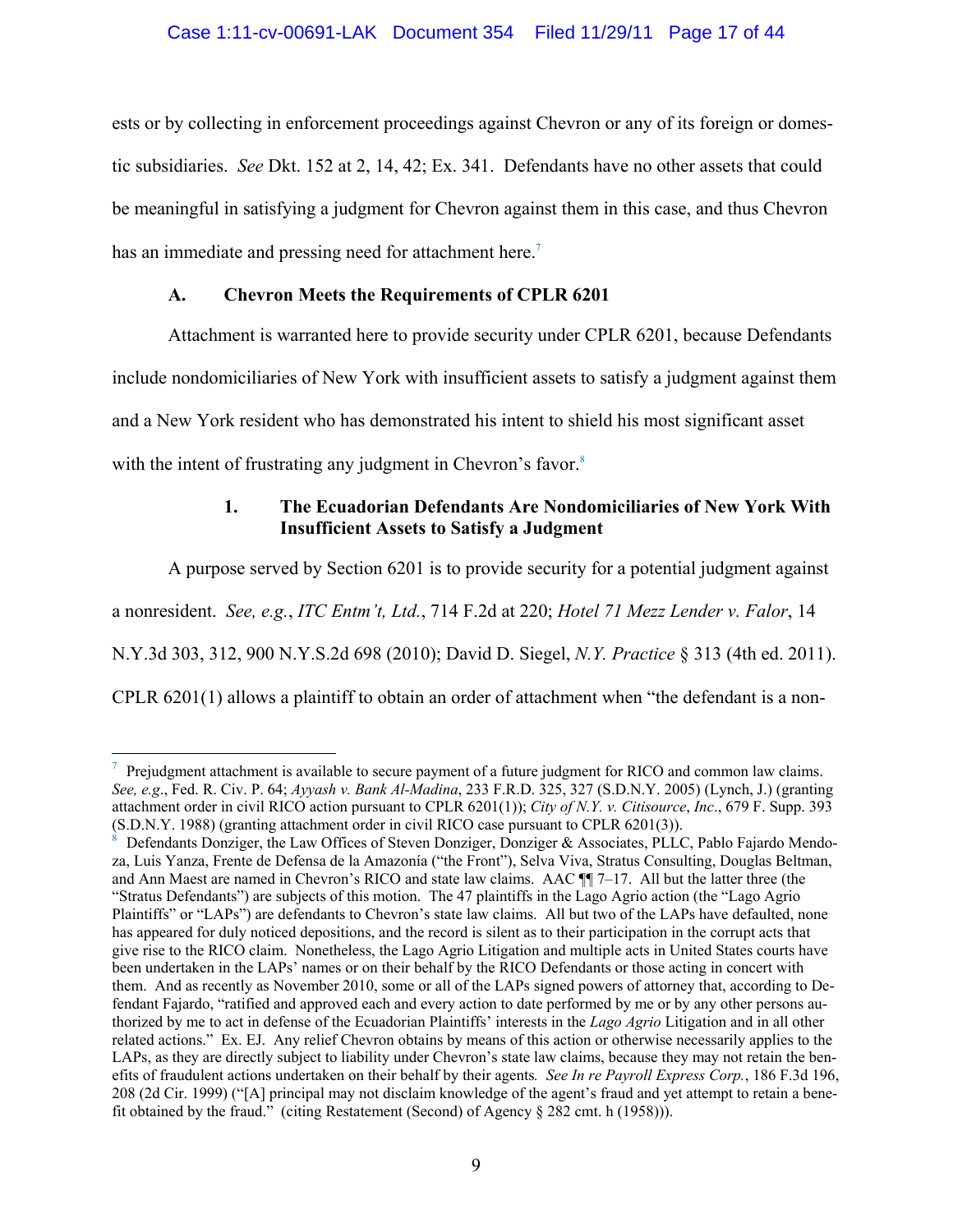#### Case 1:11-cv-00691-LAK Document 354 Filed 11/29/11 Page 18 of 44

domiciliary residing without the state, or is a foreign corporation not qualified to do business in the state." This element is readily satisfied here: the LAPs, Fajardo, and Yanza are nondomiciliaries of New York, Dkt. 206-18, and Selva Viva and the Front are entities not authorized to do business in New York. *See Itel Containers Int'l Corp. v. Companhia de Navegacao Lloyd Brasileiro*, No. 90 Civ. 8191 (CES), 1991 WL 12131, at \*3 (S.D.N.Y. Jan. 25, 1991); *see also Osrecovery, Inc. v. One Groupe Int'l, Inc.*, 305 F. Supp. 2d 340, 348 (S.D.N.Y. 2004).<sup>9</sup>

Further, there is no evidence to suggest that the nondomiciliary Defendants have sufficient assets in New York to satisfy a judgment under RICO (which calls for treble damages) or the other state-law claims. *See, e.g.*, *Davila Pena*, 149 F. Supp. 2d at 93–94 (attachment proper where nondomiciliary defendant did not have sufficient New York assets to satisfy eventual judgment) (citing *Cargill, Inc. v. Sabine Trading & Shipping Co*., 756 F.2d 224, 227 (2d Cir. 1985)). The only asset potentially substantial enough to satisfy a meaningful portion of a judgment in Chevron's favor is the nondomiciliary Defendants' interest in the Judgment itself, including any proceeds Defendants are able to obtain as a result of their threatened plan to attempt to enforce the Judgment against Chevron's foreign (or even domestic) subsidiaries.10 By the terms of the Judgment (which the evidence shows the LAPs secretly wrote), the LAPs and the Front have an actual or intended interest in the Judgment. PI Order at 621. The Judgment orders the LAPs to establish a trust in Ecuador to hold and administer the "compensation that the defendant has been ordered to pay," giving them a first right to damages. Ex. C at 186; *see also*

<sup>&</sup>lt;sup>9</sup> This Court has found that Defendants Camacho and Piaguaje are subject to the Court's jurisdiction. Dkt. 181 at 90–99, and that the defaulting Defendants have waived any personal jurisdiction objections, *id.* at 99–100.<br><sup>10</sup> The Front has asserted the value of the Judgment is \$18.2 billion. *See* Exs. 1133–34. In a September 22, 2

interview on Ecuadorian television, Fajardo also asserted the LAPs' right to pursue enforcement of the "\$18 billion" Judgment. *See* Ex. 1105 ("On Monday the judge in New York vacated the order that barred Ecuador from collecting an \$18 billion judgment from Chevron for the environmental contamination in the Ecuadorian Amazon. This now opens the road to enforcement. Because Kaplan's ruling blocked us in the United States, not in the rest of the world."). Moreover, this Court has recognized that "there is good reason to believe the defendants quickly will move to enforce th[e] [J]udgment and seize assets simultaneously in multiple jurisdictions." PI Order at 622–23.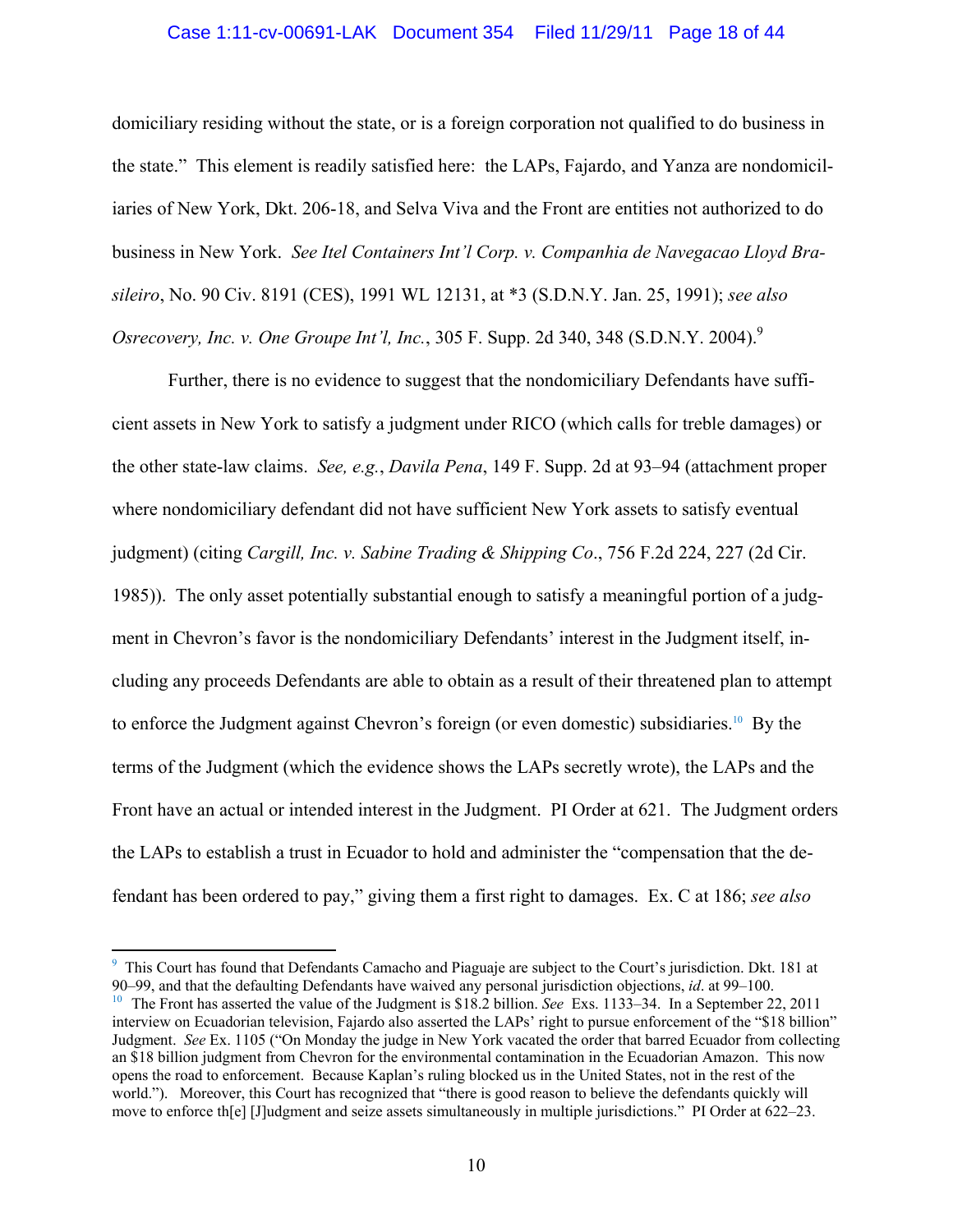#### Case 1:11-cv-00691-LAK Document 354 Filed 11/29/11 Page 19 of 44

Ex. 1141, 1097–98. The Front, as the beneficiary of the trust required by the Judgment, also has an identifiable asset subject to attachment. *See id.*; *see also* PI Order at 621. Yanza and Fajardo have future identifiable interests in the Judgment. Yanza, as the co-founder of the Front and "coordinator" of the "Asemblea of the Afectados," and Fajardo, as counsel of record for the Front and the purported lead counsel for the LAPs, have control over any damages to which the Front or the LAPs are beneficiaries. By agreement, Fajardo will also receive 10% of the Judgment. Ex. 1106 at § 3(a); Ex. 1107 at 23. Selva Viva, to the extent it has any interest in the Judgment proceeds not known to Chevron, also has an attachable asset.

To the extent Defendants intend to assign their interest in the Judgment to third parties, the Judgment proceeds will become even harder to reach, increasing Chevron's need for security through attachment. *See Davila Pena*, 149 F. Supp. 2d at 94 (finding attachment necessary and considering whether "assets will be kept in any jurisdictions where they readily could be applied to any judgment"). Without attachment, the Judgment proceeds will blow to the four winds—or at least to the (1) Cayman Islands, where Treca Financial Solutions, a Cayman island-based subsidiary of Burford Capital Limited and Burford Group Limited (collectively "Burford") is based; (2) Gibraltar, where Russell DeLeon and his company, Torvia Limited, are based; and (3) other jurisdictions including the British Virgin Islands and Switzerland, where other third parties with a purported interest in the Judgment are based. *See* Exs. B at 2, 70; Ex. 1033; Ex. 1034; Ex. 1101 at 3, Schedule 1 § 4.1; *In re Amaranth Natural Gas Commod. Litig*., 711 F. Supp. 2d 301, 312 (S.D.N.Y. 2010) (ordering attachment of hedge fund's assets where plaintiffs sought \$6 billion in damages and "the Fund seeks to transfer nearly forty percent of its remaining assets to entities from whom plaintiffs will not be able to recover").

These locations are known shelters from U.S. tax laws. *See* Dhammika Dharmapala and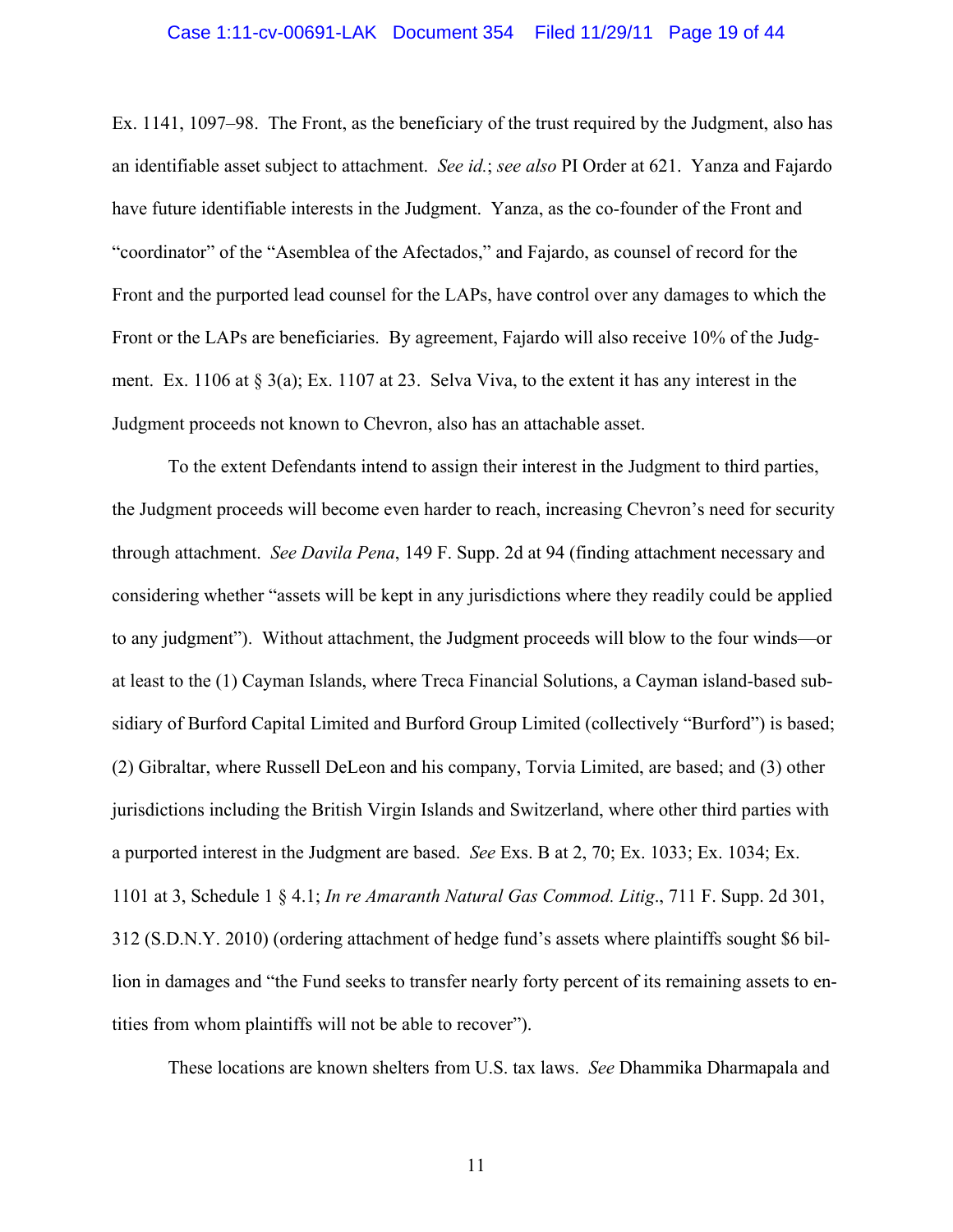James R. Hines, Jr., *Which Countries Become Tax Havens?*, Nat'l Bureau of Economic Research (Working Paper 12802, Dec. 2006). They have bank secrecy laws that generally prohibit the discovery of bank records despite a federal subpoena, which would further frustrate Chevron's future attempts to collect on a favorable judgment. *See* Cayman Islands Confidential Relationships (Preservation) Law (1995 Revision) (prohibiting disclosure of financial information and subjecting violators to potential civil liability, criminal fines, or even imprisonment); Swiss Federal Banking Act, Art. 47 (same); *see also Minpeco, S.A. v. Conticommodity Services*, 116 F.R.D. 517, 524–25, 529–30 (S.D.N.Y. 1987) (refusing to compel discovery from Swiss banks based on Switzerland's "substantial" interest in bank secrecy); *United States v. Simon*, No. 10-cr-56RM, 2010 WL 3980210, at \*3 (N.D. Ind. Oct. 8, 2010) (noting Gibraltar is a tax haven "because of [its] secrecy laws").

It is no accident that the proceeds from the Judgment will flow to these locations. After Joseph Kohn's acrimonious separation from their legal team, *see, e.g.*, Ex. 162 at 5–6, Defendants secured new funding from litigation investment firms, attorneys, and freelance investors. Much of their new funding came from New York-based Burford Advisors through Treca Financial Solutions, which is organized under the laws of the Cayman Islands. *See* Ex. B at 2, 3 (§ 2.1(a)). Donziger, Yanza, Fajardo, Patton Boggs, and Treca executed a funding agreement in October of 2010 ("Treca Funding Agreement"), providing Defendants with \$4 million in immediate cash and further potential funding tranches totaling a combined \$15 million. Ex. B at 3 (§ 2.1); *see also* Ex. 337. (The list of Claimants contained in Schedule 1 of the funding agreement contains only 37 of the 47 living LAPs, not including LAP Representative Hugo Gerardo Camacho Naranjo.) In exchange for this investment, Treca seeks to receive more than \$1 billion. *See* Ex. B at 3 (§ 2.1), Schedule 2, Schedule 3 at 11; *see also* Ex. 337.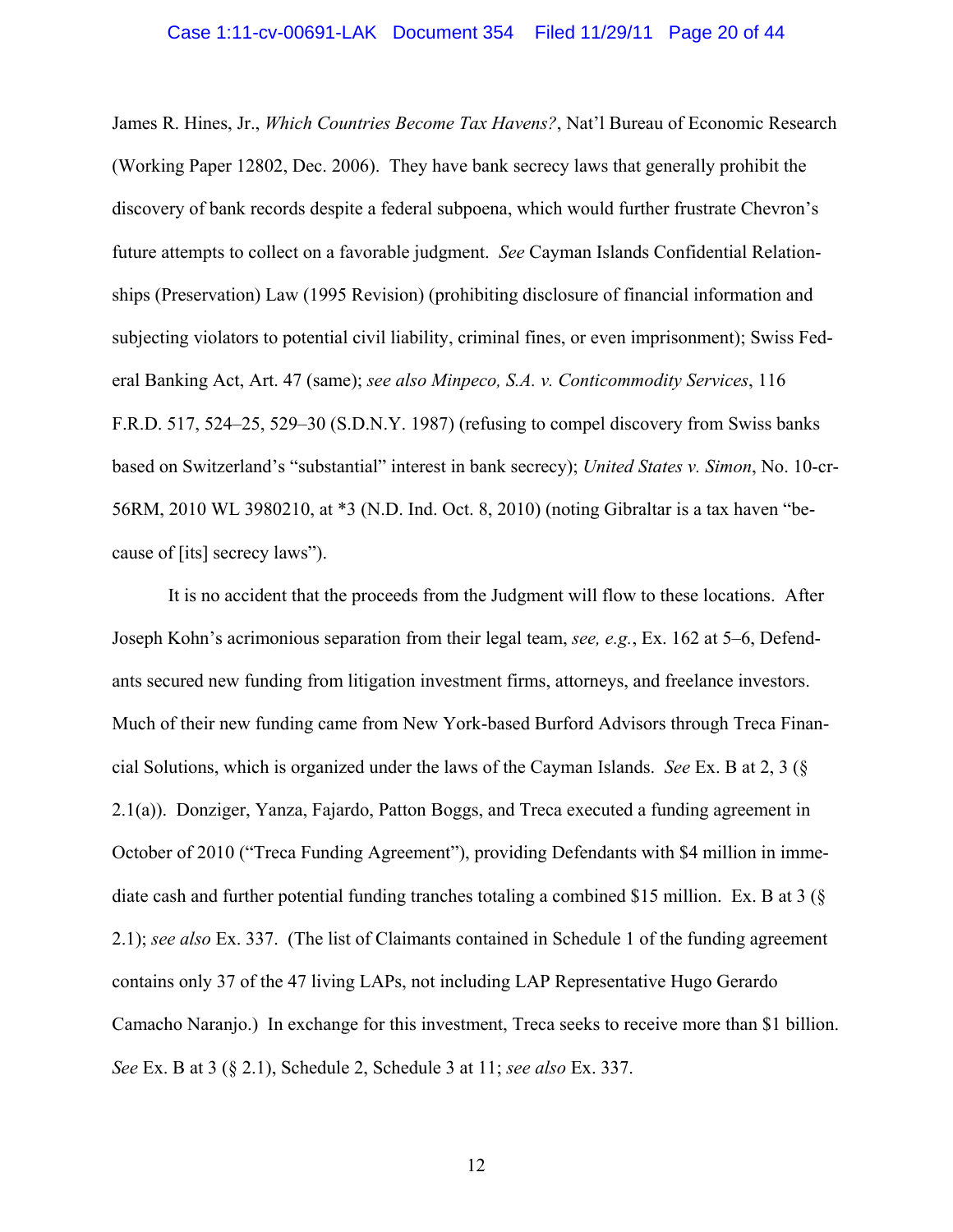#### Case 1:11-cv-00691-LAK Document 354 Filed 11/29/11 Page 21 of 44

On October 31, 2010, at the same time they executed the Treca Funding Agreement and the Intercreditor Agreement, the parties were finalizing an agreement with Torvia Limited, a company incorporated under the laws of Gibraltar and owned by Russell DeLeon, a person of interest in an ongoing federal criminal investigation ("Torvia Agreement").<sup>11</sup> *See* Ex. 1143. Torvia initially invested \$2 million in the litigation on March 4, 2010 and further transferred \$1.25 million to Donziger on August 17, 2010 for a 3% cut of the "Net Plaintiff Recovery" from the Judgment. *See* Ex. 1144 at 4, 5, § 2; *see also* Ex. 1143. On May 16, 2011, following this Court's entry of a Preliminary Injunction, Donziger and his co-conspirators entered an agreement with DeLeon to invest another \$1 million. *See* Ex. 1101 (§ 2.1), Schedule 3.

In November 2010, Jonaks Limited ("Jonaks"), organized under the laws of the British Virgin Islands, and SATEE GmBh ("SATEE"), organized under the laws of Switzerland, also agreed to invest \$200,000 and \$300,000, respectively, in exchange for a pro rata share of the net recovery ("Jonaks-SATEE Agreement"). Ex. 1112 at Schedule 2; Ex. B at Schedule 4. Orin Kramer, who previously transferred \$150,000 to Donziger on February 17, 2010, Ex. EO, is also a party to the Jonaks-SATEE Agreement. *Id*. By this agreement Kramer will pay \$150,000 for case-related expenses in exchange for a cut of the fraudulent Ecuadorian judgment. Ex. 1112. Kramer, Jonaks, and SATEE, are just a few of the investors in the litigation who, by the terms of the Intercreditor Agreement, would expect to receive a percentage of the net recovery. *See e.g.*, Ex. 1113 at 3  $(§ 2.1)$ , Schedule 3  $(§ 1,000,000$  from U.S. investor the New Orleans Group); Ex. 1114 at 3 (§ 2.1), Schedule 3 (\$250,000 from U.S. investor David Sherman); Ex. 1115 at 3 (§ 2.1), Schedule 3 (\$250,000 from U.S. investor Glen Krevlin); Ex. 1116 at 3 (§ 2.1), Schedule 3

 $\overline{a}$ 

 $11$  After reportedly becoming a billionaire in the online poker business, DeLeon fled to Gibraltar, where he resides today. In 2010, his associate Anurag Dikshit was convicted in the Southern District of New York of violating the Wire Wager Act and forfeited \$300 million to the United States. *See* Ex. 1111.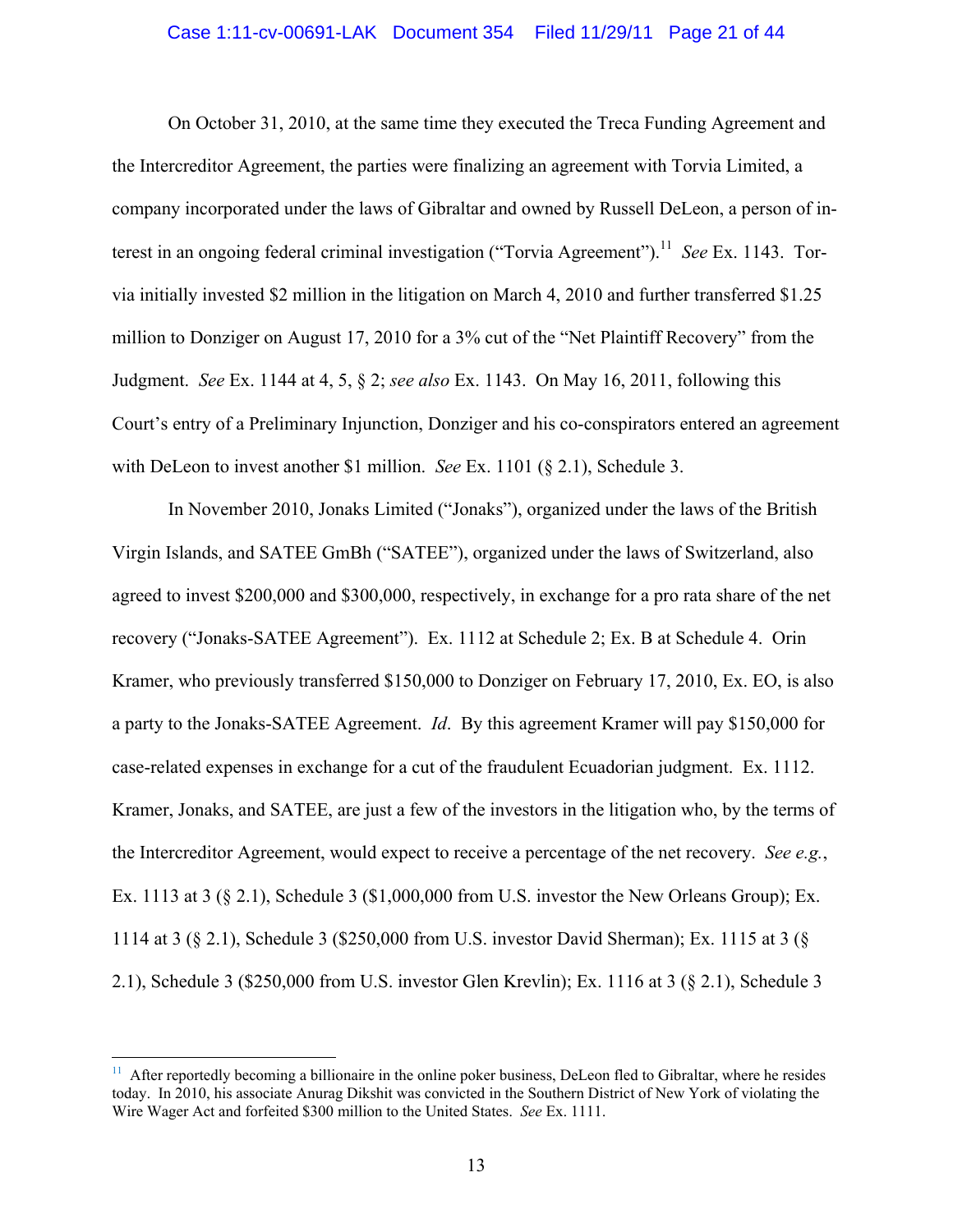$$50,000$  from U.S. investor Russell O. Wiese).<sup>12</sup>

1

Moreover, it is presently unknown whether a trust has been set up as the fraudulent Ecuadorian judgment directs,<sup>13</sup> and the LAPs' counsel's evasive response as to whether any trust has actually been established, Hr'g Tr., *Chevron Corp. v. Naranjo*, No. 11-1150-cv(L) (2d Cir. Sept. 16, 2011), at 33:12–34:15, further shows the continuing need for security. *See Davila Pena v. Morgan*, 149 F. Supp. 2d 91, 94 (S.D.N.Y. 2001) (finding "[d]efendant's nonresident status and his evasive response to [his ability to satisfy any judgment likely to be rendered in this action] lead the Court to infer that there is a continuing need for security").

Thus, because the nondomiciliary Defendants do not have assets in New York sufficient to satisfy any award, much less treble damages, attachment of their interest in the fraudulent Ecuadorian judgment is crucial to Chevron's ability to ultimately enforce a judgment in its favor.

## **2. Donziger Has Demonstrated an Intent to Frustrate Enforcement of an Adverse Judgment**

Attachment of Donziger's assets is proper because he has demonstrated an "intent to defraud his creditors or frustrate the enforcement of a judgment that might be rendered in plaintiff's favor, [and] has assigned, disposed of, encumbered or secreted property, or removed it from the state or is about to do any of these acts." CPLR 6201(3); *see also* Ex. 1122 at § 3(h)–(i); Ex. B at § 8, Schedule 4 §§ 1.3, 1.20, 3.2, 3.2.7. Because "[f]raudulent intent is rarely susceptible to

 $12$  The litigation funders identified above and parties to the Burford Funding Agreement are not the only ones who will claim a stake in the fraudulent Ecuadorian judgment, further dissipating it and thereby forcing Chevron to seek compensation from multiple jurisdictions in the event of judgment in its favor here. By the terms of the Intercreditor Agreement and a "Master Agreement," lawyers and advisors to the litigation are also scheduled to receive a percentage of the "Total Contingency Fee Payment," which equals 20% of any amount paid to plaintiffs as a result of the Lago Agrio Litigation. Ex. B at Schedule 4 § 3.2.7; Ex. 1107; *see also* Ex. 1132. These lawyers and advisors include: the Ben Barnes Group (Ex. 1117 at Schedule 2; Exs. 1015–16), F. Gerald Maples (Ex. 1118), Downey McGrath Group, Inc. (Ex. 1119 at Schedule 2), and CSL Strategies LLC and Mark Fabiani LLC (Ex. 1120 at Schedule 2; Exs. 1012–13).

<sup>13</sup> Recent discovery has elicited one document suggesting Donziger may have set up a trust in Ecuador, though its purpose is unknown. Ex. 1121 (Invoice from Neidl and Asociados to Donziger for \$74,400. Under "Description of Service/Concept" it reads "Legal Services rendered in Ecuador. Case: Ecuador v. Chevron Texaco. Trust for Funding Agreement between FDA and Third Parties.").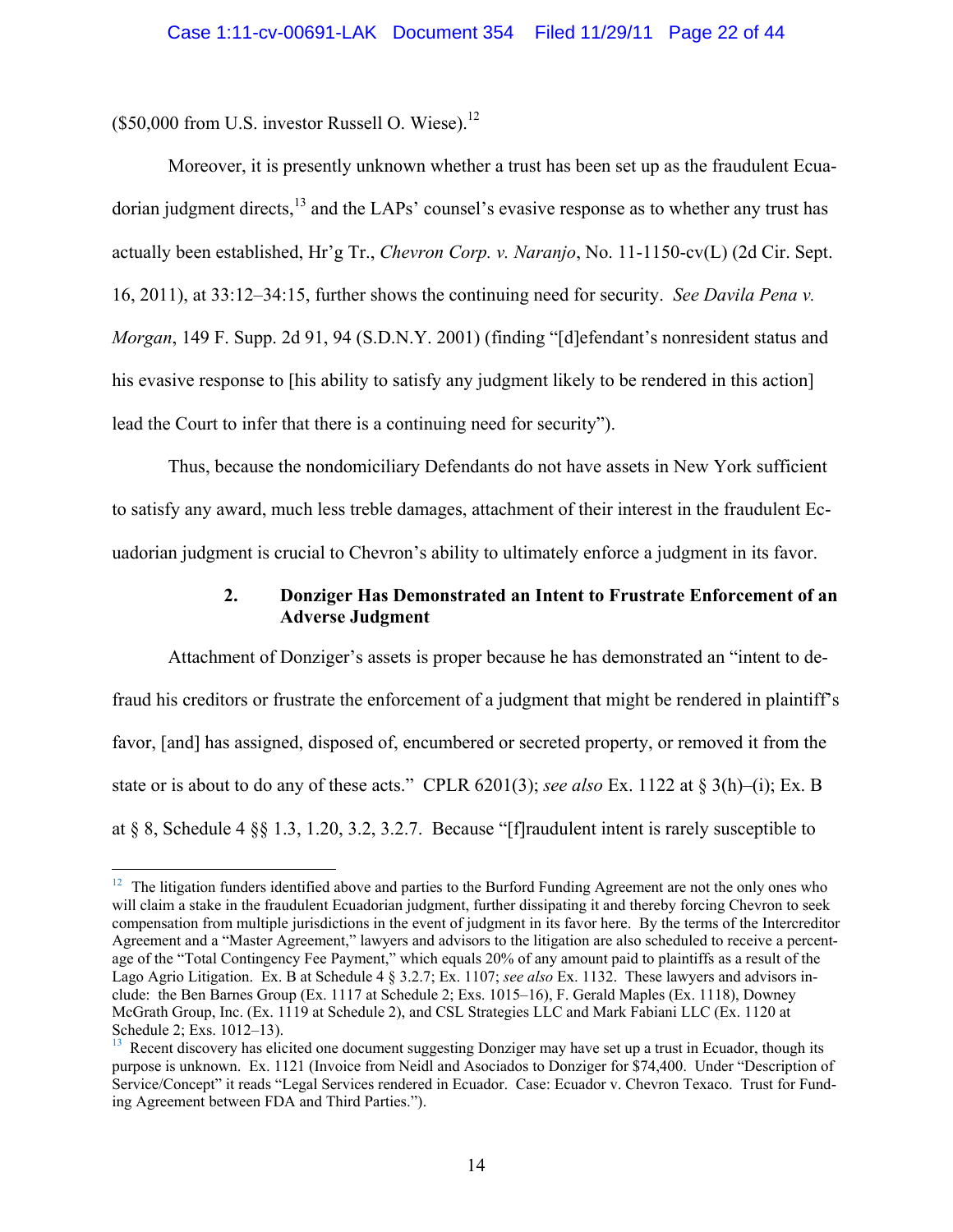#### Case 1:11-cv-00691-LAK Document 354 Filed 11/29/11 Page 23 of 44

direct proof[,]" courts "have developed 'badges of fraud' to establish the requisite actual intent to defraud." *In re Kaiser*, 722 F.2d 1574, 1582 (2d Cir. 1983) (citations omitted); *see also Arzu v. Arzu*, 597 N.Y.S.2d 322, 325, 190 A.D.2d 87 (App. Div.' 1993) ("[I]t is not always practicable to establish by proof the existence of a fraudulent intent on the part of the debtor even when in reality it exists. Direct proof of the fact can rarely be obtained, and when it is established it must ordinarily be inferred from circumstances.") (quotation marks and citation omitted). Such badges of fraud include "a questionable transfer not in the ordinary course of business," and "secrecy in the transfer." *N.Y. Dist. Council of Carpenters Pens'n Fund v. KW Const., Inc.*, No. 07 Civ. 8008 (RJS), 2008 WL 2115225, at \*4 (S.D.N.Y. May 16, 2008).

Donziger has attempted to render any proceeds from his most significant asset—whatever direct or indirect interest he possesses in the Ecuadorian judgment—unreachable by a United States court through a series of fraudulent maneuvers. By agreement dated January 5, 2011, between Donziger & Associates, PLLC, on the one hand, and Fajardo, Ermel Chavez (on behalf of the Front), and Yanza, acting as "duly authorized representatives" of Plaintiffs on the other, Donziger's firm is to receive 31.5% of an amount equal to 20% of all "Plaintiff Collection Monies." Ex. 1122 § 3(a); Ex. 1107 at 6, 23; *see also* Ex. B (Burford Funding Agreement recognizing Donziger's interest) at Schedule 4 §§ 1.3, 3.2.7. Donziger, however, has attempted to keep that money outside of the United States. Agreements between Burford, Donziger, and other litigation funders require holding funds collected by parties<sup>14</sup> enforcing the Judgment in trust "*where those proceeds are received*." Ex. B at 8 (§ 7.5), Schedule 4 § 2.2 (emphasis added). This, despite the fact that numerous parties to these agreements—such as Donziger, Patton Boggs LLP, and Emery Celli Brinckerhoff & Abady LLP—are based or have offices in New

 $\overline{a}$ 

<sup>&</sup>lt;sup>14</sup> As set forth in the agreement, the parties are: (1) Burford; (2) Torvia Limited, incorporated under the laws of Gibraltar; (3) Patton Boggs; (4) Donziger & Associates, PLLC; (5) Emery Celli; (6) Fajardo; (7) Erik T. Moe; (8) H5, incorporated in California; and (9) the Front.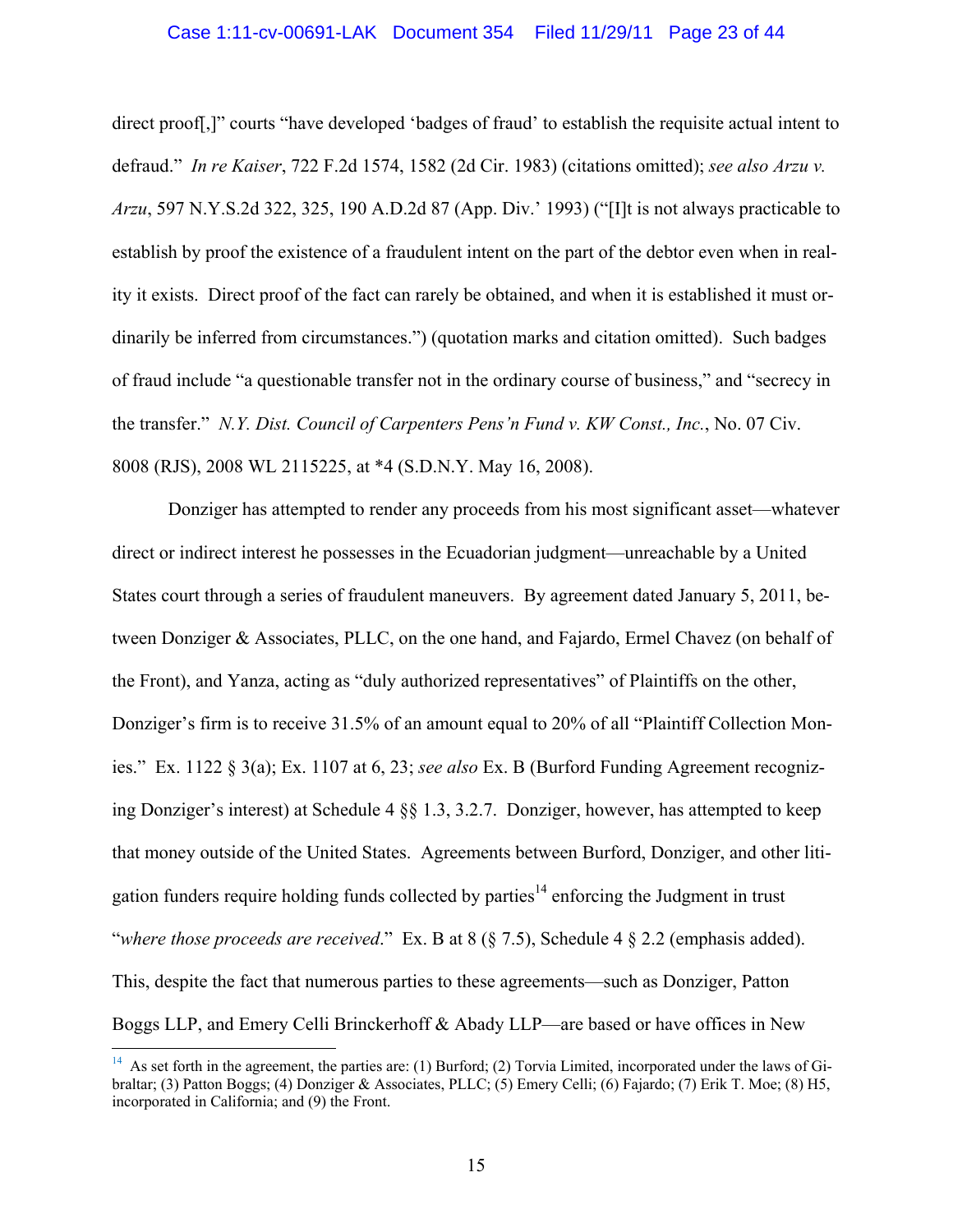#### Case 1:11-cv-00691-LAK Document 354 Filed 11/29/11 Page 24 of 44

York. Because Defendants are attempting to secret the judgment proceeds in trusts around the world, Chevron would be forced to pursue these assets all over the world to recover on its claim against Donziger. *See Graubard Mollen Dannett & Horowitz v. Kostantinides*, 709 F. Supp. 428, 432 (S.D.N.Y. 1989) (attachment ordered where defendants' "accounts, by nature, are liquid and can be easily transferred from the jurisdiction by a simple telephone call" and "if plaintiff were then to recover a judgment against the defendants, plaintiff would be in the inauspicious position of having to chase defendants" to other venues). Such maneuvers to evade Chevron's ability to collect on its claims reinforce the propriety and necessity of an attachment.

#### **B. The Amount Demanded Exceeds All Known Counterclaims Against Chevron**

To obtain an attachment a plaintiff must show that "the amount demanded from the defendant exceeds all counterclaims known to the plaintiff." CPLR 6212(a). The amount at issue in this case is necessarily more than any amount Defendants could obtain by enforcement of the fraudulent Ecuadorian judgment, as Chevron's RICO and other damage claims by their nature include any amounts derived from enforcement of the fraudulent Ecuadorian Judgment—in addition to attorney's fees, business damages, and other damages—all of which, insofar as they are recovered pursuant to RICO, will be trebled. *See* Am. Compl. at 163–65. In any event, the LAPs have asserted no counterclaims against Chevron in this litigation. Moreover, in calculating the requirements of CPLR 6212(a), "courts are to examine only the amount of the counterclaims *that the plaintiff concedes are just*." *Bank Leumi Trust Co. of N.Y. v. Istim, Inc.*, 892 F. Supp. 478, 482 (S.D.N.Y. 1995) (emphasis original) (finding that because the plaintiff contends that the defendant's counterclaims "are entirely without merit, this requirement is satisfied").

## **C. Defendants' Interest in the Ecuadorian Judgment Is Attachable Property**

New York law provides that: "All property in which the defendant is known or believed to have an interest then in . . . shall be subject to the levy," and a person against whom a levy is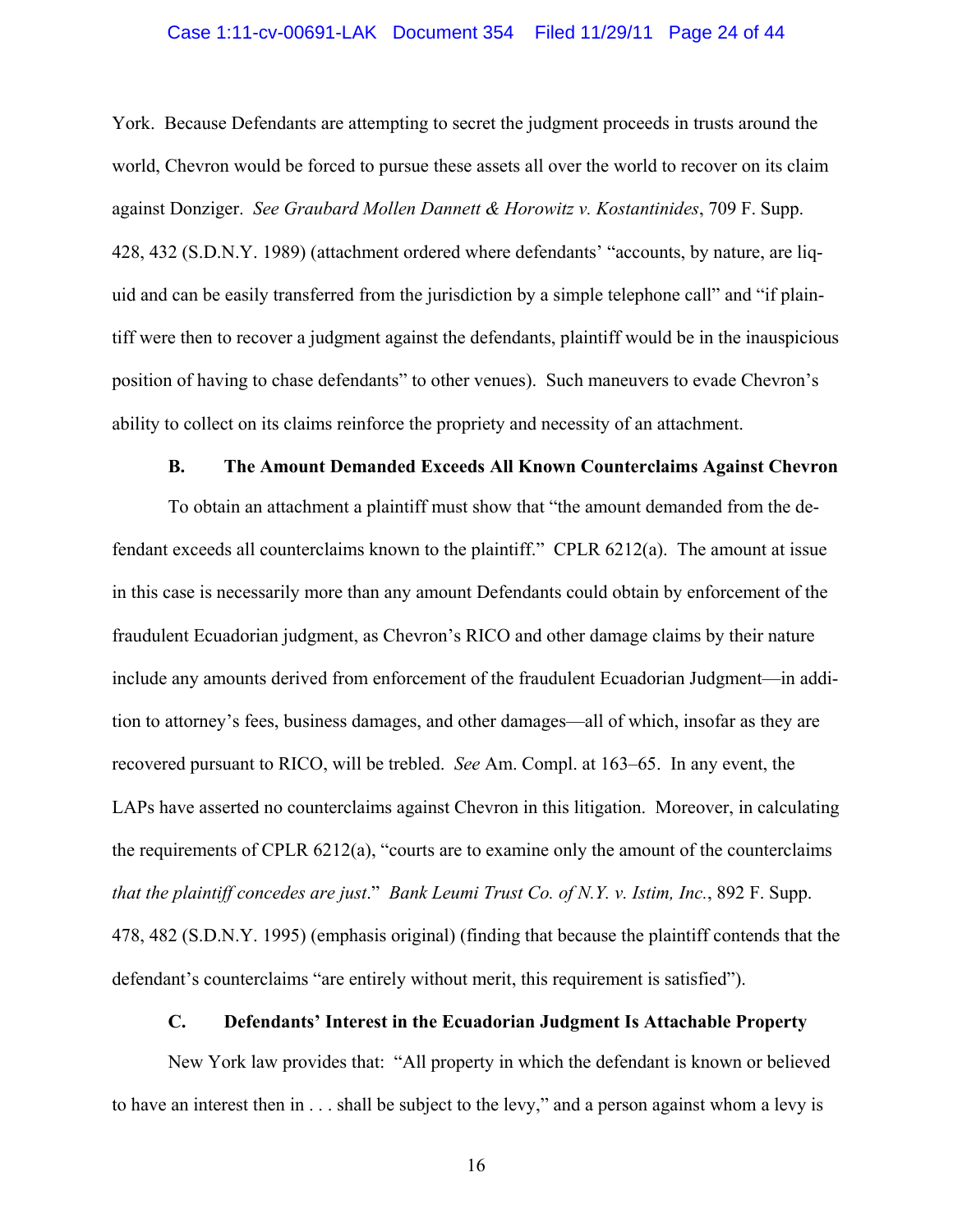## Case 1:11-cv-00691-LAK Document 354 Filed 11/29/11 Page 25 of 44

directed "shall forthwith transfer or deliver all such property" to the sheriff or marshal.<sup>15</sup> CPLR 6214(b). And, such property need not be physical: "Any . . . property against which a money judgment may be enforced as provided in section 5201 is subject to attachment" (*id.* § 6202), and section 5201(b) in turn allows for enforcement "against any property which could be assigned or transferred, whether it consists of a present or future right or interest . . . ."

The New York Court of Appeals has held that contingent, intangible rights—like an interest in a judgment—may be attached as property. In *ABKCO Indus., Inc. v. Apple Films, Ltd.*, 39 N.Y.2d 670, 675, 385 N.Y.S.2d 511 (1976), the court allowed attachment of an interest in a licensing agreement that would generate profits from sales. As the court explained, such an intangible right was attachable property because it had standalone "economic significance" as it was freely "assignable." *Id.* at 674; *see also* Siegel, *N.Y. Practice* § 489 ("CPLR 5201, abetted by *ABKCO*, licenses the pursuit of any assignable asset."). Likewise, other cases under New York law have recognized that intangible, transferable interests constitute attachable property that may be levied against, for they have value that can satisfy an eventual judgment to a plaintiff. *See, e.g.*, *Motorola Credit Corp. v. Uzan*, 739 F. Supp. 2d 636, 642 (S.D.N.Y. 2010) (Rakoff, J.) (reverse-piercing the veil of defendant's alter ego and granting turnover order of alter ego's "right to collect" on a "potential recovery in a pending arbitration award"); *Hotel 71*, 14 N.Y.3d at 314 (treating "defendants' ownership/membership interests in 22 out-of-state limited liability companies" as "akin to intangible contract rights [that are] clearly assignable and transferable" and "[t]hus, . . . are 'property' for purposes of CPLR 6202"). Here, there can be no doubt, given Defendants' attempts to monetize and assign interests in the Ecuadorian judgment

<sup>&</sup>lt;sup>15</sup> While the New York attachment statutes refer to the "sheriff" as the one who executes an attachment order, the U.S. Marshal may carry it out. *See* 28 U.S.C. § 564.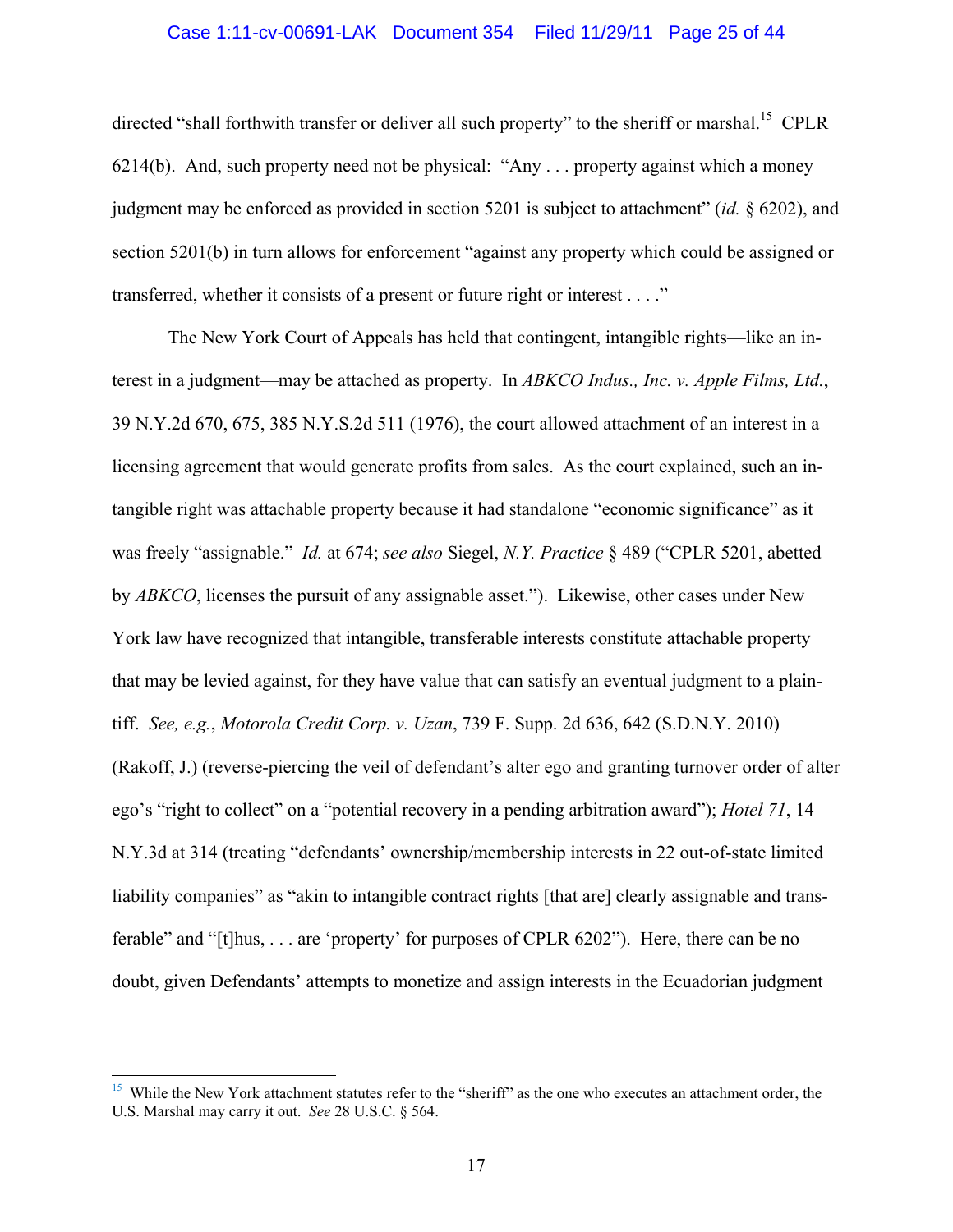to various entities, that these interests have economic value and are thus attachable property.<sup>16</sup>

Moreover, Defendants' interests in the judgment are located in New York and can be attached here. "[T]he situs of . . . intangible property" like an interest "is in New York where there is to be found the other party . . . upon whom rests the obligation of performance." *ABKCO*, 39 N.Y.2d at 675 (finding a New York situs where a British defendant had a licensing agreement with a New York company); *see also Hotel 71*, 14 N.Y.3d at 314-16. To the extent Defendants here seek satisfaction of the fraudulent Ecuadorian judgment, Chevron is the obligor and Chevron is present in New York.<sup>17</sup> In any event, Defendants' interests in the judgment may be attached regardless of where those interests are said to be located because this Court has already recognized personal jurisdiction over Defendants. *See id*. at 312 (noting that "a court with personal jurisdiction over a nondomiciliary present in New York has jurisdiction over that individual's tangible or intangible property, *even if the situs of the property is outside New York*") (alterations omitted; emphasis added)).

## **D. Chevron Has a Cause of Action Against Defendants**

 $\overline{a}$ 

The "standard for determining whether a cause of action exists for purposes of attachment under [CPLR 5121(a)] is a liberal one. Unless the plaintiff's papers clearly establish that the plaintiff must ultimately be defeated, a cause of action exists." *Thornapple Assocs., Inc. v. Sahagen*, No. 06 Civ. 6412 (JFK), 2007 WL 747861, at \*3 (S.D.N.Y. Mar. 12, 2007) (internal

<sup>&</sup>lt;sup>16</sup> New York law permits attaching judgments issued in foreign fora, including judgments that have not yet been finalized. *See Orient Overseas Container Line v. Kids Intern. Corp*., No. 96 Civ. 4699 (DLC), 1998 WL 531840, at \*2, 4 (S.D.N.Y. Aug. 24, 1998); *see also JPMorgan Chase Bank, N.A. v. Motorola, Inc.*, 846 N.Y.S.2d 171, 47 A.D.3d 293 (App. Div. 2007); *Breezevale Ltd. v. Dickinson*, 693 N.Y.S.2d 532, 262 A.D.2d 248 (App. Div. 1999);

<sup>&</sup>lt;sup>17</sup> It is long-established in New York that a plaintiff can attach its own obligation to pay a defendant it is suing on a debt, judgment, or potential claim it owes or may owe that same defendant. *See, e.g., Wehle v. Conner*, 83 N.Y. 231, 238 (1880) (where "judgment debtor was also one of the attaching creditors," attachment "allowable" because "[t]he law which permits the issue of such attachment awards it to all creditors who bring themselves within its provisions. By what right can we assume to draw distinctions and withhold the privilege given to all from particular classes or persons?"); *accord*, *Motorola Credit Corp. v. Uzan*, 739 F. Supp. 2d 636, 641 (S.D.N.Y. 2010) (Rakoff, J.) (granting post-judgment turnover order under New York law relieving prevailing plaintiff of obligation to pay arbitration award to defendant's alter ego).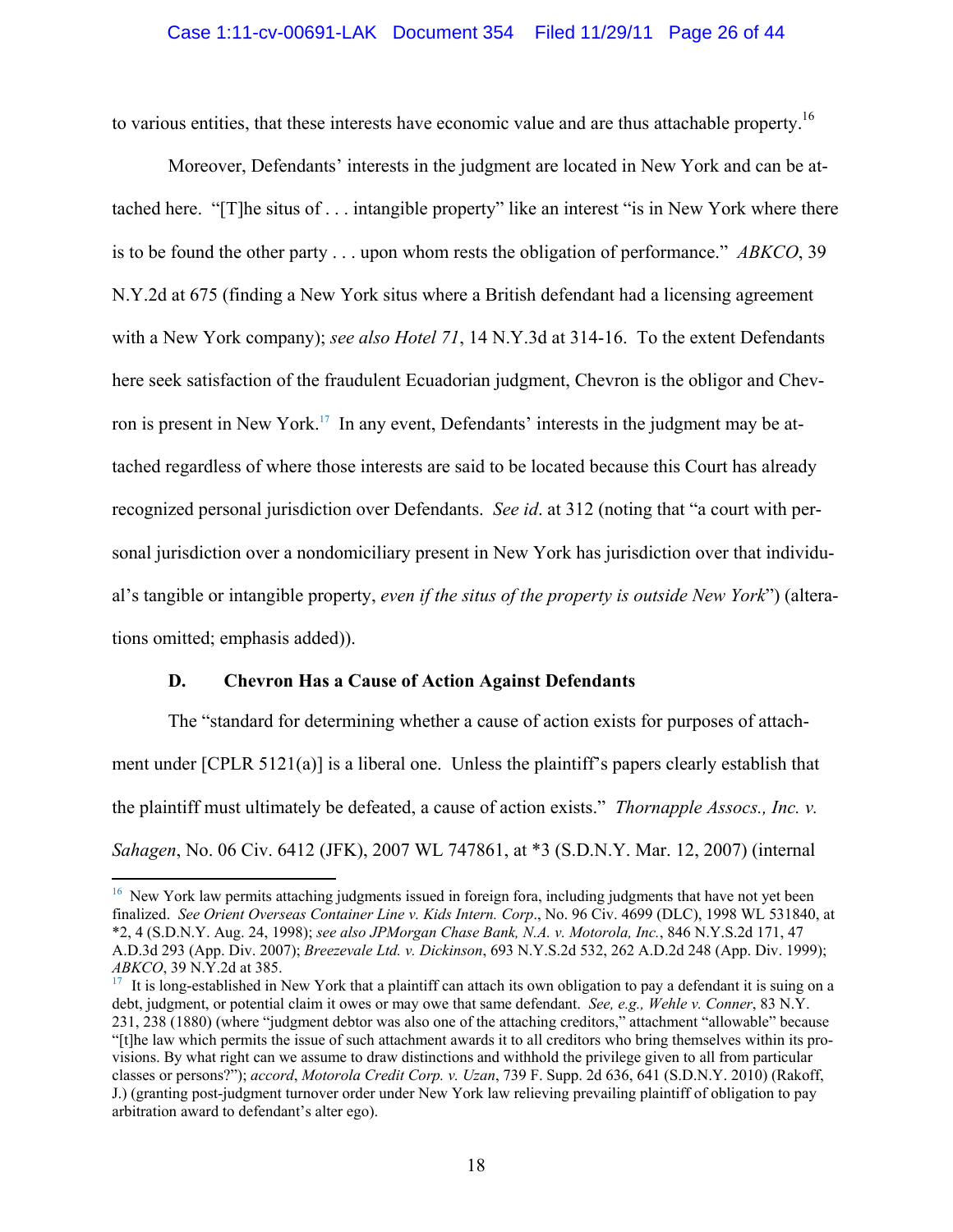citations omitted).

Defendants Fajardo, Yanza, the Front, Selva Viva, and all the LAPs except Defendants Camacho and Piaguaje have defaulted. Dkt. 206-18 (Clerk's Certificate Certifying Default); PI Order at 595, 645 n.369. They have, therefore, admitted all allegations against them as to liability and are no longer able to contest the viability of Chevron's claims. *See Greyhound Exhibitgroup, Inc. v. E.L.U.L. Realty Corp.*, 973 F.2d 155, 158–59 (2d Cir. 1992). As for the other Defendants against whom attachment is sought (Donziger and the LAP Representatives Camacho and Piaguaje), the factual and legal sufficiency of Chevron's claims is addressed below.

## **E. Chevron Is Likely to Succeed on the Merits of Its RICO and Other Claims**

To show a likelihood of success on the merits for purposes of attachment, a plaintiff need only present facts sufficient to establish a prima facie case. *See Considar, Inc. v. Redi Corp. Estab.*, 655 N.Y.S.2d 40, 41, 238 A.D.2d 111 (App. Div. 1997). "[P]laintiff must be given the benefit of all legitimate inferences and deductions that can be made from the facts stated." *Id.* (citation omitted); *Davila Pena v. Morgan*, 149 F. Supp. 91, 94 (S.D.N.Y. 2001) (the "more likely than not" standard of a preliminary injunction does not apply to attachment motion).

In its original application for a TRO and preliminary injunction, Chevron demonstrated its strong likelihood of success on the merits of its RICO and other fraud-based and common law claims. Dkt. 5 at 31–62; Dkt. 91 at 18–27. At that time, the Court noted the "ample evidence of fraud," virtually all of which was "undisputed." PI Order at 636, 655. This Court subsequently issued an 80-page opinion containing extensive factual findings broadly confirming Chevron's allegations. *See Chevron Corp. v. Donziger*, 768 F. Supp. 2d 581 (S.D.N.Y. 2011) ("PI Order"). And in a prior order in earlier proceedings seeking discovery from Donziger, this Court had also made findings that Donziger and his co-conspirators had committed fraudulent conduct. *See In re Applic. of Chevron Corp.*, 749 F. Supp. 2d 141 (S.D.N.Y. 2010) ("Donziger 1782"). As the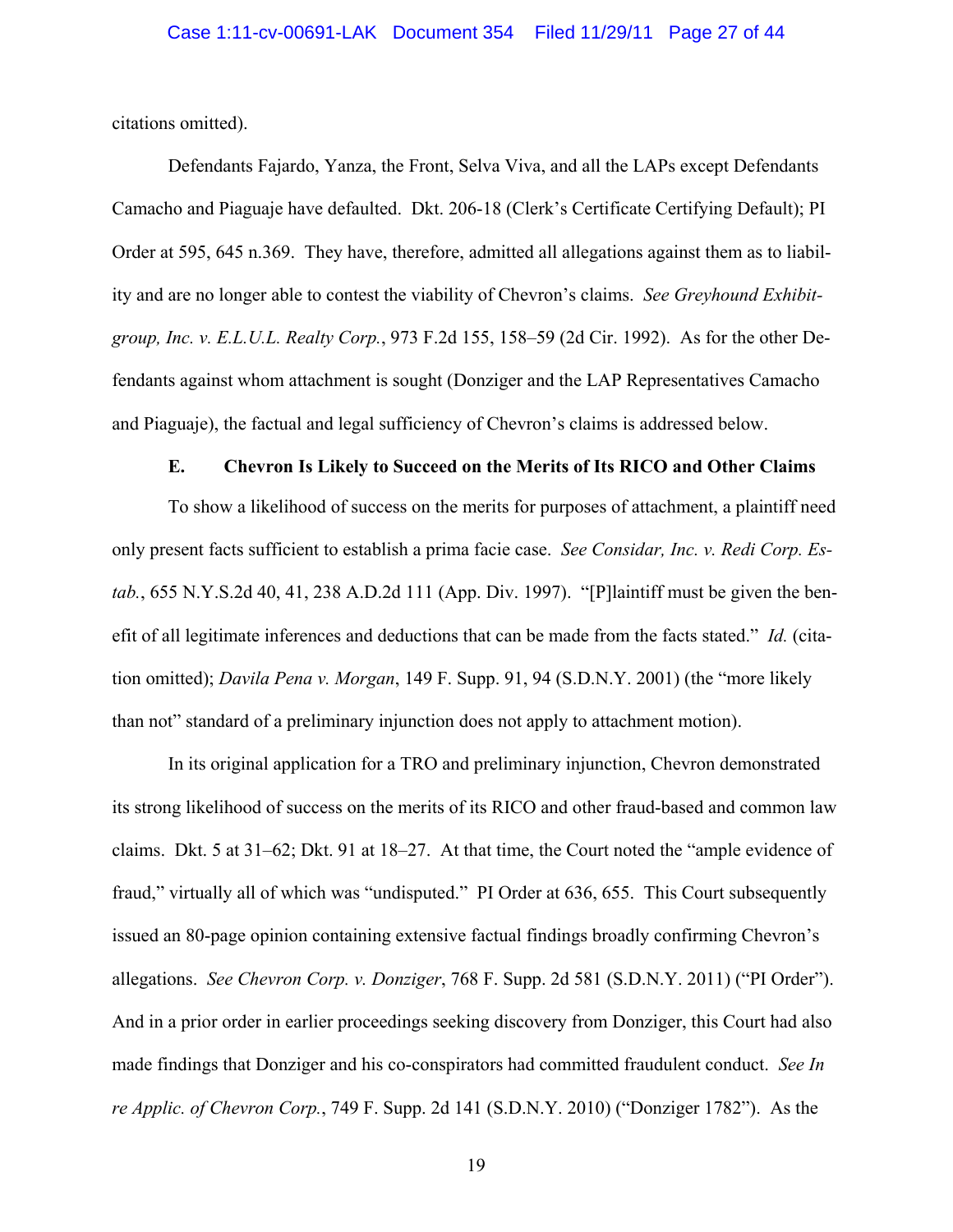## Case 1:11-cv-00691-LAK Document 354 Filed 11/29/11 Page 28 of 44

Court noted, "neither Donziger nor any of the other key actors has denied Chevron's allegations or attempted here to explain or justify under oath their recorded statements and written admissions." *Id*. at 595. On appeal before the Second Circuit, Defendants similarly offered scant challenge to Chevron's factual allegations and evidentiary submissions. *See* Case No. 11-1150-cv, Dkt. 163. Thus, while the Second Circuit vacated the injunction issued by this Court, *Chevron Corp. v. Naranjo*, 2011 WL 4375022, at \*1, this Court's factual findings remain undisturbed. Further, since this Court issued its opinion in March 2011, Chevron has obtained even stronger evidence, much of it similarly undisputed, such as that Defendants secretly participated in drafting the judgment itself. Accordingly, Chevron satisfies this prong of the attachment analysis.<sup>18</sup>

## **1. The Wrongful Conduct at Issue Here Constitutes Racketeering**

Defendants' criminal acts violate RICO, under which "a plaintiff must establish that a defendant, through the commission of two or more acts constituting a pattern of racketeering activity, directly or indirectly participated in an enterprise, the activities of which affected interstate or foreign commerce." *DeFalco v. Bernas*, 244 F.3d 286, 306 (2d Cir. 2001). That is precisely what Chevron's FAC alleges and what the evidence shows.

*a. The RICO Defendants have formed an "enterprise."* The term "enterprise" includes, as relevant here, "any . . . group of individuals associated in fact although not a legal entity." 18 U.S.C. § 1961(4). The Supreme Court has explained that this definition is "expansive," *Boyle v. United States*, 556 U.S. 938, 129 S. Ct. 2237, 2243, (2009). These Defendants worked together for years in order to extort money from Chevron. They have shared workplans, held planning meetings, and defined roles for individual members of the enterprise—their extensive and ongoing coordination is abundantly clear from this Court's description of their conduct. *See* Donziger

 $\overline{a}$ 

 $18$  While the Second Circuit has stayed the injunction issued pursuant to the Recognition Act, it has not suggested there is any evidentiary or legal infirmity with Chevron's other claims—which appellants did not challenge. *See Chevron Corp. v. Naranjo*, No. 11-cv-1150, Dkt. 600 at 2 (Ex. 1102); *id.*, Hr'g Tr. of Sept. 16, 2011 (Ex. 1014).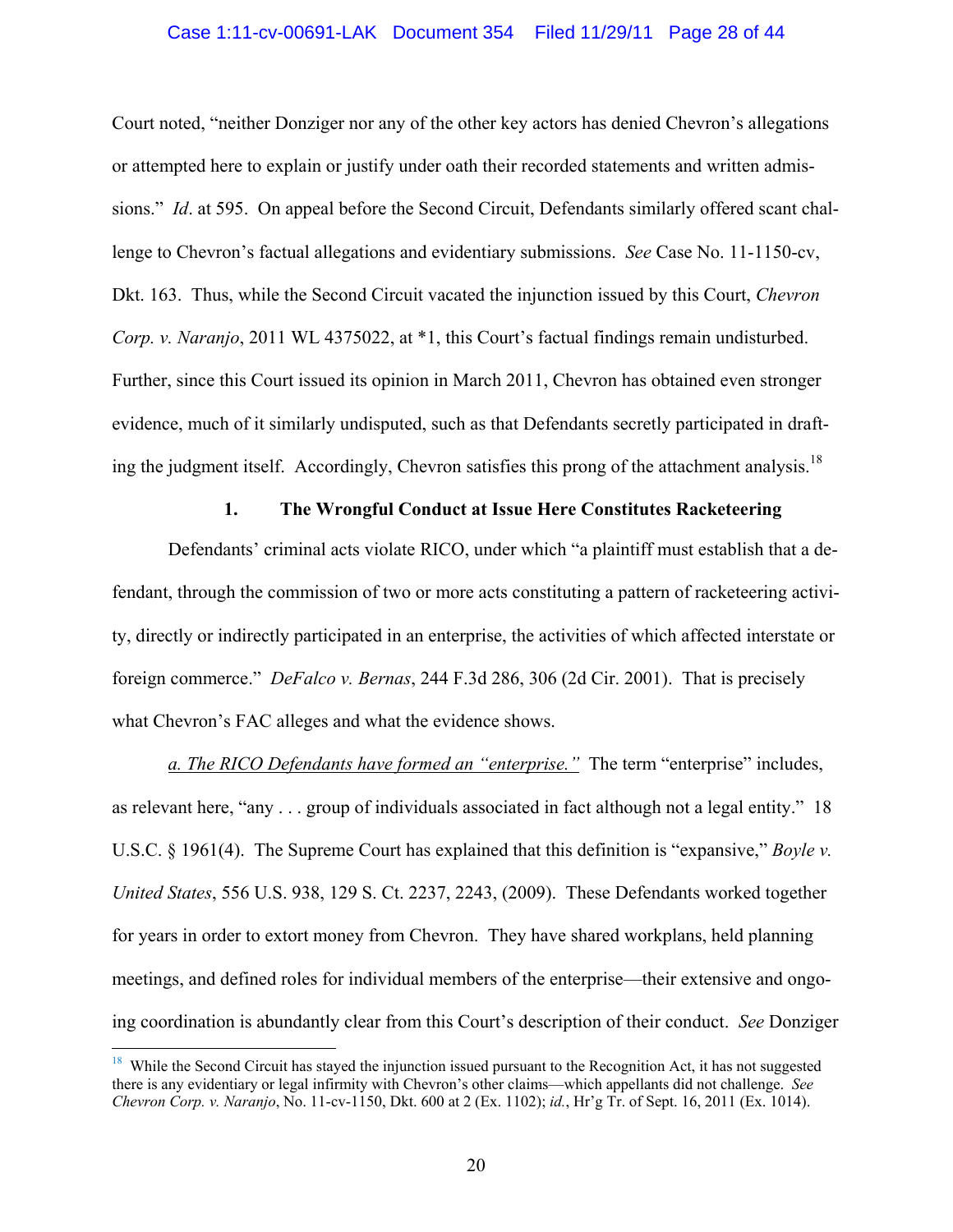1782 at 150–59; PI Order at 601–20. This constitutes an "enterprise."19

*b. The targets of this motion "operated and managed" the enterprise.* "'[T]o conduct or participate, directly or indirectly, in the conduct of [an] enterprise's affairs,' [under]  $\S 1962(c)$ , one must participate in the operation or management of the enterprise itself." *Reves v. Ernst & Young*, 507 U.S. 170, 185, 113 S. Ct. 1163 (1993). This "is not limited to those with primary responsibility for the enterprise's affairs" or "those with a formal position in the enterprise," but extends to those playing "*some* part in directing the enterprise's affairs." *Id.* at 179.

This Court has aptly described Donziger as the "field general" of the effort (PI Order at 611), and there is no dispute about his leading role. His own attorney has argued that "litigating and trying this case without Steven Donziger is like staging a production of *Hamlet* without Hamlet. This case is *about* Donziger[.]" *Donziger, et al. v. Chevron Corp*., No. 11-2260, Dkt. 87 at 4 (2d Cir. June 29, 2011). This Court has also found that Donziger and Fajardo are "close associates" (Donziger 1782 at 150 n.32), and that "Donziger, Fajardo, [Luis] Yanza and the [Front] have worked closely together at all relevant times." PI Order at 602. And this Court has found that Fajardo is "counsel of record" for the LAPs in the Lago Agrio Litigation, Yanza heads the Front, and Selva Viva "is an entity created by the [Front] to administer litigation funds," which is "managed by Yanza, and its president is or was Donziger."<sup>20</sup> *Id.* at 625. *See also id.* at 611 (recognizing that "the Cabrera report in fact was planned by Fajardo and other LAP representatives"); Ex. 1024 (forensic analysis revealing Cabrera's filings were written by Fajardo); Ex. 1129 (Fajardo identifies himself as "Plaintiffs' lead counsel in Ecuador"); Exs. 1146-47

<u>.</u>

 $19$  There is no dispute that the enterprise's activities have had at least "a minimal effect on interstate commerce," as RICO requires. *DeFalco*, 244 F.3d at 309. AAC  $\P$  18, 30, 145–46, 25-32, 158, 181, 223, 244, 264, 276, 301.<br><sup>20</sup> The Front and Selva Viva are liable under RICO through the conduct of their agents, as those agents were pr pals in the organization, were operating on their behalf, and sought to obtain a substantial benefit for the organization. *See USA Certified Merchs., LLC v. Koebel*, 262 F. Supp. 2d 319, 328-30 (S.D.N.Y. 2003); *Local 875 Int'l* 

*Bhd. of Teamsters Pension Fund v. Pollack*, 992 F. Supp. 545, 567-69 (E.D.N.Y. 1998) ("RICO liability may be imputed to a corporation where an agent acts on behalf of a corporate entity with that entity's knowledge.").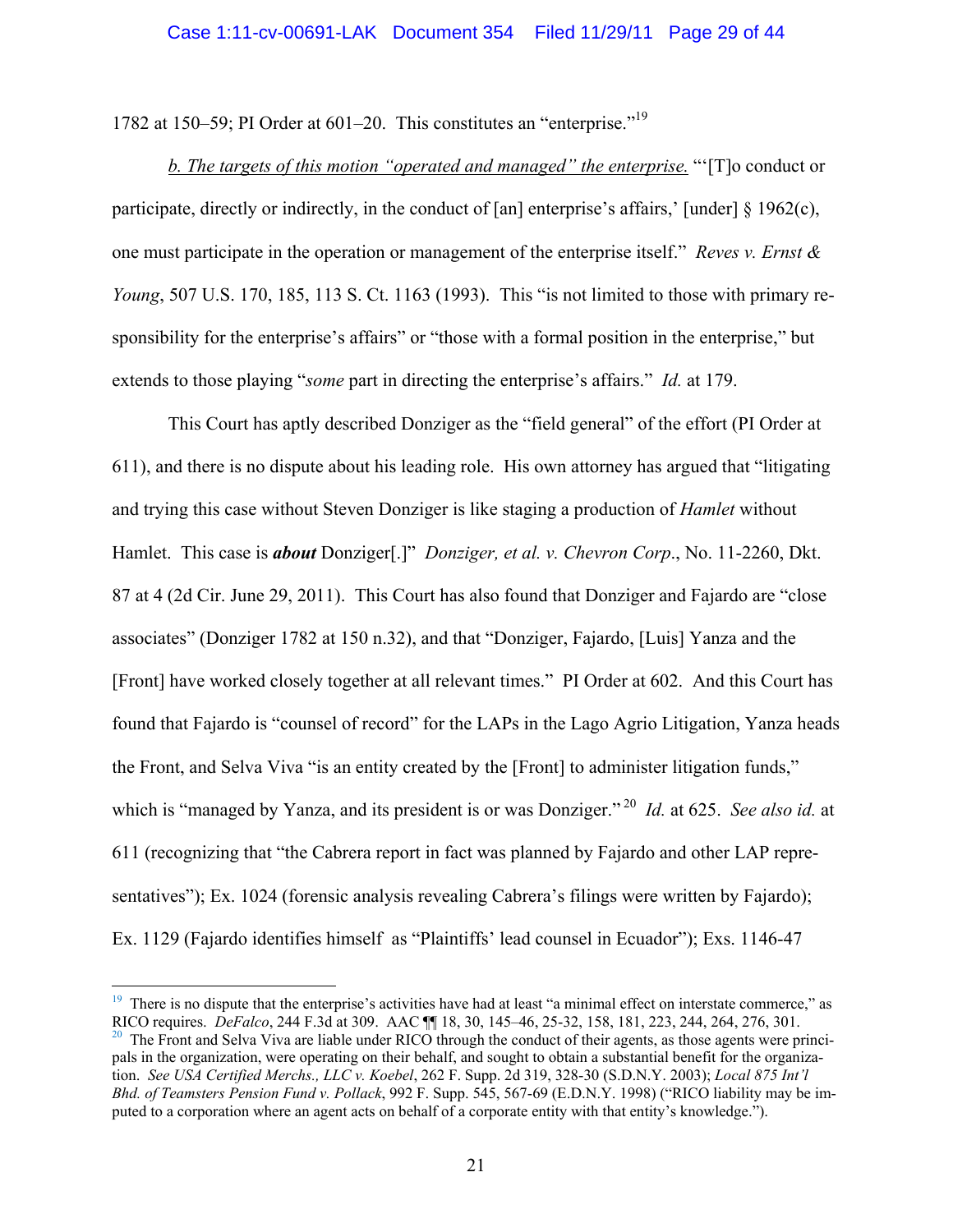## Case 1:11-cv-00691-LAK Document 354 Filed 11/29/11 Page 30 of 44

(emails of the as-filed Cabrera Report to Donziger with metadata demonstrating that member of Defendants' Ecuadorian legal team saved the document the day before it was filed); Ex. EJ (Fajardo has broad authority to act on behalf of the LAPs); Ex. R (Yanza managed payments to Cabrera); AAC,  $\S$ § B.1, B.3.<sup>21</sup>

## **2. Defendants Have Engaged in Multiple Acts of Racketeering**

Defendants have engaged in multiple crimes constituting "racketeering activity." *See* 18 U.S.C. § 1961(1).

*a. Defendants have committed extortion.* "Extortion" is defined in the Hobbs Act as "the obtaining of property from another, with his consent, induced by wrongful use of actual or threatened force, violence, or fear, or under color of official right." *Id.* .§ 1951(b)(2). "These same elements are required under New York law." *Feeley v. Whitman Corp.*, 65 F. Supp. 2d 164, 174 (S.D.N.Y. 1999).<sup>22</sup> Extortion needs neither physical violence nor threats—fear of economic loss is sufficient. *United States v. Middlemiss*, 217 F.3d 112, 118 (2d Cir. 2000).

As this Court has recognized, Defendants' campaign is an "effort to use the Lago Agrio litigation to obtain a very large payment from Chevron," PI Order at 601, and Defendants have done this through fear of economic loss from a vexatious litigation campaign, threatened and actual criminal indictments, and negative publicity intended to hurt Chevron's bottom line. For example, in addition to corrupting the Ecuadorian court, Donziger and his co-conspirators intend to engage in a "multiplicity of suits" seeking enforcement of their fraudulent judgment to "create<sup>[]</sup>

 $\overline{a}$ 

 $21$  The Stratus Defendants are also operators of the enterprise, as they acted with substantial discretion in designing and carrying out a major element of the extortionate scheme, the fabrication and promotion of the "independent" Cabrera Report. *See* Ex. 157 at 1; Ex. D at 2496; Exs. 1124–26. Because they are not a direct subject of this motion, however, they are not discussed in detail here.

 $^{22}$  New York law defines extortion as "compe[lling] or induc[ing] another person to deliver [that person's] property to himself or to a third person by means of instilling in him a fear that, if the property is not so delivered, the actor or another will" commit various wrongful acts, including damaging the victim's property, accusing the victim of a crime, or otherwise materially harming the victim. N.Y. Penal Law  $\S 155.05(2)(e)$ . Extortion and attempted extortion of greater than \$1 million are felonies under New York law and thus are racketeering acts under section 1961(1). *See* §§ 155.42, 110.00, 155.05(2)(e) (larceny includes extortion).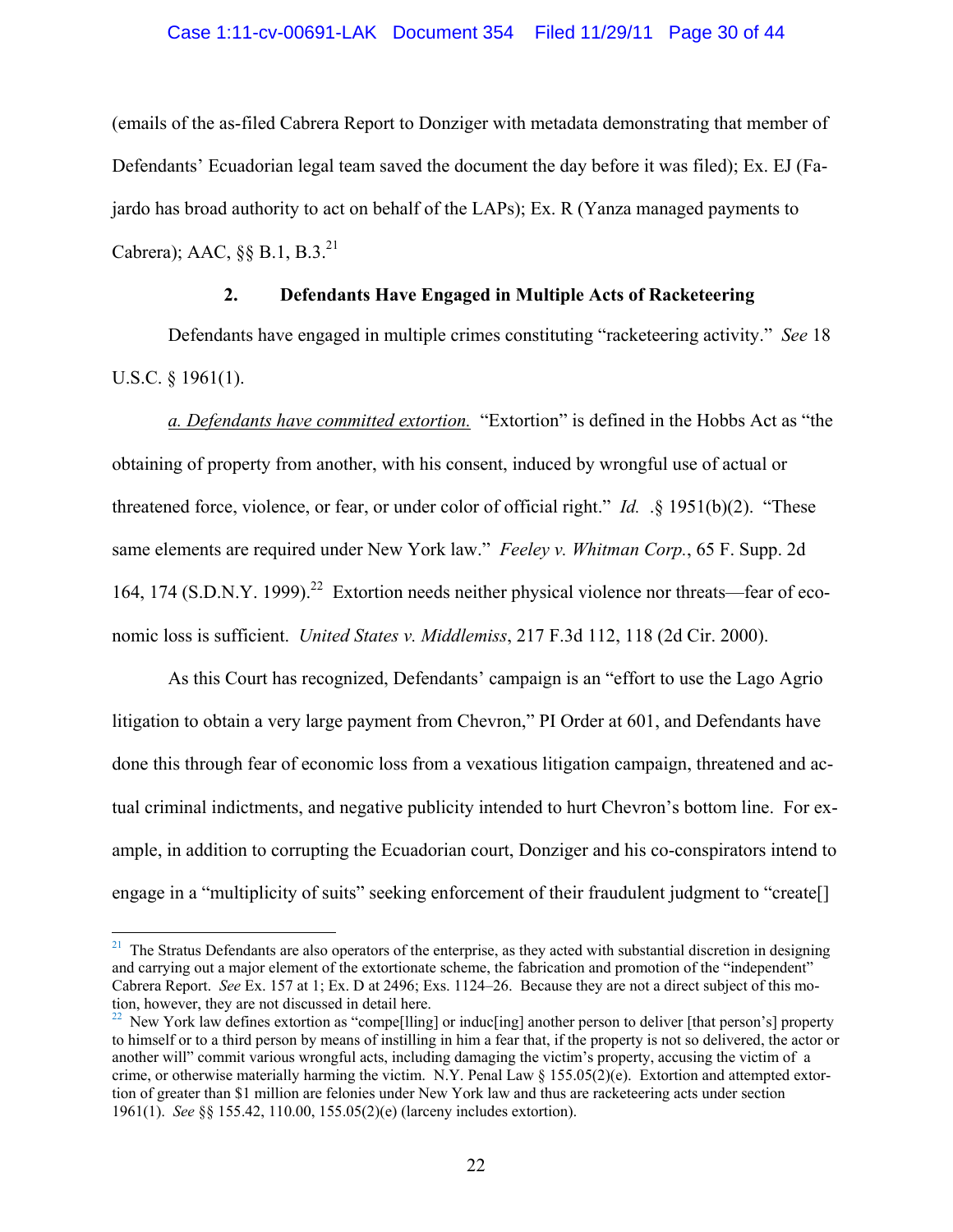#### Case 1:11-cv-00691-LAK Document 354 Filed 11/29/11 Page 31 of 44

settlement pressures above and beyond anything warranted by the merits." PI Order at 627; *see also* Donziger 1782 at 162 (finding that the "criminal prosecution [of two Chevron attorneys] appears to have been instigated by Donziger and others working with him for the base purposes of coercing Chevron to settle and undermining a significant element of its defense in Ecuador, the release it obtained from the GOE"); Exs. 1042–43, 1060–61, 1084, 1090–92. Defendants have also conducted a media campaign "in the United States and elsewhere[,] promoting critical attention to Chevron by U.S. and New York State public officials." PI Order at 601; AAC ¶¶ 346-52; Exs. 1063–64, 1066–75, and 1077–83, 1133–34, 1154. The express intent of this campaign, which is based on falsehoods and fabricated claims, is to cause "pain" and put Chevron "in a position where, to survive intact in American society as a reputable company with a competitive edge, they will be forced to settle the lawsuit." Ex. AB.

*b. Defendants have committed mail and wire fraud.* The elements of mail and wire fraud are "(i) a scheme to defraud, (ii) to get money or property, (iii) furthered by the use of interstate mail or wires." *United States v. Autuori*, 212 F.3d 105, 115 (2d Cir. 2000); *see also* 18 U.S.C. §§ 1341, 1343. A "scheme to defraud" in the context of mail and wire fraud, requires "a plan to deprive [the victim] 'of something of value by trick, deceit, chicane or overreaching.'" *Autuori*, 212 F.3d at 115 (quoting *McNally v. United States*, 483 U.S. 350, 358, 107 S. Ct. 2875 (1987)). As this Court has noted, deception was central to Defendants' plan: "Donziger made clear . . . that everything the plaintiffs were doing was to be concealed from Chevron, his 'goal [being] that they don't know shit.'" Donziger 1782 at 151. Defendants' use of the mails and wires in this regard is apparent from the record, and this Court has found that Donziger "consulted with lawyers and others in Ecuador by e-mail and other means of communication, all from New York." PI Order at 643. *See* AAC Appendix B (detailing Defendants' uses of the mails and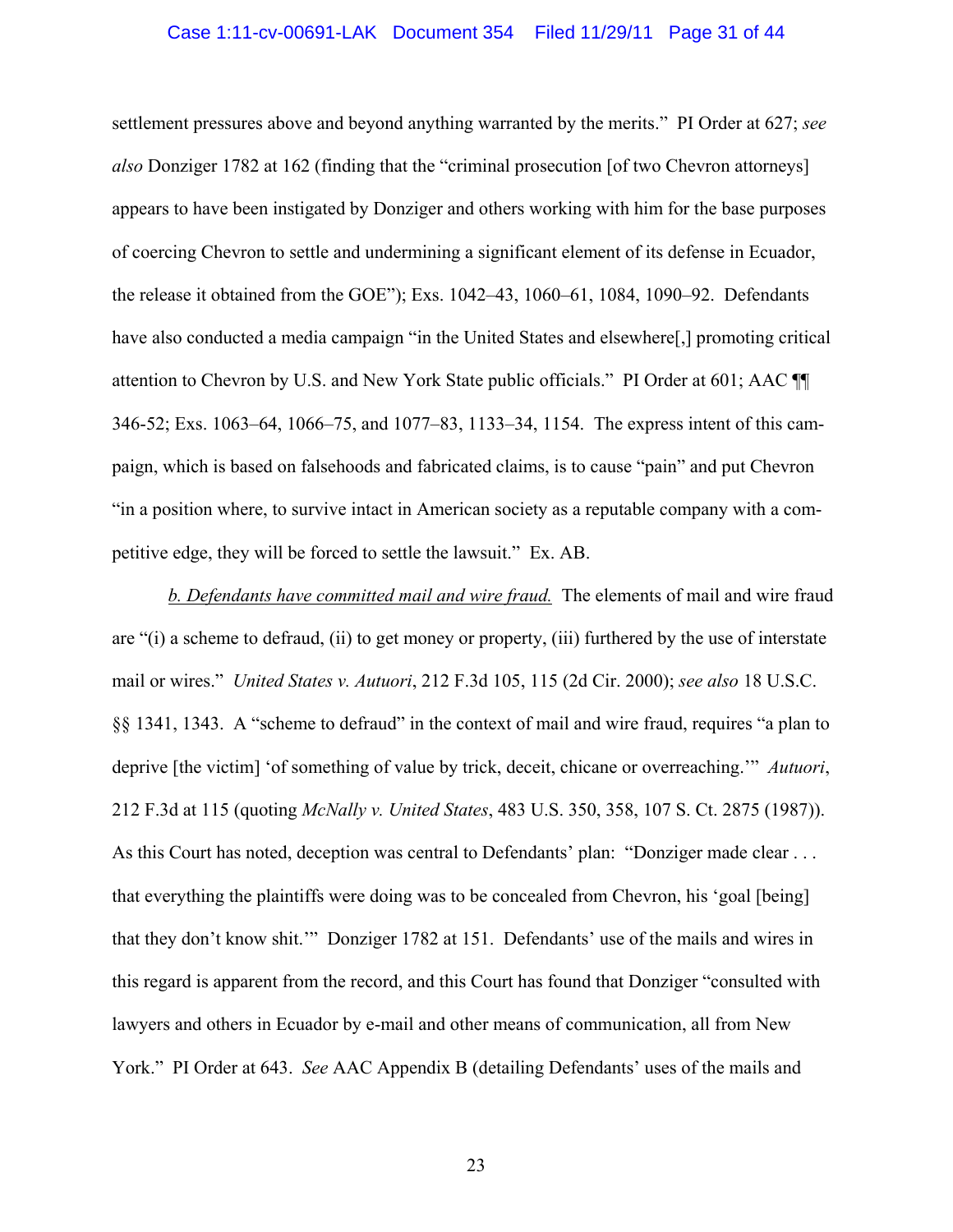wires); *id.* ¶¶ 353–57; *see also* PI Order at 609 ("Email exchanges among Donziger, Beltman, and other Stratus consultants confirm that Stratus drafted substantial portions of the Cabrera report and its annexes.").

*c. Defendants have engaged in obstruction of justice and witness tampering.* Obstruction of justice under 18 U.S.C. § 1503 requires (i) a pending judicial proceeding; (ii) of which defendant had knowledge or notice; and (iii) that the defendant acted with the wrongful intent or improper purpose to influence the proceeding, whether or not successful. *United States v. Quattrone*, 441 F.3d 153, 170 (2d Cir. 2006). Section 1503 "embraces the widest variety of conduct that impedes the judicial process." *United States v. Kumar*, 617 F.3d 612, 620 (2d Cir. 2010) (quotations omitted). *See also United States v. Coiro*, 922 F.2d 1008, 1017 (2d Cir. 1991) (obstruction of justice is a proper RICO predicate act where "the evidence established that [Defendant's] activities designed to prevent detection and prosecution of the organization's illegal activities were part of a consistent pattern that was likely to continue for the indefinite future, absent outside intervention.").

Under 18 U.S.C. § 1512(b), a defendant commits witness tampering where he (i) knowingly (ii) engages in intimidation, threats, misleading conduct, or corrupt persuasion toward another (iii) with intent to influence, delay, or prevent testimony or cause any person to withhold a record, object, document, or testimony (iv) from an official proceeding. The witness's testimony need not be altered—the crime is the attempt to do so. *United States v. Capo*, 791 F.2d 1054, 1069–70 (2d Cir. 1986), *rev'd on other grounds on reh'g*, 817 F.2d 947 (2d Cir. 1987).

This Court has noted Defendants' ongoing efforts to obstruct proceedings in U.S. courts. PI Order at 610 ("[T]here is extensive evidence that counsel for the LAPs and Donziger made Herculean and perhaps questionable efforts in the Section 1782 proceedings to prevent or delay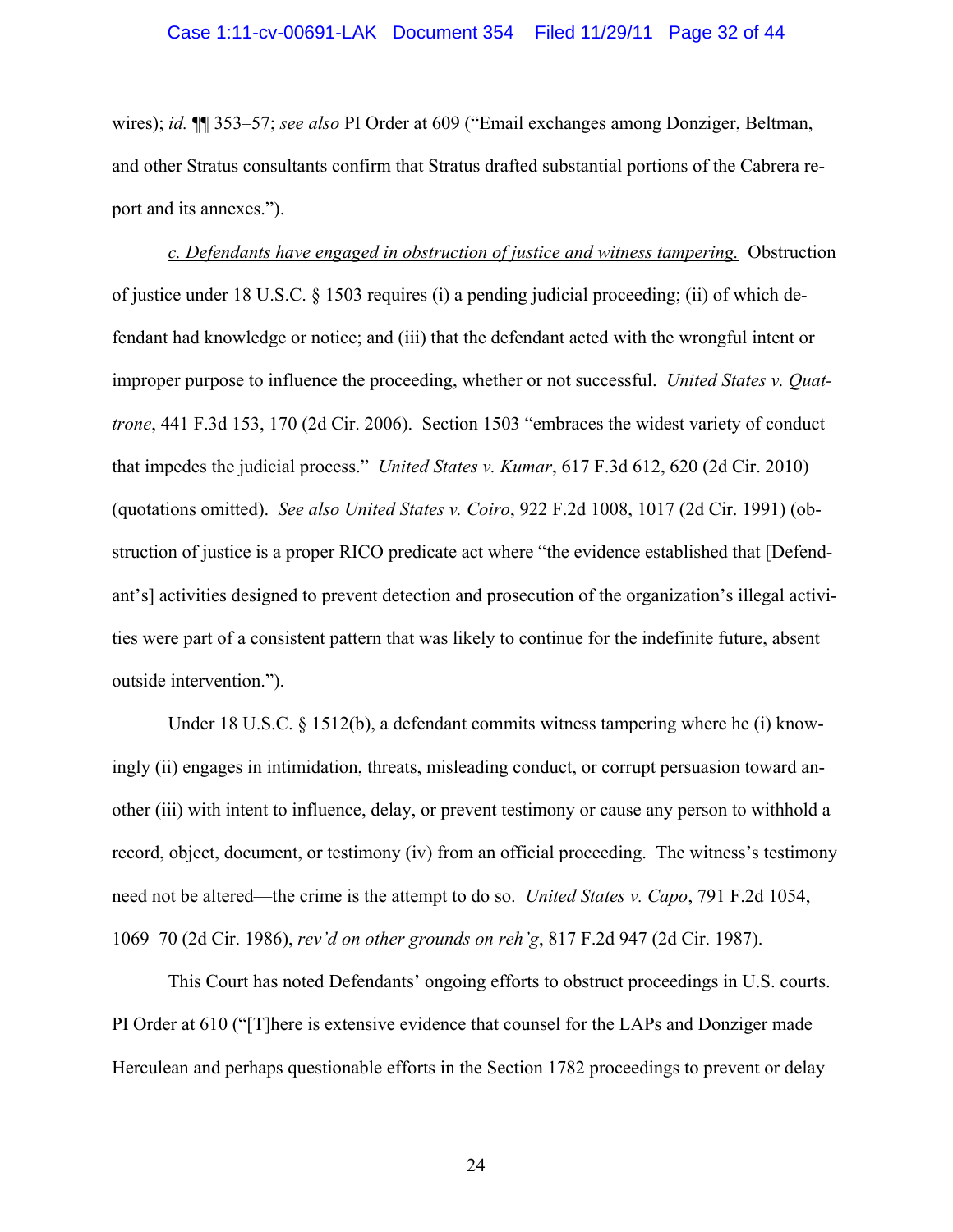#### Case 1:11-cv-00691-LAK Document 354 Filed 11/29/11 Page 33 of 44

the disclosure of material proving the roles of Stratus and other U.S. consultants in the Cabrera report."). And the District of Colorado found that it "was not given the truth" about Stratus's knowledge that its work had been used in the Cabrera Report. Ex. 1025. As detailed in Chevron's prior briefs, and in its Amended Complaint, the record of wrongful, obstructive tactics is extensive. *See* Dkts. 5, 91; AAC ¶¶ 266-323, 359-60, 361-65; *see also* Exs. 1131, 1094-96.

Indeed, Defendants continued to lie to *this* Court even in the Count Nine proceedings. In one particularly blatant example, the two appearing LAPs asserted that they needed more time so that they could obtain and review the Crude outtakes Chevron had obtained from Berlinger. 11 cv-3718, Dkt. 198 at 4-5. But in truth, Donziger and his colleagues had had the entire set of these outtakes in their possession for nearly a year, had digitized the files for easier access, had reviewed the files, and had prepared analyses of their content. Exs. 1017, 1062.

*d. Defendants have engaged in money laundering.* 18 U.S.C. § 1956(a)(2) prohibits the transfer or attempted transfer of funds from the United States to a foreign country "with the intent to promote the carrying on of specified unlawful activity," including RICO predicate acts such as extortion, mail fraud, and wire fraud. The specified unlawful activity need not be completed or successful; rather, it is sufficient that a transfer of funds was made to "carry on" the activity. *See United States v. Bodmer*, 342 F. Supp. 2d 176, 191 (S.D.N.Y. 2004).

As detailed in Appendix B to the FAC, Defendants and their co-conspirators have moved substantial funds from the United States to other countries to support their fraudulent scheme. *See* AAC, Appx. B at 14, 16, 18, 21, 24, 26, 29–33, 35, 39, 44, 46, 49, 51, 58, 82, 84, 88, 92, 99– 101, 109, 114, 118, 120, 123–24, 126, 128-30, 132–33, 136; *see also* Ex. 1027; *see also* 1018– 20; 1027; 1148. These transfers include hundreds of thousands of dollars in payments to Cabrera, including over \$100,000 made through a "secret account" and never reported to Lago Agrio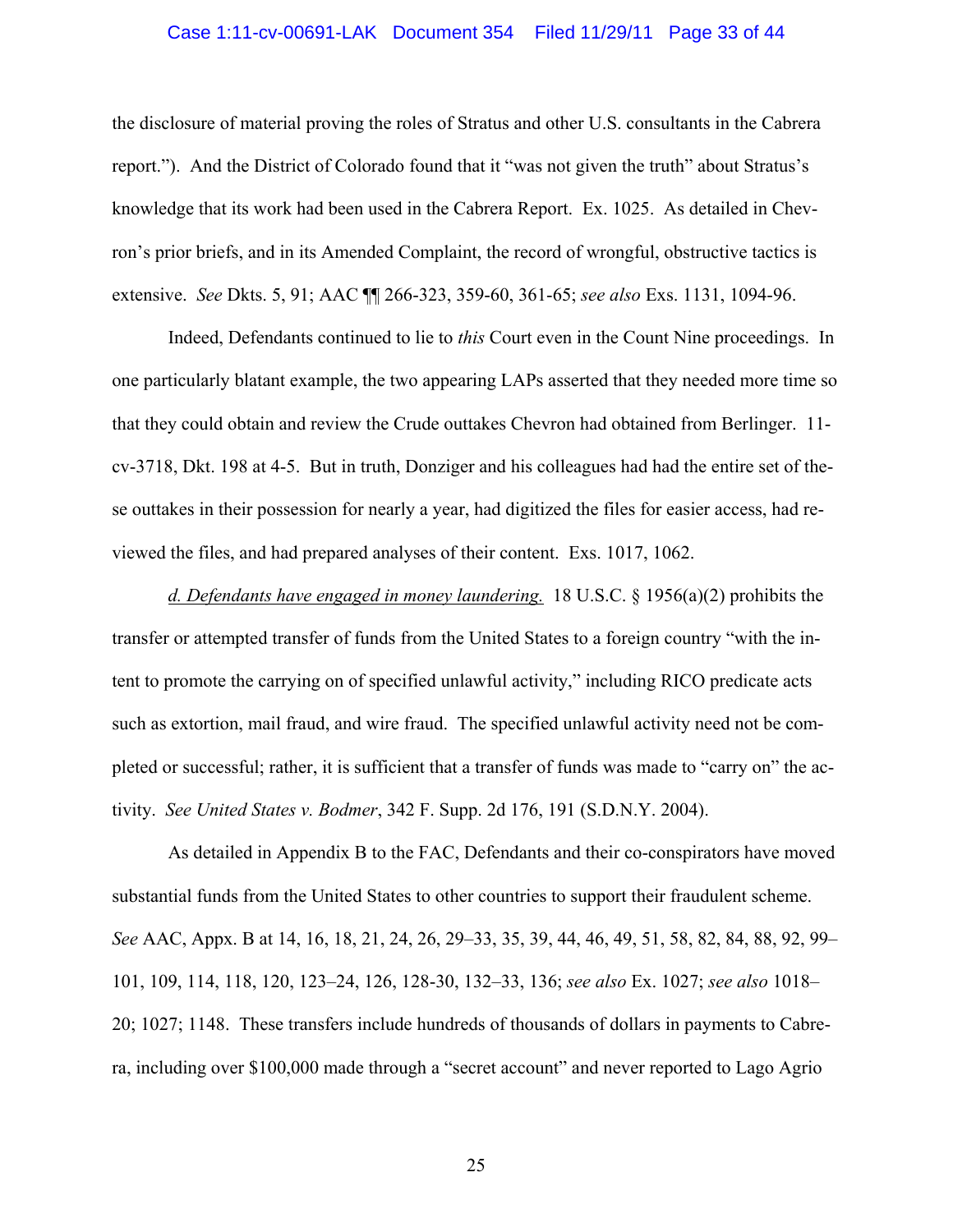#### Case 1:11-cv-00691-LAK Document 354 Filed 11/29/11 Page 34 of 44

court or disclosed to Chevron. Exs. R, S, 137, 10–20, 1148. Defendants and their coconspirators have also orchestrated international wire transfers from DeLeon and the Burford Group, who are "investors" in the global extortion scheme. Ex. 427; 428 at 6; Ex. 429 at 1; Ex. 6 at 619:16-620:3, 622:9-623:24; *see also* Ex. 1026 at 2.

## **3. Defendants Have Injured Chevron**

A RICO claim lies where defendants' pattern of racketeering or individual predicate acts "injure the plaintiff in his business or property." *Sedima, S.P.R.L. v. Imrex Co.*, 473 U.S. 479, 495, 105 S. Ct. 3275 (1985). Defendant's conduct must be a proximate cause of plaintiff's injury. *Bridge v. Phoenix Bond & Indem. Co.*, 553 U.S. 639, 658, 128 S. Ct. 2131 (2008).

Here, Defendants' conduct, including the fraudulent scheme as a whole and the individual predicate acts, has injured Chevron in its business and property—that was, after all, Defendants' intent. *See* Ex. 14 at 19; Ex. 1 (CRS-261-00-CLIP-01); Ex. 2 at 350; Ex. 91 at 52; Ex. 4; AAC ¶ 337. This Court has also found that Defendants' intend to inflict further injury on Chevron. PI Order at 627 (finding "significant risk that assets would be seized or attached, thus disrupting Chevron's supply chain, causing it to miss critical deliveries to business partners, damaging Chevron's business reputation as a reliable supplier and harm to the valuable customer goodwill Chevron has developed over the past 130 years, and causing injury to Chevron's business reputation and business relationships."). *Id.* at 627-29; *see also* Exs. 1028-32. These are cognizable injuries under RICO. *See, e.g.*, *Stochastic Decisions, Inc. v. DiDomenico*, 995 F.2d 1158, 1167 (2d Cir. 1993) (legal fees); *Terminate Control Corp. v. Horowitz*, 28 F. 3d 1335, 1343 (2d. Cir. 1994) (lost profits); *Securitron Magnalock Corp. v. Schnabolk*, 65 F.3d 256, 262 (2d Cir. 1995) ("injury to reputation and/or loss of goodwill").

## **4. Defendants Are Engaged in a Conspiracy to Violate RICO**

In addition to violating Section 1962(c) of RICO, Defendants have engaged in a conspir-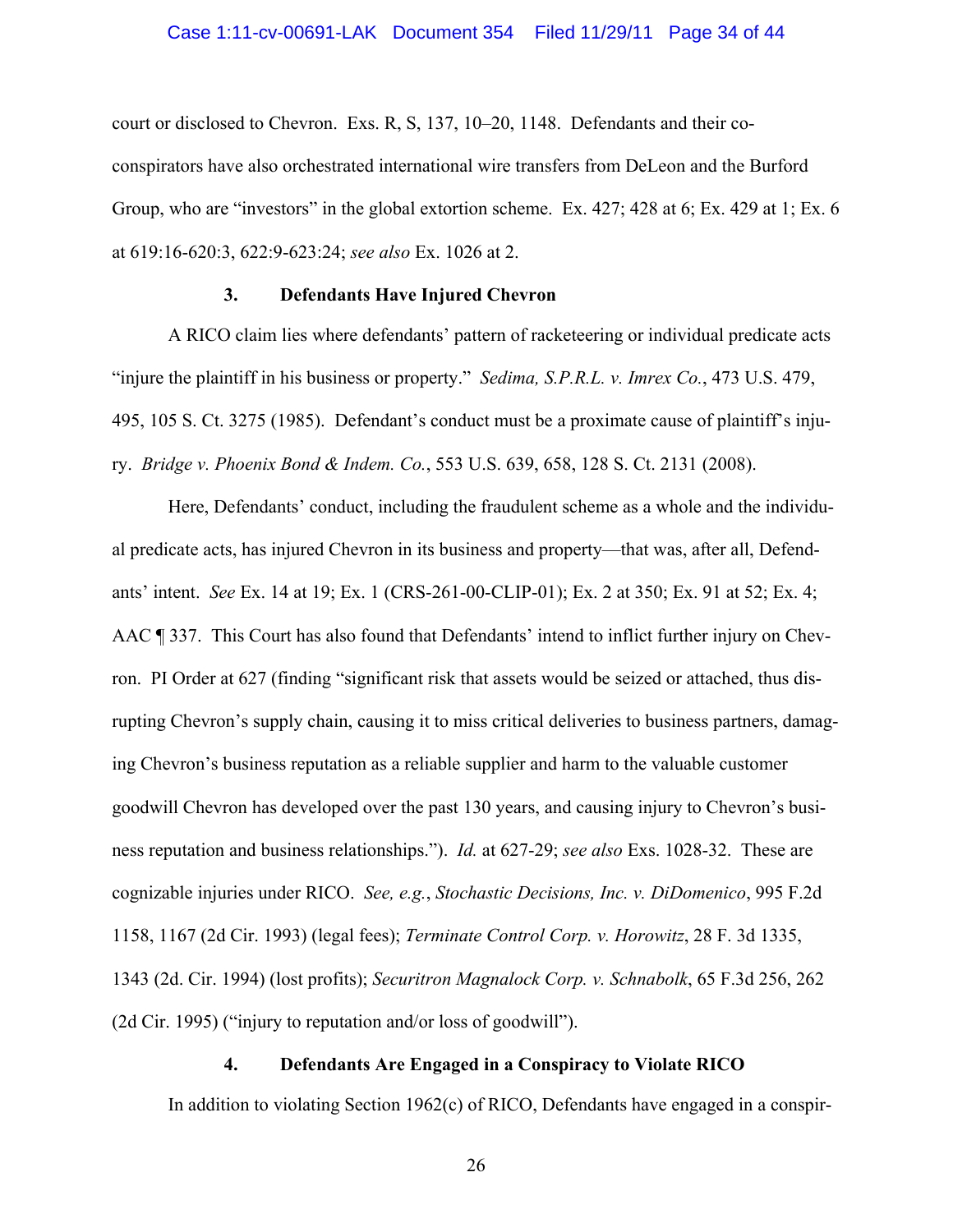## Case 1:11-cv-00691-LAK Document 354 Filed 11/29/11 Page 35 of 44

acy to violate RICO and thus are also liable under Section 1962(d), which makes it unlawful to "conspire to violate any of the provisions" of Section 1962. 18 U.S.C. § 1962(d). To be liable under Section 1962(d), a "conspirator must . . . adopt the goal of furthering or facilitating the criminal endeavor." *Salinas v. United States*, 522 U.S. 52, 65 (1997). This showing "need not be overwhelming," *id.* (internal citations and quotation marks omitted), and the plaintiff need not even establish an overt act in furtherance of the conspiracy by each defendant. *Id.* at 63–64. Here, there is no dispute that each Defendant had a goal to further or facilitate the criminal enterprise, which each Defendant knowingly joined and furthered. *See, e.g.*, AAC ¶¶ 366–71.23

## **5. Defendants Have Committed Numerous Torts**

## **a) Extensive Evidence Establishes Defendants' Fraud**

"Under New York law, "'the essential elements of a . . . fraud claim include a material, false representation, an intent to defraud thereby, and reasonable reliance on the representation, causing damage to the plaintiff.'" *Turtur v. Rothschild Registry Int'l, Inc.*, 26 F.3d 304, 310 (2d Cir. 1994). Fraud can be perpetrated in connection with litigation. *See G-I Holdings v. Baron & Budd*, 238 F. Supp. 2d 521, 542 (S.D.N.Y. 2002); *see also Eisen*, 974 F.2d at 253. And fraud lies where the defendant deceives a third party to the plaintiff's' detriment. *N.B. Garments (PVT.), Ltd. v. Kids Int'l Corp.*, No. 03 Civ. 8041 (HB), 2004 U.S. Dist. LEXIS 3774, at \*3 n.5 (S.D.N.Y. Mar. 10, 2004) ("New York law has, since the 1800's, allowed for fraud claims based on third-party reliance."); *Buxton Mfg. Co. v. Valiant Moving & Storage, Inc.*, 657 N.Y.S.2d 450, 451, 239 A.D.2d 452 (App. Div. 1997); *see also Hyosung Am., Inc. v. Sumagh Textile Co.*, 25 F. Supp. 2d 376, 383 (S.D.N.Y. 1998) (distinguishing contrary Second Circuit authority).

 $\overline{a}$ 

<sup>&</sup>lt;sup>23</sup> In contesting Chevron's RICO claim on extraterritoriality grounds, Defendants mischaracterize it. There is no issue of extraterritorial application here, where U.S. defendants, acting under the direction of a U.S. "field general" (Donziger), work with other defendants operating in the U.S. to target a U.S. victim. PI Order at 611, 643; *see also* 11-CV-00691 Dkt. 324 at 8–12; Dkt. 333 at 15–18.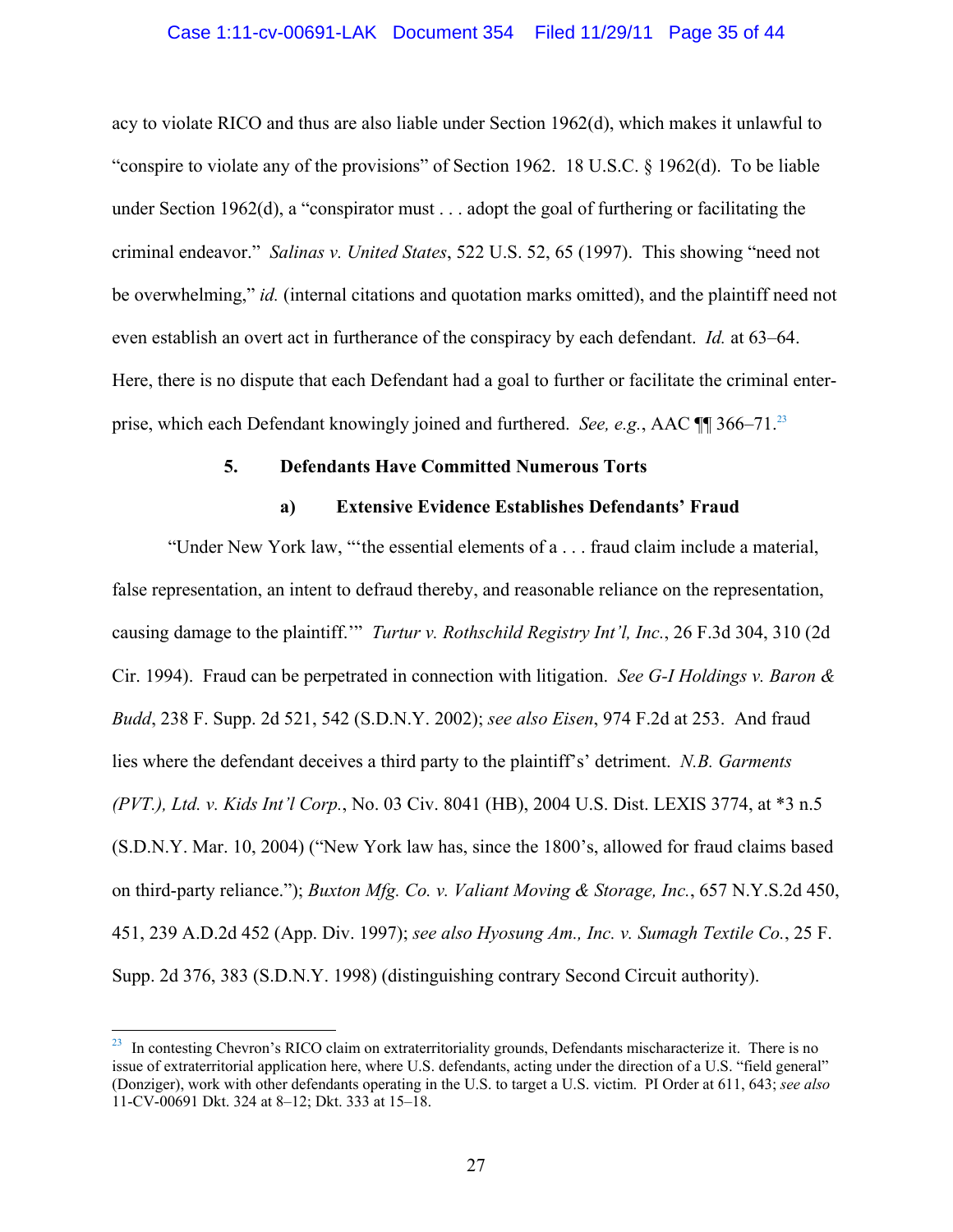#### Case 1:11-cv-00691-LAK Document 354 Filed 11/29/11 Page 36 of 44

Chevron has provided substantial evidence of Defendants' fraud; indeed, several federal courts have already recognized it. *See, e.g.*, *Chevron Corp. v. The Weinberg Group*, No. 1:11 mc-00409-JMF (D.D.C.) (Sept. 8, 2011), Dkt. 24 ("there is more than sufficient evidence of a prima facie case that the [cleansing consultant's] work was part of a fraud upon the Ecuadorian court"); *Chevron Corp. v. Champ*, 2010 WL 3418394, at \*6 (W.D.N.C. Aug. 30, 2010) (finding that Defendants' conduct "would in fact be considered fraud by any court."); *In re Chevron Corp.*, 633 F.3d 153, 167 (3d Cir. 2011); *Chevron Corp. v. E-Tech Int'l*, No. 10cv1146-IEG, 2010 WL 3584520, at \*6 (S.D. Cal. Sept. 10, 2010); *In re Chevron Corp.*, Nos. 10-MC-21 JH/LFG, 10-MC-22 JH/LFG (D.N.M. Sept. 13, 2010).

Defendants repeatedly presented evidence and made statements to Chevron and to various tribunals—including U.S. courts, the Congress, and several regulatory bodies—that they knew to be false. *See* Ex. DM, Ex. 1 (CRS-193-00-CLIP-01); Ex. 2 at 252. Ex. 136 at 88:6– 91:6, 115:15–24, 118:15–21; 123; Ex. 140; AAC ¶¶ 68, 109–21, 187–89, 235, 244–59, 357, 392. For example, Defendants repeatedly asserted that they did not have a close relationship with Cabrera and that claims to the contrary were "simply ridiculous." Ex. 212 at 140166-140167; Exs. 213; 251-53; 255; 257; 274; Ex. 1025. Even Donziger now concedes that these denials were "not accurate." Ex. 6 at 2291:10–25.

There is also no doubt that these misrepresentations were material because "a reasonable man would attach importance to" the misrepresented facts. *List v. Fashion Park, Inc.*, 340 F.2d 457, 462 (2d Cir. 1965). The Cabrera Report is a central piece of Defendants' scheme to defraud, it was incorporated (although disclaimed) into the fraudulent judgment, has played a key role in Defendants' fraudulent publicity campaign, and many Ecuadorian and U.S. courts have attached importance to the relationship between Defendants and Cabrera. Ex. C at 57–58; Exs.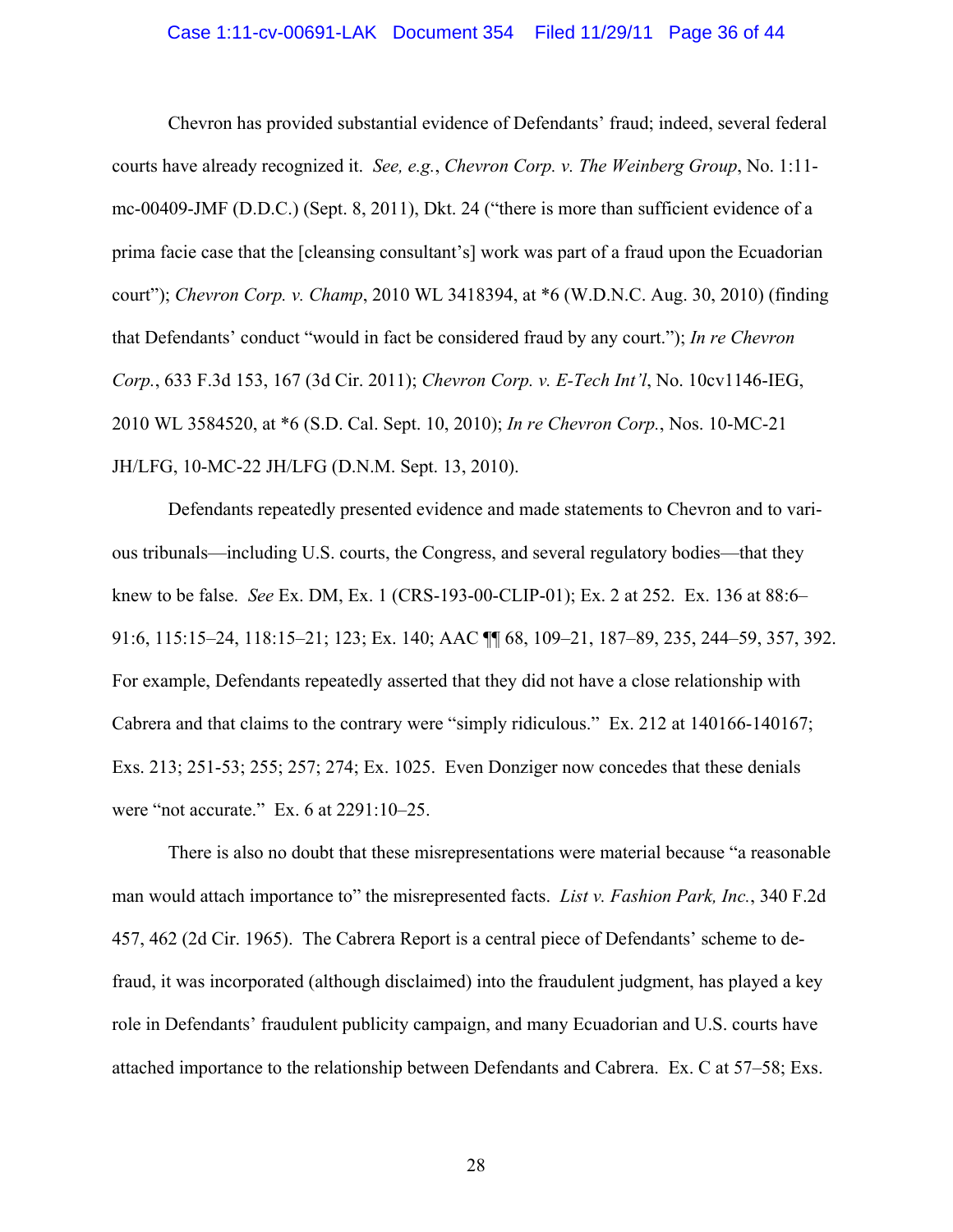199; 217; 219; 221; 1023 ("Summary Report of Expert Examination," purportedly written by R. Cabrera). Indeed, Defendants *still* prominently feature the Cabrera report on their website, and *still* tout it as the work of "court-appointed independent expert, Richard Cabrera." Ex. 251.

Defendants intended to defraud Chevron, the courts, and others when it made those false representations. For example, Donziger admitted that his goal was to secure an expert who would "play ball with us and let us take the lead *while projecting the image that he is working for the court.*" Exs. 1, 2 at 76 (emphasis added). And Donziger and Page discussed manufacturing damages claims not based on evidence, but in order to "make media/court/CVX itself start thinking in terms of billions." Ex. 1068. These false representations all served the ultimate objective of "jack[ing] up" the damages estimate, which was then leveraged into a fraudulent judgment. Exs. 1, 2 at 253. These material misrepresentations have had their intended effect, even if Defendants have not yet achieved their ultimate objective of forcing Chevron to pay them off. Chevron has been forced to engage in costly litigation to unearth the truth. *Cf. Hazel-Atlas Co. v. Hartford Co.*, 322 U.S. 238, 245, 64 S. Ct. 997 (1944). And various third parties relied on Defendants' false statements. For example, the Ecuadorian court in issuing its \$18 billion judgment against Chevron relied extensively on Defendants' false representations presented through, among other things, the fabricated Cabrera Report and the expert reports that purported to "cleanse" it. *See, e.g.*, AAC ¶¶ 325-26; *see also* PI Order at 601 (recognizing that Donziger and the LAPs "obtain[ed] and formulat[ed] expert reports for submission in the Lago Agrio case"); Ex. 1100. Defendants' wrongdoing, abetted by Ecuadorian judges at the behest of and in collusion with other Ecuadorian officials (*see* Exs. 1084–92, 1130, 1136–37), has so thoroughly corrupted the proceedings that there is no way an Ecuadorian appellate can "cleanse" the judgment—try as it might—other than by throwing the case out completely. *See Aoude v. Mobil Oil*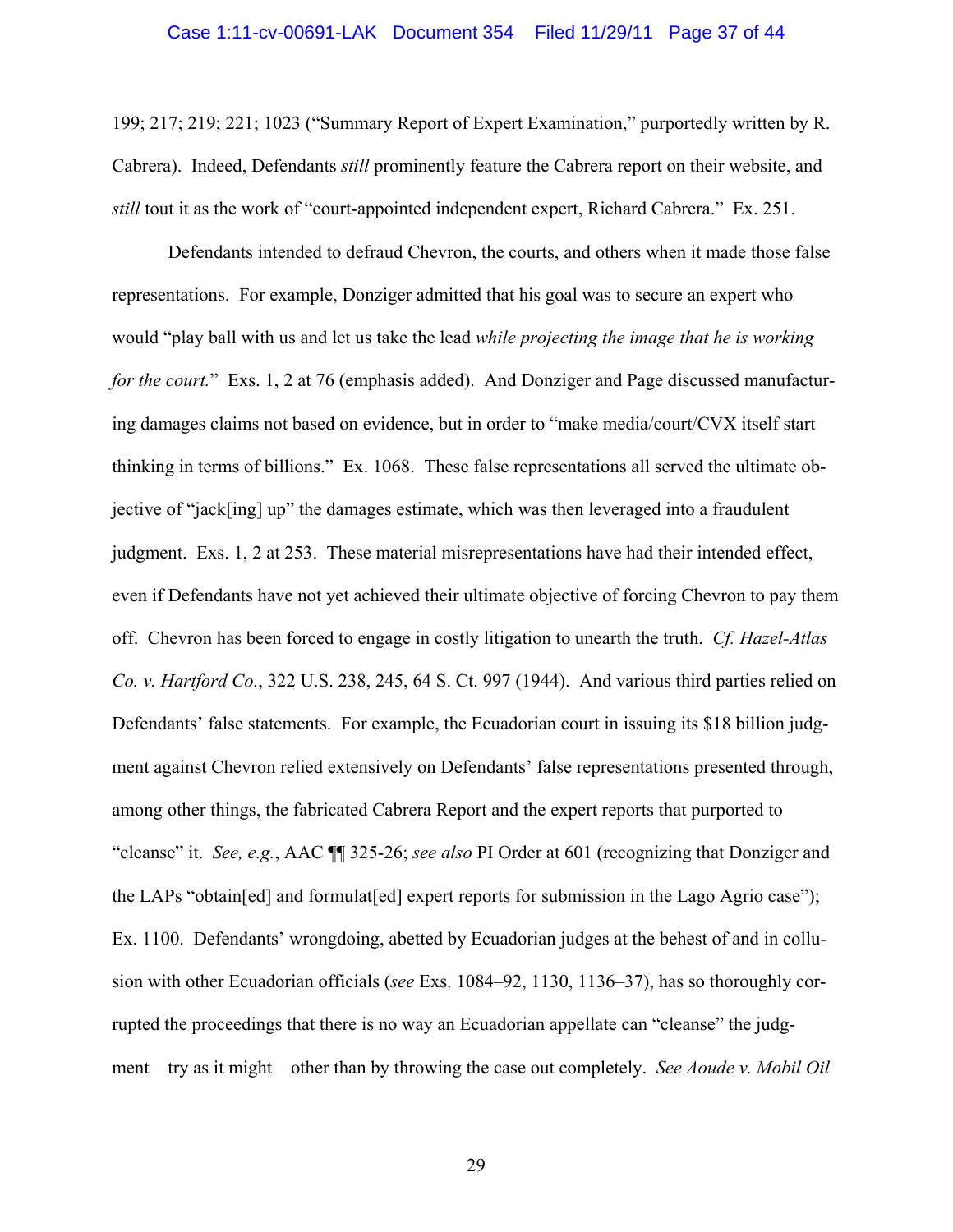#### Case 1:11-cv-00691-LAK Document 354 Filed 11/29/11 Page 38 of 44

*Corp.*, 892 F.2d 1115, 1121 (1st Cir. 1989) ("A malefactor, caught red-handed, cannot simply walk away from a case, pay a new docket fee, and begin afresh. History is not so glibly to be erased. Once a litigant chooses to practice fraud, that misconduct infects his cause of action, in whatever guises it may subsequently appear."). Additionally, as recently reported by the New York Times, then-Attorney General Cuomo unwittingly relied on the Defendants' and their coconspirators' false representations when he "subtly threatened to investigate Chevron," regarding its disclosures about the case. Ex. 1069.

Chevron has suffered real and concrete harms due to the Defendants' fraudulent claims, including the expenditure of millions in litigation costs and fees in defending against this sham litigation. AAC ¶¶ 337–38. These injuries are manifest and immediate.

#### **b) Defendants Have Been and Continue to Be Unjustly Enriched**

A claim for unjust enrichment arises when "it is against equity and good conscience to permit the defendant to retain what is sought to be recovered." *Paramount Film Distrib. Corp. v. State*, 285 N.E.2d 695, 698, 30 N.Y.2d 415, 334 N.Y.S.2d 388 (1972). It is "axiomatic" that "[w]hen a court is called upon to exercise its equitable powers," "it may provide whatever relief is necessary and proper to do *complete justice* under the circumstances between the parties." *United States v. William Savran & Assocs., Inc.*, 755 F. Supp. 1165, 1182 (E.D.N.Y. 1991) (emphasis added). Courts have recognized that a claim of unjust enrichment is appropriate against a defendant who "knowingly further[s] the scheme to defraud" and is "enriched" at the plaintiff's expense. *Eastman Kodak Co. v. Camarata*, No. 05-CV-6384L, 2006 WL 3538944, at \*14–15 (W.D.N.Y. Dec. 6, 2006); *see also Minnelli v. Soumayah*, 839 N.Y.S.2d 727, 728, 41 A.D.3d 388 (App. Div. 2007) (extortionate behavior may constitute "unjust enrichment").

Defendants have already been enriched in myriad ways by their fraudulent scheme against Chevron—including in the form of fees and publicity generated as a result of their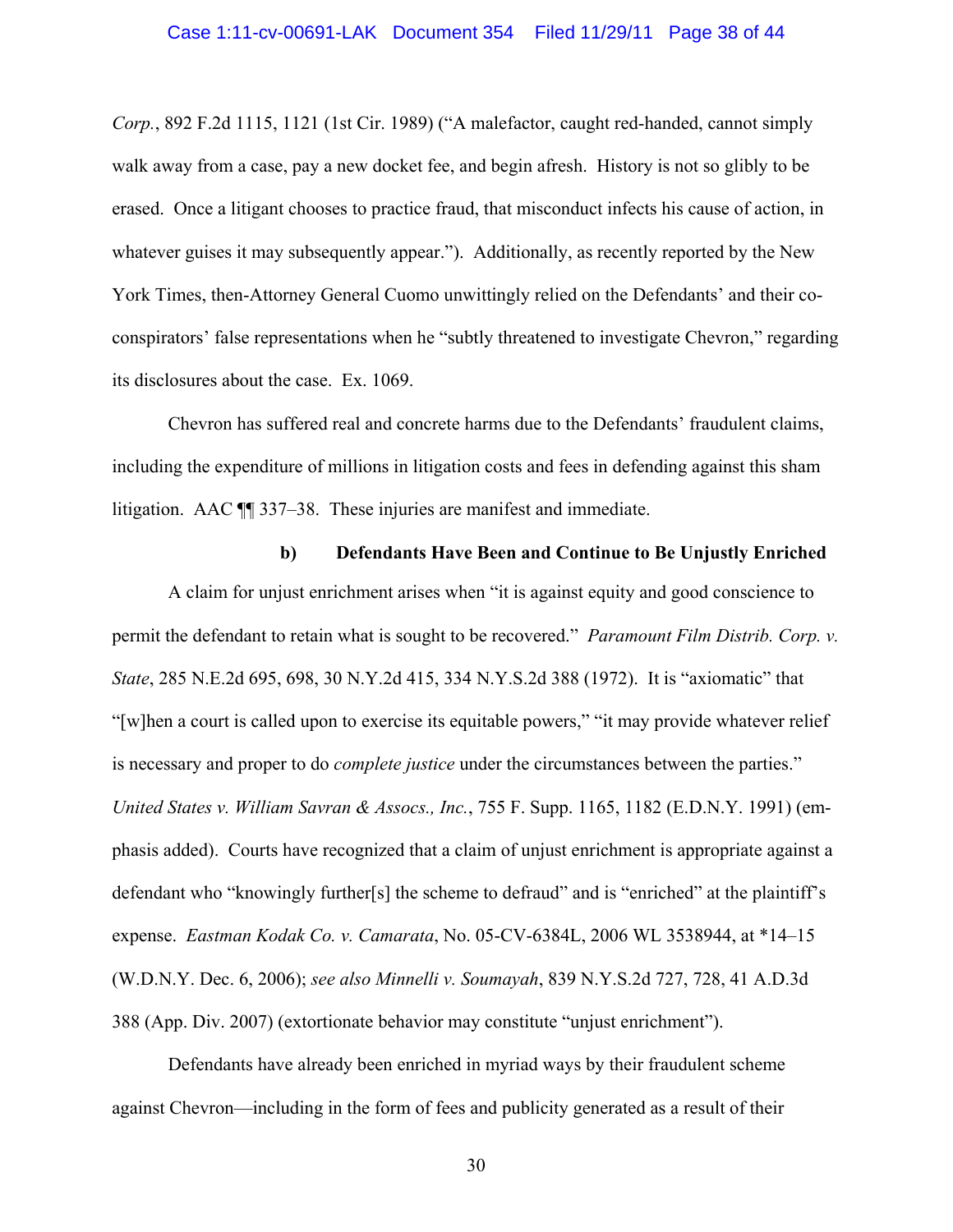scheme. AAC ¶¶ 146, 246–59, 328, 337. Donziger has paid himself over \$1 million, and Fajardo and Yanza have received thousands of dollars as international environmental celebrities and prize winners. Ex. 162 at 16. These enrichments have unmistakably come at Chevron's expense. And Defendants will be enriched many times these amounts, from Chevron directly, if they are able to collect on their fraudulent judgment in whole or in part.

#### **c) Defendants Have Tortiously Interfered With Contracts**

The elements of a claim for tortious interference in New York are: "(1) the existence of a valid contract between the plaintiff and a third party; (2) the defendant's knowledge of the contract; (3) the defendants' intentional procurement of the third-party's breach of the contract without justification; (4) actual breach of the contract; and (5) damages resulting therefrom." *Sokol Holdings, Inc. v. BMB Munai, Inc.*, 726 F. Supp. 2d 291, 304 (S.D.N.Y. 2010). A plaintiff "need not show actual malice to prove a claim of tortious interference with an existing contract." *Id.* at 304–05. The "critical inquiry" "is whether the breaching party would have breached its obligations without the involvement of the interfering party." *Antonios A. Alevizopoulos & Assocs. v. Comcast Int'l Holdings, Inc.*, 100 F. Supp. 2d 178, 187 (S.D.N.Y. 2000).

Defendants have tortiously interfered with the 1998 Final Release between Ecuador, Petroecuador, and TexPet, which served to "release, absolve and discharge TEXPET" of environmental damage in Ecuador. *See* AAC ¶¶ 56–57; *see also* PI Order at 598 ("the release by Ecuador seems to have been intended to put an end to any claims or litigation'"); Exs. 1008–10. Defendants intentionally sought to ensure that the ROE would breach its contractual obligations to TexPet, and they were able to do this by, among other things, manufacturing false evidence of liability through the Cabrera Report, seeking the criminal prosecution of Chevron's attorneys, and by drafting portions of the fraudulent judgment itself. *See* n.5, *supra*; AAC § B.2.

There is no question that the ROE has breached the 1998 Final Release by, among other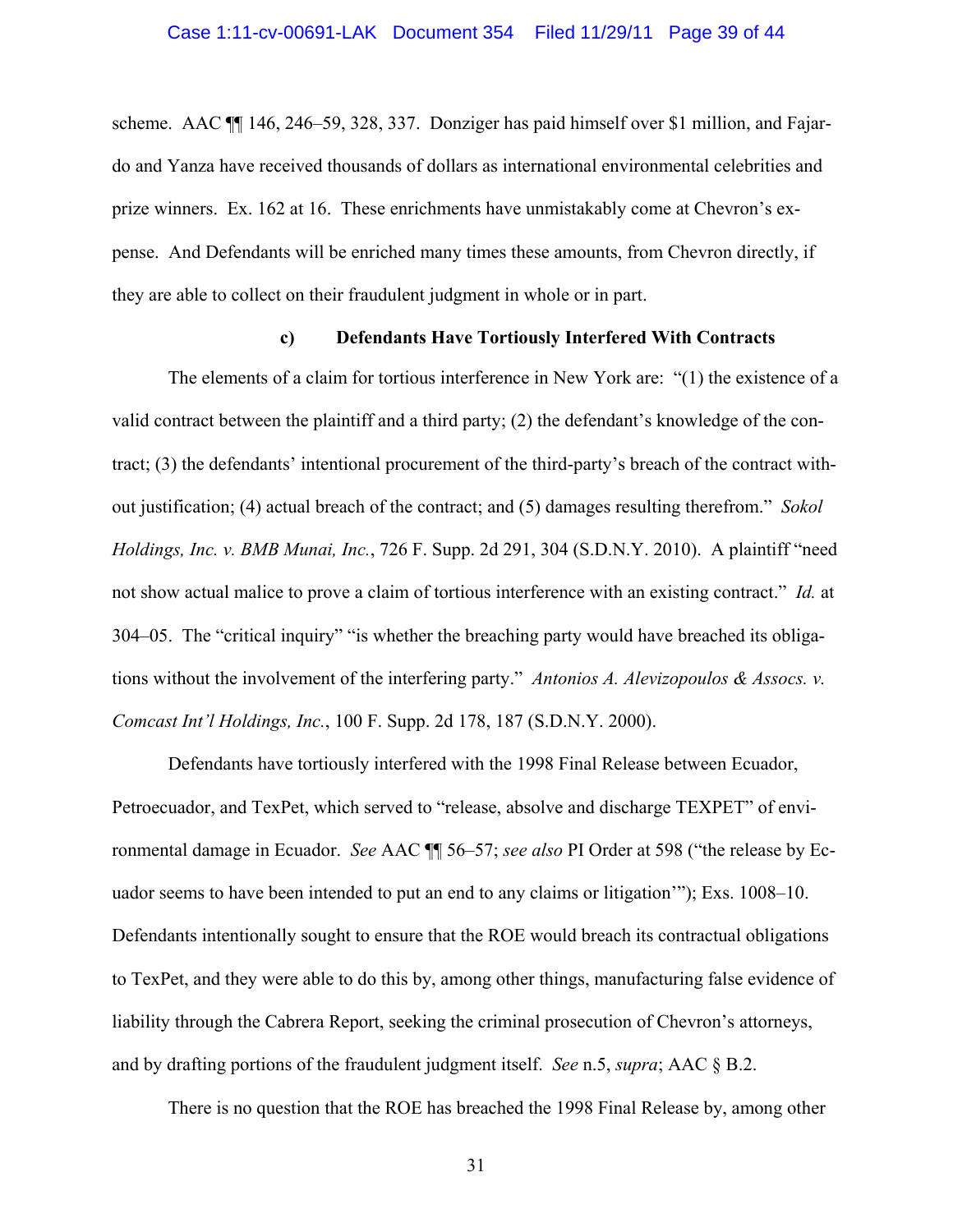#### Case 1:11-cv-00691-LAK Document 354 Filed 11/29/11 Page 40 of 44

things, attempting to eviscerate the rights of TexPet and its affiliates to be free of the environmental claims that Defendants have brought, and generally supporting Defendants' efforts to extort billions from Chevron for the very environmental claims covered by the release. Exs. 1127, 1153; *see also* AAC ¶¶ 83-84, 200–13, 325, 399; *see generally* Ex. 1123. These breaches have caused substantial damage to Chevron, as it has been deprived of the benefits of the 1998 Final Release. In addition, Chevron's business and business reputation have been seriously harmed by Defendants' interference with the release. *See* AAC ¶¶ 324–338; Ex. 1149.

#### **d) Chevron Has Established a Trespass to Chattels**

A claim of trespass to chattels arises under New York law for "'intentionally . . . using or intermeddling with a chattel in the possession of another,' where 'the chattel is impaired as to its condition, quality, or value.'" *Register.com, Inc. v. Verio, Inc.*, 356 F.3d 393, 404 (2d Cir. 2004) (quoting Restatement (Second) of Torts § 217(b)) (1965).

Here, Defendants have sought to interfere with Chevron's funds and destroy its business and business reputation as part of their extortionate scheme. *See* AAC ¶¶ 337, 404–05. For example, Donziger expressly admitted that their scheme was to "increase the leverage and increase the cost to Chevron" and to pressure Chevron through "the cost of all the hassle they have to put up with from the environmental groups" and "the cost of their sullied reputation." Ex. 91 at 52; *see also* Exs. 1012–13*.* Defendants have been successful in damaging the condition, quality, and value of Chevron's business and business reputation and interfering with Chevron's use of its own resources. *See* AAC ¶¶ 246–59, 337, 404–05.

Chevron's goodwill and business reputation fall within the definition of chattel, which courts have interpreted broadly to include anything in which "the possessor has a legally protected interest." *Compuserve Inc. v. Cyber Promotions, Inc.*, 962 F. Supp. 1015, 1022–23 (S.D. Ohio 1997). Courts applying New York law have expressly recognized that intangible property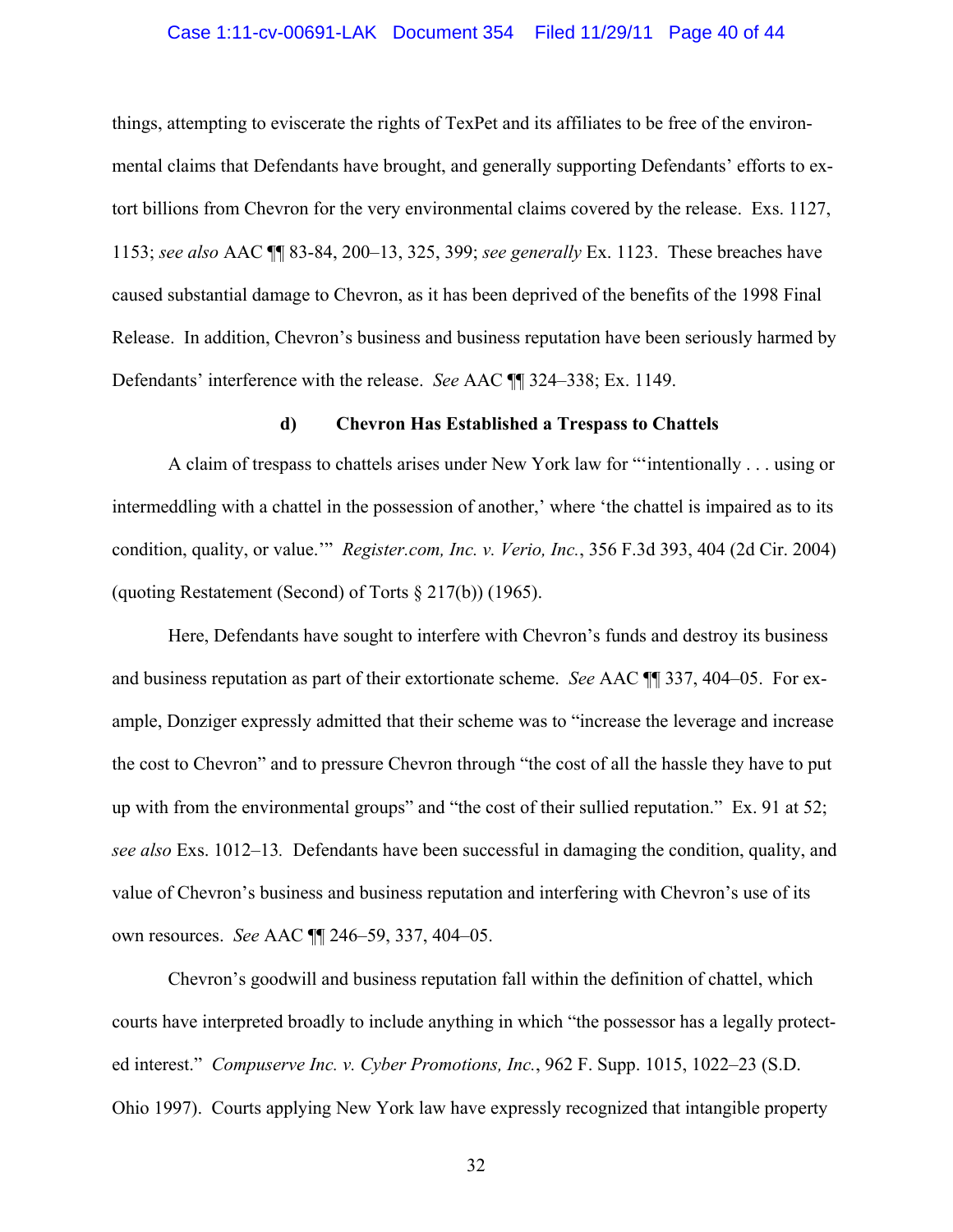#### Case 1:11-cv-00691-LAK Document 354 Filed 11/29/11 Page 41 of 44

rights can form the basis of a trespass to chattels claim. *See, e.g.*, *In re JetBlue Airways Corp. Privacy Litig.*, 379 F. Supp. 2d 299, 328–29 (E.D.N.Y. 2005); *see also* Black's Law Dictionary (9th ed. 2009) (defining "chattel" as "a tangible good or an intangible right (such as a patent)").

## **e) The LAPs Are Liable for the Torts of Their Co-Conspirators**

Under New York law, "[i]f an underlying, actionable tort is established, . . . plaintiff may plead the existence of a conspiracy . . . to demonstrate that each defendant's conduct was part of a common scheme." *World Wrestling Fed'n Entm't, Inc. v. Bozell*, 142 F. Supp. 2d 514, 532 (S.D.N.Y. 2001) (citation and internal quotations omitted). As this Court has noted, civil conspiracy is "a vehicle for holding co-conspirators vicariously liable for torts committed by others in furtherance of a conspiracy." Dkt. 278 at 10; *see also Levin v. Kitsis*, 920 N.Y.S.2d 131, 133- 34, 82 A.D.3d 1051 (App. Div. 2011); *AM Cosmetics Inc. v. Solomon*, 67 F. Supp. 2d 312, 322 (S.D.N.Y. 1999).

Chevron has established multiple underlying tort claims against Defendants and their coconspirators, and the substantial injuries from those torts. *See* Sections I.E., *supra*. Chevron has also established the "what, when, where and how" of the conspiracy. *DDR Constr. Servs., Inc. v. Siemens Indus., Inc.*, 770 F. Supp. 2d 637, 660 (S.D.N.Y. 2011); *see* Section I.E., *supra*. There is no plausible argument that any Defendant in this case—including the LAPs—was involved "unintentionally." Indeed, the LAPs have purportedly delegated broad authority to Fajardo and "ratified and approved each and every action to date performed by [him] or by any other persons authorized by [him] to act in defense of the Ecuadorian Plaintiffs' interests in the *Lago Agrio* Litigation and in all other related actions." Ex. EJ; *see also* n.8, *supra*. Thus, the LAPs are liable for the same tortious violations as the other Defendants.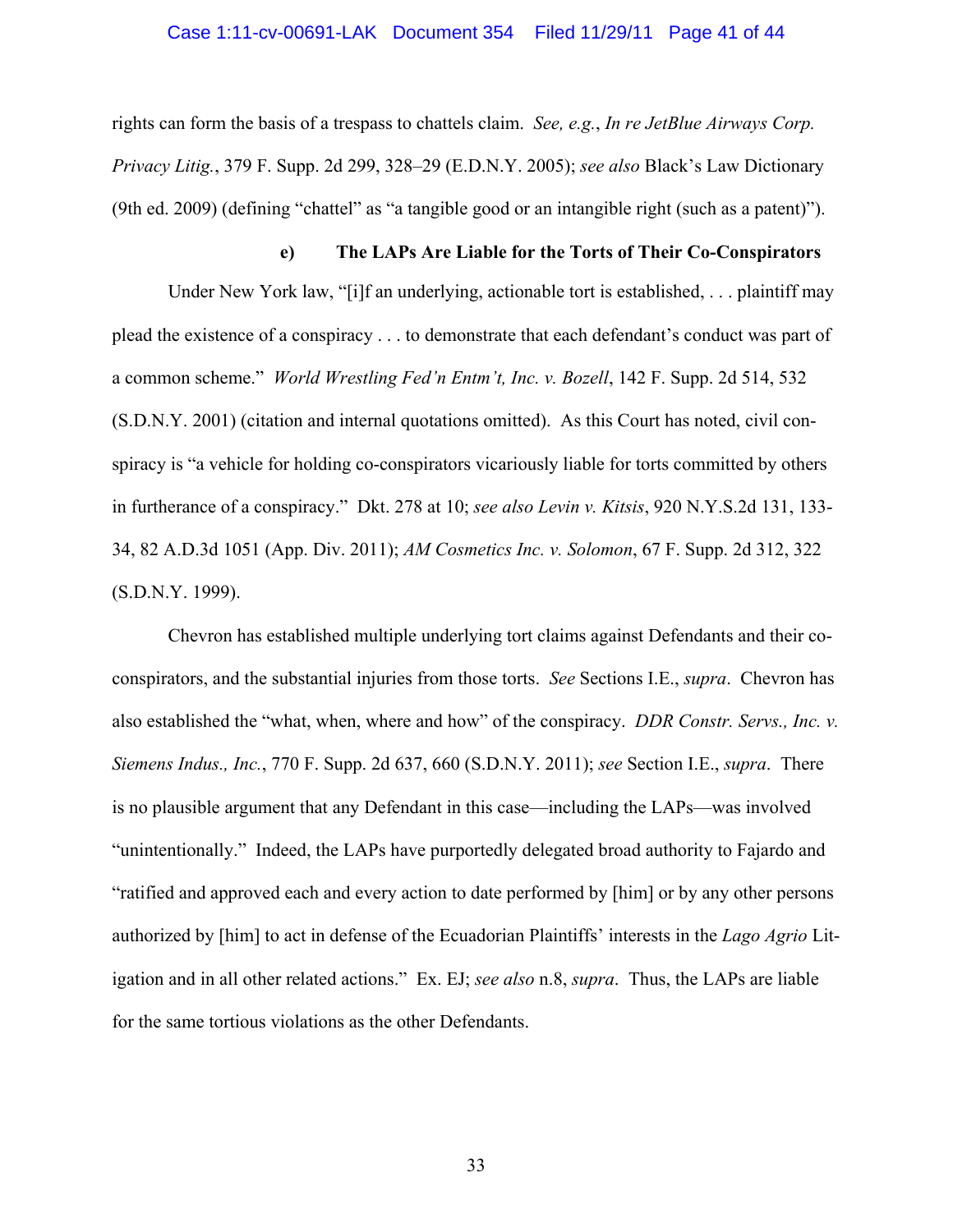## **II. Alternatively, in the Event of Any Potential Delay in Resolving Chevron's Motion, the Court Should Enter a TRO Preventing Defendants From Dispersing Their Interest in the Judgment or Otherwise Collecting Proceeds**

Pursuant to CPLR 6210 and Federal Rule of Civil Procedure 64, Chevron is entitled to a temporary restraining order barring Defendants, their agents, employees, and attorneys, from transferring their interest in the Ecuadorian judgment or seeking to convert it into proceeds, until an order of attachment is issued or denied. New York's attachment statute allows the court "without notice to the defendant," to "grant a temporary restraining order prohibiting the transfer of assets" so as to preserve the assets of the defendant pending the Court's decision on the motion for attachment. *See* CPLR 6210. "The temporary restraining order is designed to protect the plaintiff during the period which will elapse from the time the plaintiff moves for an order of attachment to the time the sheriff is able to levy upon each garnishee under the order, after it has been granted." 12 Jack B. Weinstein, Harold L. Korn & Arthur R. Miller, New York Civil Practice ¶ 6210.01, "Provision Enables Plaintiff to Proceed on Notice with Protection," (2d ed. 2005); *see also N.Y. Janitorial Serv., Inc. v. Easthampton Dewitt Corp.*, 420 N.Y.S.2d 100, 101, 100 Misc. 2d 814 (N.Y. Sup. Ct. 1979) (similar).

Although this Court can and should rule on Chevron's attachment motion now, Defendants will undoubtedly argue that this Court should delay any decision until the Second Circuit issues its opinion in the related *Salazar* case. At a minimum, however, Chevron should not be prejudiced by any delay in resolution of this attachment motion, whether occasioned by a desire to await the Second Circuit's ruling or otherwise. Therefore, if the Court were to decide to defer ruling until after receiving the Second Circuit's guidance or for any other reason, it should enter a TRO now. Defendants' efforts to conceal and encumber the proceeds from the judgment through assignments to third parties, illustrates the significant risk Chevron runs of these Defendants becoming judgment-proof absent a temporary restraining order preventing the assign-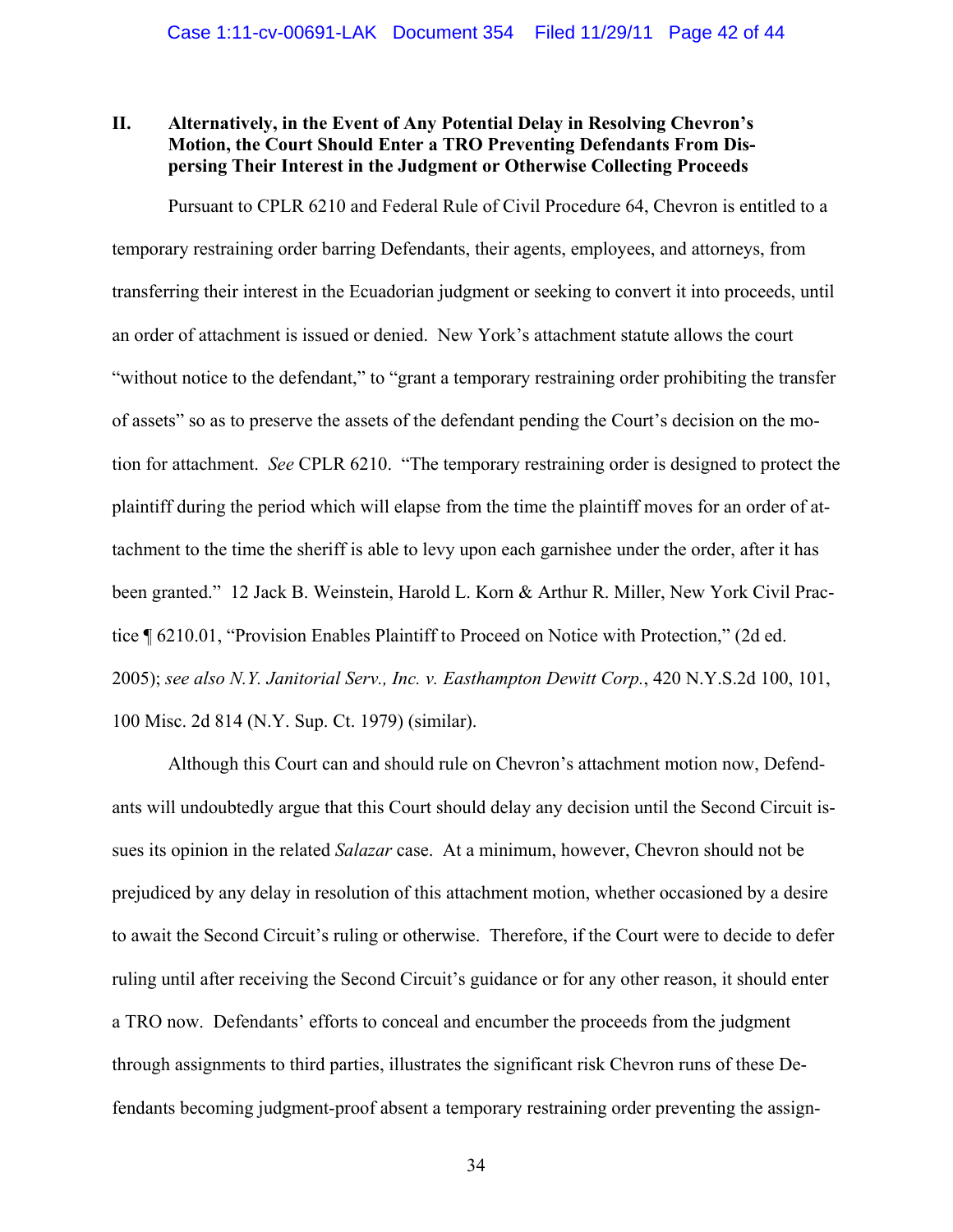ment and dissipation of Defendants' assets pending the decision on the attachment motion. Moreover, Defendants should be temporarily restrained from seeking to convert their judgment interest into proceeds (*e.g.*, by attaching or seizing Chevron's assets), before they must ultimately "transfer or deliver" this property to the United States Marshal. *See* CPLR 6214(b) (before a person formally transfers or delivers the attached property to satisfy an attachment order, the person "is forbidden to make or suffer any sale, assignment or transfer of, or any interference with any such property"); *see also Capital Ventures Int'l v. Republic of Argentina*, 652 F.3d 266, 270 (2d Cir. 2011) ("Capital Ventures II") (Lynch, J.) ("Under New York law, an attachment bars 'any sale, assignment or transfer of, or any interference with' the property attached." (*quoting* CPLR § 6214(b)). Because Chevron faces immediate and irreparable injury, loss, and damages, as the Court deems appropriate, Defendants should be temporarily restrained from assigning, alienating, transferring, encumbering or otherwise dispersing their interest in the fraudulent Ecuadorian judgment, or otherwise collecting on such proceeds, pending this Court's ruling on Chevron's attachment motion.

#### **CONCLUSION**

For the foregoing reasons, Chevron respectfully requests that the Court issue an order of attachment directing Defendants to transfer their interest in the Ecuadorian judgment to the U.S. Marshal. Chevron also respectfully requests that in the event the Court wishes to defer ruling on this motion until the Second Circuit issues its decision in connection with the preliminary injunction and declaratory relief claims, the Court issue a Temporary Restraining Order enjoining and restraining Defendants, their agents, employees, and attorneys from alienating, transferring, encumbering or otherwise dispersing their interest in the Ecuadorian judgment until such time as the motion for attachment is determined.

Dated: November 29, 2011 Respectfully submitted,